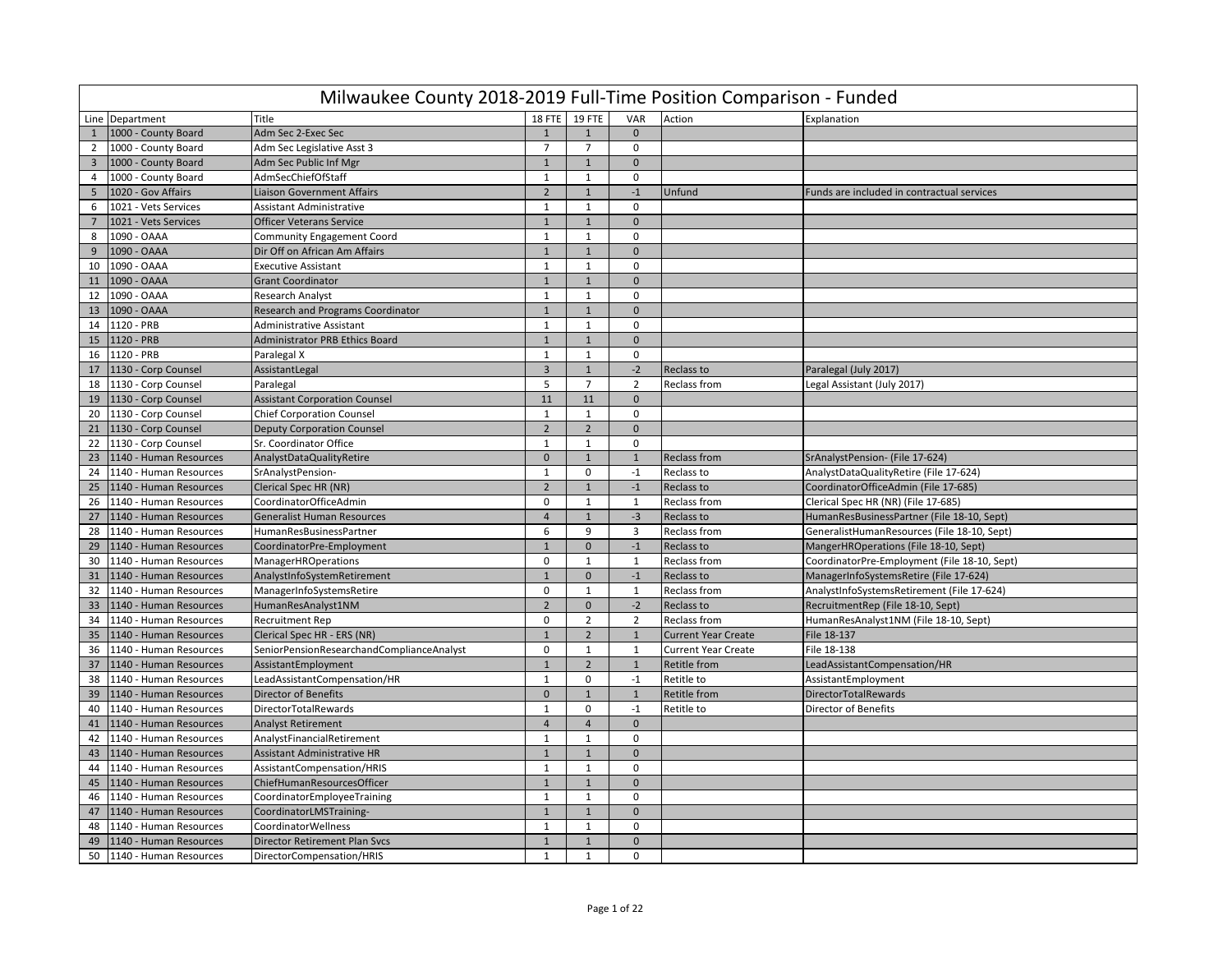|    | Milwaukee County 2018-2019 Full-Time Position Comparison - Funded |                                       |                |                |                |                           |                                                              |  |  |  |  |  |
|----|-------------------------------------------------------------------|---------------------------------------|----------------|----------------|----------------|---------------------------|--------------------------------------------------------------|--|--|--|--|--|
|    | Line Department                                                   | Title                                 |                | 18 FTE 19 FTE  | VAR            | Action                    | Explanation                                                  |  |  |  |  |  |
| 51 | 1140 - Human Resources                                            | DirectorEmployeeRelations             | $\mathbf{1}$   | $\mathbf{1}$   | $\mathbf{0}$   |                           |                                                              |  |  |  |  |  |
| 52 | 1140 - Human Resources                                            | DirectorHROpsandTalAcq                | $\mathbf{1}$   | $\mathbf{1}$   | 0              |                           |                                                              |  |  |  |  |  |
| 53 | 1140 - Human Resources                                            | Human Res Analyst 2 - Bil/Span        | $\mathbf{1}$   | $\mathbf{1}$   | $\mathbf 0$    |                           |                                                              |  |  |  |  |  |
| 54 | 1140 - Human Resources                                            | HumanResAnalyst2-EmpBen               | $\overline{2}$ | $\overline{2}$ | $\mathbf 0$    |                           |                                                              |  |  |  |  |  |
| 55 | 1140 - Human Resources                                            | LeadCompensationAnalyst               | $\overline{1}$ | $1\,$          | $\mathbf{0}$   |                           |                                                              |  |  |  |  |  |
| 56 | 1140 - Human Resources                                            | ManagerBenefitsandHRIS                | $\mathbf{1}$   | $\mathbf{1}$   | $\mathbf 0$    |                           |                                                              |  |  |  |  |  |
| 57 | 1140 - Human Resources                                            | ManagerHumanResources                 | $\mathbf{1}$   | $1\,$          | $\mathbf{0}$   |                           |                                                              |  |  |  |  |  |
| 58 | 1140 - Human Resources                                            | ManagerProgramLeaveADACompl           | $\mathbf{1}$   | $\mathbf{1}$   | $\mathbf 0$    |                           |                                                              |  |  |  |  |  |
| 59 | 1140 - Human Resources                                            | ManagerRecruitment                    | $\mathbf{1}$   | $\mathbf{1}$   | $\mathbf 0$    |                           |                                                              |  |  |  |  |  |
| 60 | 1140 - Human Resources                                            | ManagerRetirementServices             | $\mathbf{1}$   | $\mathbf{1}$   | $\mathbf 0$    |                           |                                                              |  |  |  |  |  |
| 61 | 1140 - Human Resources                                            | ManagerTrainingDevelopment-           | $\mathbf{1}$   | $\mathbf 1$    | $\mathbf{0}$   |                           |                                                              |  |  |  |  |  |
| 62 | 1140 - Human Resources                                            | Mgmt Asst - Human Res                 | 6              | 6              | $\mathbf 0$    |                           |                                                              |  |  |  |  |  |
| 63 | 1140 - Human Resources                                            | Receptionist-                         | $\overline{1}$ | $\mathbf{1}$   | $\mathbf{0}$   |                           |                                                              |  |  |  |  |  |
| 64 | 1140 - Human Resources                                            | <b>Recruitment Rep</b>                | $\mathbf 0$    | 1              | 1              | Fund                      |                                                              |  |  |  |  |  |
| 65 | 1140 - Human Resources                                            | SpecialistDevelandTraining            | $\mathbf{1}$   | $\mathbf{1}$   | $\mathbf{0}$   |                           |                                                              |  |  |  |  |  |
| 66 | 1140 - Human Resources                                            | SpecialistHRSystems/Comp              | $\overline{2}$ | $\overline{2}$ | $\mathbf 0$    |                           |                                                              |  |  |  |  |  |
| 67 | 1140 - Human Resources                                            | SrAnalystFinancialRetiremnt-          | $\overline{1}$ | $\overline{1}$ | $\mathbf{0}$   |                           |                                                              |  |  |  |  |  |
| 68 | 1140 - Human Resources                                            | SrAssistantExecutive-                 | $\mathbf{1}$   | $\mathbf{1}$   | $\mathbf 0$    |                           |                                                              |  |  |  |  |  |
| 69 | 1151 - DAS (Admin)                                                | <b>Director Operations U</b>          | $\mathbf{1}$   | $\mathbf{1}$   | $\mathbf{0}$   |                           |                                                              |  |  |  |  |  |
| 70 | 1151 - DAS (Admin)                                                | Exec Dir Admin Services               | $\mathbf{1}$   | $\mathbf{1}$   | $\mathbf 0$    |                           |                                                              |  |  |  |  |  |
| 71 | 1151 - DAS (Admin)                                                | Sr Assistant Executive-               | $\mathbf{1}$   | $\mathbf 1$    | $\mathbf{0}$   |                           |                                                              |  |  |  |  |  |
| 72 | 1151 - DAS (CBDP)                                                 | Analyst Analysis & Strategy           | $\mathbf{1}$   | $\mathbf{1}$   | $\mathbf 0$    |                           |                                                              |  |  |  |  |  |
| 73 | 1151 - DAS (CBDP)                                                 | <b>Analyst Construction Compli</b>    | $\mathbf{1}$   | $\mathbf 1$    | $\mathbf{0}$   |                           |                                                              |  |  |  |  |  |
| 74 | 1151 - DAS (CBDP)                                                 | Analyst Procurement Compliance        | $\mathbf{1}$   | $\mathbf{1}$   | $\mathbf 0$    |                           |                                                              |  |  |  |  |  |
| 75 | 1151 - DAS (CBDP)                                                 | Director Bus Development              | $\mathbf{1}$   | $\mathbf{1}$   | $\mathbf{0}$   |                           |                                                              |  |  |  |  |  |
| 76 | 1151 - DAS (CBDP)                                                 | <b>Manager Construction Comp CBDP</b> | $\mathbf{1}$   | $\mathbf{1}$   | $\mathbf 0$    |                           |                                                              |  |  |  |  |  |
| 77 | 1151 - DAS (CBDP)                                                 | Manager Procurement Comp CBDP         | $\mathbf{1}$   | $1\,$          | $\mathbf 0$    |                           |                                                              |  |  |  |  |  |
| 78 | 1151 - DAS (CBDP)                                                 | Mgr Analysis and Strategy CBDP        | $\mathbf{1}$   | $\mathbf{1}$   | $\mathbf 0$    |                           |                                                              |  |  |  |  |  |
| 79 | 1151 - DAS (CBO)                                                  | <b>Analyst Cost-</b>                  | $\mathbf{1}$   | $\mathbf 0$    | $-1$           | Reclass to                | Sr Analyst Fiscal & Budget (File 18-10, May)                 |  |  |  |  |  |
| 80 | 1151 - DAS (CBO)                                                  | Sr Analyst Fiscal & Budget            | $\mathbf 0$    | $\mathbf{1}$   | 1              | Reclass from              | Analyst Cost- (File 18-10, May)                              |  |  |  |  |  |
| 81 | 1151 - DAS (CBO)                                                  | Sr Analyst Fiscal & Budget            | $\mathbf{0}$   | $\mathbf{1}$   | $\mathbf{1}$   | <b>Reclass from</b>       | Supervisor Accounting- (File 18-10, May)                     |  |  |  |  |  |
| 82 | 1151 - DAS (CBO)                                                  | Supervisor Accounting-                | $\mathbf{1}$   | $\mathbf 0$    | $-1$           | Reclass to                | Sr Analyst Fiscal & Budget (File 18-10, May)                 |  |  |  |  |  |
| 83 | 1151 - DAS (CBO)                                                  | <b>Analyst Account</b>                | $\mathbf{1}$   | $\mathbf 0$    | $^{\mbox{-}1}$ | Reclass to                | Manager Financial CBO (File 18-10, May)                      |  |  |  |  |  |
| 84 | 1151 - DAS (CBO)                                                  | Manager Financial CBO-                | $\mathbf{1}$   | $\overline{2}$ | $\mathbf{1}$   | Reclass from              | Analyst Account (File 18-10, May)                            |  |  |  |  |  |
| 85 | 1151 - DAS (CBO)                                                  | Accountant                            | $\mathbf{1}$   | $\mathbf 0$    | $-1$           | Reclass to                | Analyst Fiscal & Budget (File 18-10, May)                    |  |  |  |  |  |
| 86 | 1151 - DAS (CBO)                                                  | Analyst Fiscal & Budget               | $\mathbf 0$    | $\mathbf{1}$   | $\mathbf{1}$   | Reclass from              | Accountant (File 18-10, May)                                 |  |  |  |  |  |
| 87 | 1151 - DAS (CBO)                                                  | Associate Accountant-                 | $\mathbf{1}$   | $\overline{2}$ | $\mathbf{1}$   | <b>Reclass from</b>       | Clerical Spec IMSD (File 18-10, May)                         |  |  |  |  |  |
| 88 | 1151 - DAS (CBO)                                                  | Clerical Spec IMSD                    | $\mathbf{1}$   | $\mathbf 0$    | $-1$           | Reclass to                | Associate Accountant (File 18-10, May)                       |  |  |  |  |  |
| 89 | 1151 - DAS (CBO)                                                  | Coordinator Administrative-           | $\mathbf{1}$   | $\mathbf{0}$   | $^{\mbox{-}1}$ | Reclass to / Transfer Out | Budget Systems Admin (File 18-10, May) / Transfer to DAS-PSB |  |  |  |  |  |
| 90 | 1151 - DAS (CBO)                                                  | <b>Analyst Budget and Mgmt</b>        | $\mathbf{1}$   | $\mathbf{1}$   | $\mathbf 0$    |                           |                                                              |  |  |  |  |  |
| 91 | 1151 - DAS (CBO)                                                  | <b>Coordinator Graphic Svcs-</b>      | $\mathbf{1}$   | $\mathbf 1$    | $\mathbf{0}$   |                           |                                                              |  |  |  |  |  |
| 92 | 1151 - DAS (CBO)                                                  | <b>Digital Coordinator</b>            | $\mathbf 0$    | 1              | $\mathbf{1}$   | Create                    |                                                              |  |  |  |  |  |
| 93 | 1151 - DAS (CBO)                                                  | Sr Mngr Operations and Budget-        | $\mathbf{1}$   | $\mathbf{1}$   | $\mathbf{0}$   |                           |                                                              |  |  |  |  |  |
| 94 | 1151 - DAS (ED)                                                   | Assc Manager Proj Econ Dev NM         | $\overline{3}$ | $\overline{3}$ | $\mathbf 0$    |                           |                                                              |  |  |  |  |  |
| 95 | 1151 - DAS (ED)                                                   | Director Economic Development         | $\mathbf{1}$   | $\mathbf{1}$   | $\mathbf{0}$   |                           |                                                              |  |  |  |  |  |
| 96 | 1151 - DAS (ED)                                                   | Manager Proj EconDev-                 | $\mathbf{1}$   | $\mathbf{1}$   | $\mathbf 0$    |                           |                                                              |  |  |  |  |  |
| 97 | 1151 - DAS (Facilities)                                           | Facilities Grounds Worker 2 NM        | $\overline{7}$ | 10             | $\overline{3}$ | <b>Reclass from</b>       | Facilities Wkr Dhhs (File 18-10, Sept)                       |  |  |  |  |  |
| 98 | 1151 - DAS (Facilities)                                           | <b>Facilities Wkr Dhhs</b>            | 3              | 0              | $-3$           | Reclass to                | Facilities Grounds Worker 2 NM (File 18-10, Sept)            |  |  |  |  |  |
| 99 | 1151 - DAS (Facilities)                                           | Facilities Grounds Worker 1 NM        | 15             | 14             | $-1$           | <b>Reclass to</b>         | Lead Facilities Grounds Worker (File 18-10, Sept)            |  |  |  |  |  |
|    |                                                                   | Lead Facilities Grounds Worker        | $\mathbf{1}$   | $\overline{2}$ | $\mathbf{1}$   | Reclass from              | Facilities Grounds Worker 1 NM (File 18-10, Sept)            |  |  |  |  |  |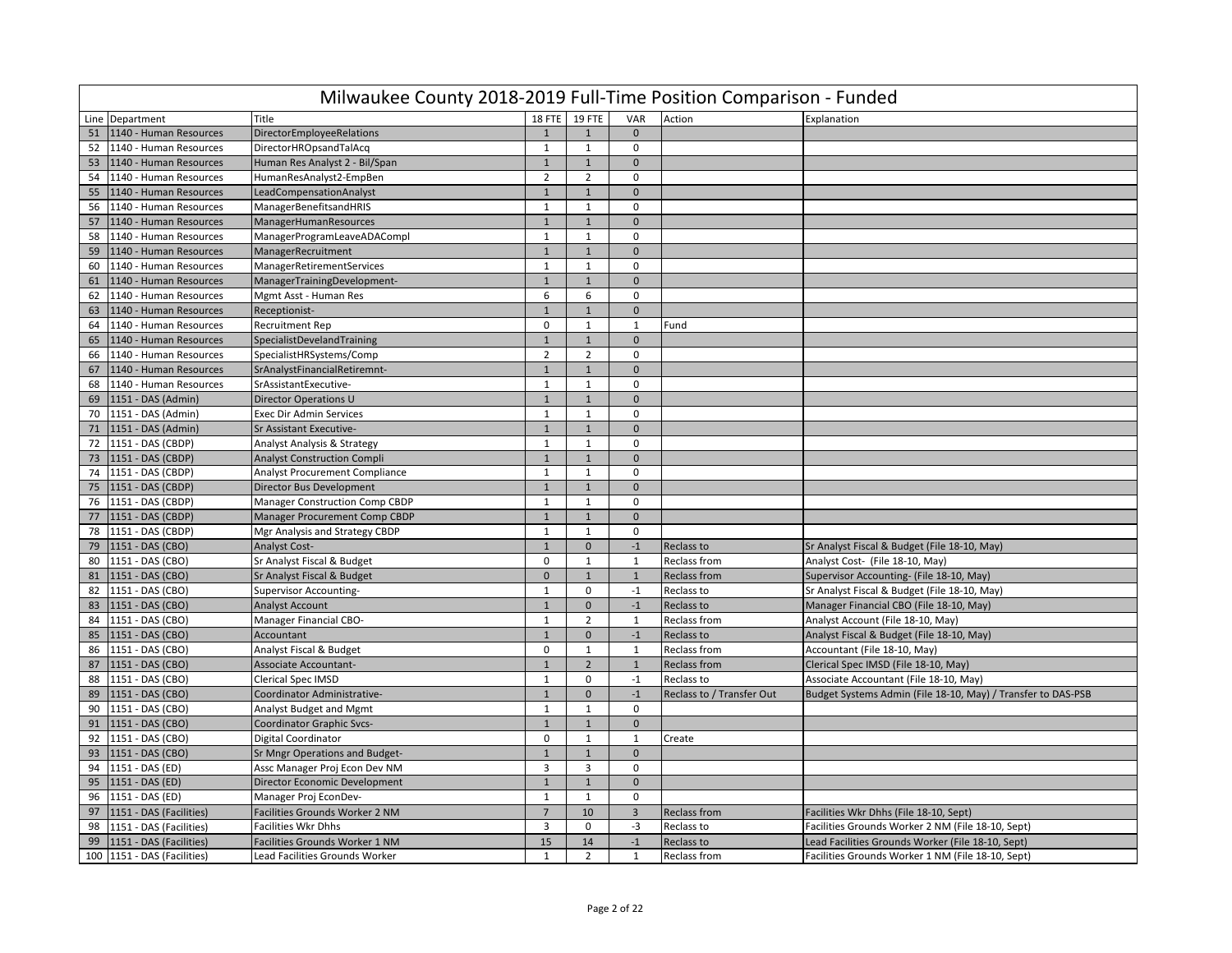|     | Milwaukee County 2018-2019 Full-Time Position Comparison - Funded |                                       |                 |                |                |                     |                                    |  |  |  |  |  |
|-----|-------------------------------------------------------------------|---------------------------------------|-----------------|----------------|----------------|---------------------|------------------------------------|--|--|--|--|--|
|     | Line Department                                                   | Title                                 | 18 FTE          | 19 FTE         | VAR            | Action              | Explanation                        |  |  |  |  |  |
| 101 | 1151 - DAS (Facilities)                                           | <b>Electrical Mech</b>                | 6               | $\overline{7}$ | $\mathbf{1}$   | <b>Reclass from</b> | Electrical Mech Supv (File 17-624) |  |  |  |  |  |
|     | 102 1151 - DAS (Facilities)                                       | <b>Electrical Mech Supv</b>           | $\overline{2}$  | $\mathbf{1}$   | $-1$           | Reclass to          | Electrical Mech (File 17-624)      |  |  |  |  |  |
| 103 | 1151 - DAS (Facilities)                                           | <b>Analyst GIS-</b>                   | $\mathbf{1}$    | $\overline{2}$ | $\mathbf{1}$   | Transfer In         | From Register of Deeds             |  |  |  |  |  |
| 104 | 1151 - DAS (Facilities)                                           | Admin Spec - DHS-NR                   | $\mathbf{1}$    | $\mathbf{1}$   | 0              |                     |                                    |  |  |  |  |  |
| 105 | 1151 - DAS (Facilities)                                           | Architect                             | $\mathbf 2$     | $\overline{2}$ | $\mathbf 0$    |                     |                                    |  |  |  |  |  |
| 106 | 1151 - DAS (Facilities)                                           | Assistant Administrative P            | $\overline{2}$  | $\overline{2}$ | $\mathbf 0$    |                     |                                    |  |  |  |  |  |
| 107 | 1151 - DAS (Facilities)                                           | <b>Bldg Systems Specialist</b>        | $\mathbf 1$     | $\mathbf{1}$   | $\mathbf{0}$   |                     |                                    |  |  |  |  |  |
| 108 | 1151 - DAS (Facilities)                                           | Carpenter                             | 5               | 5              | $\mathbf 0$    |                     |                                    |  |  |  |  |  |
| 109 | 1151 - DAS (Facilities)                                           | Carpenter Supv                        | $\overline{2}$  | $\overline{2}$ | $\mathbf{0}$   |                     |                                    |  |  |  |  |  |
| 110 | 1151 - DAS (Facilities)                                           | <b>Clerk Records Management</b>       | $1\,$           | $\mathbf{1}$   | $\mathbf 0$    |                     |                                    |  |  |  |  |  |
| 111 | 1151 - DAS (Facilities)                                           | <b>Climate Control Lead</b>           | $\mathbf 1$     | $\mathbf{1}$   | $\mathbf 0$    |                     |                                    |  |  |  |  |  |
| 112 | 1151 - DAS (Facilities)                                           | Coordinator Administrative-           | $\mathbf{1}$    | $\mathbf{1}$   | $\mathbf 0$    |                     |                                    |  |  |  |  |  |
| 113 | 1151 - DAS (Facilities)                                           | <b>Coordinator Construction</b>       | 5 <sup>1</sup>  | 5              | $\mathbf 0$    |                     |                                    |  |  |  |  |  |
| 114 | 1151 - DAS (Facilities)                                           | <b>Coordinator Maint Services</b>     | $\mathbf{1}$    | $\mathbf{1}$   | $\mathbf 0$    |                     |                                    |  |  |  |  |  |
| 115 | 1151 - DAS (Facilities)                                           | Designer Architectural                | $\mathbf{1}$    | $\mathbf{1}$   | $\mathbf{0}$   |                     |                                    |  |  |  |  |  |
| 116 | 1151 - DAS (Facilities)                                           | Director Architecture Engineer        | $\mathbf 1$     | $\mathbf{1}$   | 0              |                     |                                    |  |  |  |  |  |
| 117 | 1151 - DAS (Facilities)                                           | <b>Director Facilities Management</b> | $\mathbf 1$     | $\mathbf{1}$   | $\overline{0}$ |                     |                                    |  |  |  |  |  |
| 118 | 1151 - DAS (Facilities)                                           | Director Facilities Planning U        | $\mathbf{1}$    | $\mathbf{1}$   | $\mathbf 0$    |                     |                                    |  |  |  |  |  |
| 119 | 1151 - DAS (Facilities)                                           | <b>Director Sustainability</b>        | $\mathbf{1}$    | $\mathbf{1}$   | $\mathbf 0$    |                     |                                    |  |  |  |  |  |
| 120 | 1151 - DAS (Facilities)                                           | <b>Disribution Assistant-</b>         | $\overline{2}$  | $\overline{2}$ | $\mathbf 0$    |                     |                                    |  |  |  |  |  |
| 121 | 1151 - DAS (Facilities)                                           | <b>DPW Clerical Specialist</b>        | $\mathbf{1}$    | $\mathbf{1}$   | $\mathbf{0}$   |                     |                                    |  |  |  |  |  |
| 122 | 1151 - DAS (Facilities)                                           | <b>Electrical Mech Dot</b>            | $\mathbf{1}$    | $\mathbf{1}$   | $\mathbf 0$    |                     |                                    |  |  |  |  |  |
| 123 | 1151 - DAS (Facilities)                                           | Energy Efficiency Program Mgr         | $\mathbf 0$     | $\mathbf{1}$   | $\mathbf{1}$   | Create              |                                    |  |  |  |  |  |
| 124 | 1151 - DAS (Facilities)                                           | Engineer Administrative               | $\mathbf{1}$    | $\mathbf{1}$   | $\mathbf 0$    |                     |                                    |  |  |  |  |  |
| 125 | 1151 - DAS (Facilities)                                           | <b>Engineer NM</b>                    | $6\overline{6}$ | 6              | $\mathbf 0$    |                     |                                    |  |  |  |  |  |
| 126 | 1151 - DAS (Facilities)                                           | Engnrng Tech Surveyor NM              | $\overline{2}$  | $\overline{2}$ | $\mathbf 0$    |                     |                                    |  |  |  |  |  |
| 127 | 1151 - DAS (Facilities)                                           | <b>Facilities Grounds Supv</b>        | $\overline{2}$  | $\overline{2}$ | $\mathbf 0$    |                     |                                    |  |  |  |  |  |
| 128 | 1151 - DAS (Facilities)                                           | <b>GIS Technician</b>                 | $\mathbf{1}$    | $\mathbf{1}$   | $\mathbf 0$    |                     |                                    |  |  |  |  |  |
| 129 | 1151 - DAS (Facilities)                                           | <b>Inspector Electrical</b>           | $\mathbf 1$     | $\mathbf{1}$   | $\Omega$       |                     |                                    |  |  |  |  |  |
| 130 | 1151 - DAS (Facilities)                                           | <b>Inspector Mechanical Systems</b>   | $\mathbf{1}$    | $\mathbf{1}$   | $\mathbf 0$    |                     |                                    |  |  |  |  |  |
| 131 | 1151 - DAS (Facilities)                                           | Machinist-                            | $\overline{4}$  | $\overline{4}$ | $\mathbf{0}$   |                     |                                    |  |  |  |  |  |
| 132 | 1151 - DAS (Facilities)                                           | Machinist Lead-                       | $\mathbf{1}$    | $\mathbf{1}$   | $\mathbf 0$    |                     |                                    |  |  |  |  |  |
|     | 133   1151 - DAS (Facilities)                                     | Manager Environment Compl-            | $\mathbf 1$     | $\mathbf{1}$   | $\mathbf 0$    |                     |                                    |  |  |  |  |  |
| 134 | 1151 - DAS (Facilities)                                           | Manager Facilities Ops Mtc            | $\mathbf{1}$    | $\mathbf{1}$   | $\Omega$       |                     |                                    |  |  |  |  |  |
| 135 | 1151 - DAS (Facilities)                                           | Manager GIS-                          | $\mathbf{1}$    | $\mathbf{1}$   | $\Omega$       |                     |                                    |  |  |  |  |  |
| 136 | 1151 - DAS (Facilities)                                           | <b>Manager Grounds Facilities</b>     | $\mathbf{1}$    | $\mathbf{1}$   | $\mathbf 0$    |                     |                                    |  |  |  |  |  |
| 137 | 1151 - DAS (Facilities)                                           | <b>Mechanical Mtce Supt</b>           | $\mathbf{1}$    | $\mathbf{1}$   | $\mathbf{0}$   |                     |                                    |  |  |  |  |  |
| 138 | 1151 - DAS (Facilities)                                           | <b>Mechanical Service Manager</b>     | 1               | 1              | $\mathbf 0$    |                     |                                    |  |  |  |  |  |
| 139 | 1151 - DAS (Facilities)                                           | Office Supp Asst 1                    | $\,1\,$         | $1\,$          | $\mathbf 0$    |                     |                                    |  |  |  |  |  |
| 140 | 1151 - DAS (Facilities)                                           | Office Supp Asst 2 NM                 | $\overline{2}$  | $\overline{2}$ | $\Omega$       |                     |                                    |  |  |  |  |  |
| 141 | 1151 - DAS (Facilities)                                           | <b>Painter Bldgs</b>                  | $\overline{2}$  | $\overline{2}$ | $\mathbf 0$    |                     |                                    |  |  |  |  |  |
| 142 | 1151 - DAS (Facilities)                                           | Painter Supv                          | $\mathbf{1}$    | $\mathbf{1}$   | $\mathbf 0$    |                     |                                    |  |  |  |  |  |
| 143 | 1151 - DAS (Facilities)                                           | Park Maint Wrkr Mudmix                | $\mathbf{1}$    | $\mathbf{1}$   | $\Omega$       |                     |                                    |  |  |  |  |  |
| 144 | 1151 - DAS (Facilities)                                           | Planner Space                         | $\overline{2}$  | $\overline{2}$ | $\mathbf 0$    |                     |                                    |  |  |  |  |  |
|     | 145   1151 - DAS (Facilities)                                     | Plumber                               | $\overline{4}$  | $\overline{4}$ | $\pmb{0}$      |                     |                                    |  |  |  |  |  |
| 146 | 1151 - DAS (Facilities)                                           | Plumber Supv                          | $\overline{2}$  | $\overline{2}$ | $\Omega$       |                     |                                    |  |  |  |  |  |
| 147 | 1151 - DAS (Facilities)                                           | Principal Architect-                  | $\mathbf 1$     | $\overline{1}$ | $\overline{0}$ |                     |                                    |  |  |  |  |  |
| 148 | 1151 - DAS (Facilities)                                           | Principal Engineer Airport-           | $\mathbf{1}$    | $\mathbf{1}$   | $\mathbf 0$    |                     |                                    |  |  |  |  |  |
| 149 | 1151 - DAS (Facilities)                                           | Principal Engineer Civil-             | $\mathbf{1}$    | $\mathbf{1}$   | $\mathbf{0}$   |                     |                                    |  |  |  |  |  |
|     | 150 1151 - DAS (Facilities)                                       | Principal Engineer Environmnt-        | $\mathbf{1}$    | $\mathbf{1}$   | $\mathbf 0$    |                     |                                    |  |  |  |  |  |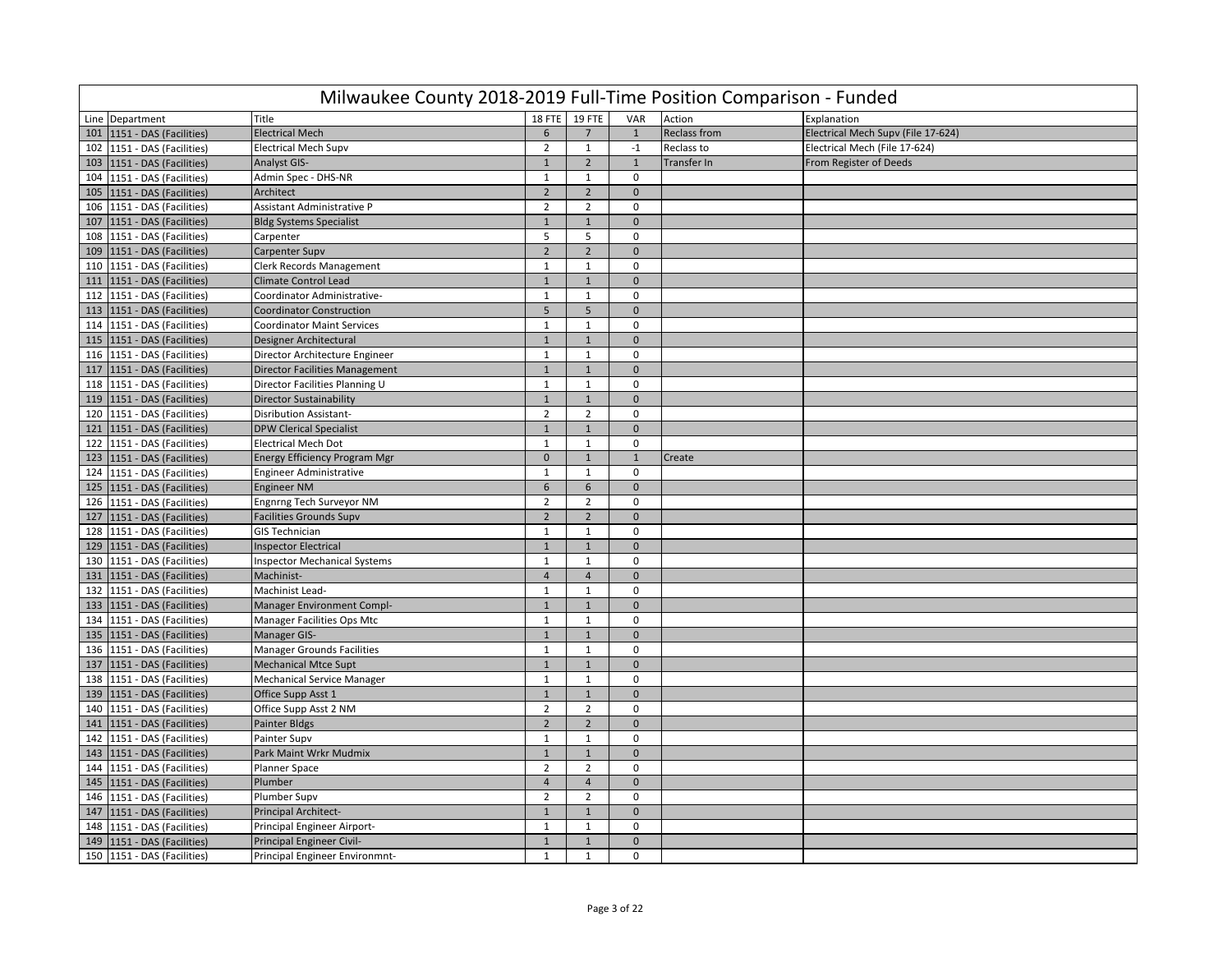|     | Milwaukee County 2018-2019 Full-Time Position Comparison - Funded |                                       |                |                |                |                     |                                                  |  |  |  |  |  |
|-----|-------------------------------------------------------------------|---------------------------------------|----------------|----------------|----------------|---------------------|--------------------------------------------------|--|--|--|--|--|
|     | Line Department                                                   | Title                                 |                | 18 FTE 19 FTE  | VAR            | Action              | Explanation                                      |  |  |  |  |  |
| 151 | 1151 - DAS (Facilities)                                           | Principal Facilities CA-              | $\mathbf{1}$   | $\mathbf{1}$   | $\Omega$       |                     |                                                  |  |  |  |  |  |
|     | 152   1151 - DAS (Facilities)                                     | Property Assess Program Mngr          | 1              | $\mathbf{1}$   | 0              |                     |                                                  |  |  |  |  |  |
| 153 | 1151 - DAS (Facilities)                                           | Receptionist-                         | $\mathbf{1}$   | $\mathbf{1}$   | $\mathbf 0$    |                     |                                                  |  |  |  |  |  |
| 154 | 1151 - DAS (Facilities)                                           | Refrigeration Mech                    | $\overline{2}$ | $\overline{2}$ | $\mathbf 0$    |                     |                                                  |  |  |  |  |  |
| 155 | 1151 - DAS (Facilities)                                           | <b>Sheet Metal Worker</b>             | $\overline{2}$ | $\overline{2}$ | $\mathbf{0}$   |                     |                                                  |  |  |  |  |  |
| 156 | 1151 - DAS (Facilities)                                           | <b>Specialist Facilities Mgmt</b>     | $\mathbf{1}$   | $\mathbf{1}$   | 0              |                     |                                                  |  |  |  |  |  |
| 157 | 1151 - DAS (Facilities)                                           | Sr Analyst GIS-                       | $\mathbf{1}$   | $\mathbf{1}$   | $\mathbf 0$    |                     |                                                  |  |  |  |  |  |
| 158 | 1151 - DAS (Facilities)                                           | Sr Architect-                         | $\overline{2}$ | $\overline{2}$ | $\mathbf 0$    |                     |                                                  |  |  |  |  |  |
| 159 | 1151 - DAS (Facilities)                                           | <b>Sr Engineer Civil-</b>             | $\overline{2}$ | $\overline{2}$ | $\mathbf{0}$   |                     |                                                  |  |  |  |  |  |
| 160 | 1151 - DAS (Facilities)                                           | Sr Engineer Construction-             | $\overline{2}$ | $\overline{2}$ | $\mathsf 0$    |                     |                                                  |  |  |  |  |  |
| 161 | 1151 - DAS (Facilities)                                           | Sr Engineer Electrical-               | $\overline{2}$ | $\overline{2}$ | $\mathbf{0}$   |                     |                                                  |  |  |  |  |  |
| 162 | 1151 - DAS (Facilities)                                           | Sr Engineer Environment-              | $\mathbf{1}$   | $\mathbf{1}$   | $\mathbf 0$    |                     |                                                  |  |  |  |  |  |
| 163 | 1151 - DAS (Facilities)                                           | Sr Engineer Mechanical-               | $\mathbf{1}$   | $\mathbf{1}$   | $\mathbf 0$    |                     |                                                  |  |  |  |  |  |
| 164 | 1151 - DAS (Facilities)                                           | <b>Steamfitter Supv</b>               | $\mathbf{1}$   | 1              | $\mathbf 0$    |                     |                                                  |  |  |  |  |  |
| 165 | 1151 - DAS (Facilities)                                           | <b>Steamfitter Welder</b>             | $\overline{2}$ | $\overline{2}$ | $\mathbf{0}$   |                     |                                                  |  |  |  |  |  |
| 166 | 1151 - DAS (Facilities)                                           | Stores And Distrib Asst 1             | $\mathbf{1}$   | $\mathbf{1}$   | $\mathbf 0$    |                     |                                                  |  |  |  |  |  |
| 167 | 1151 - DAS (Facilities)                                           | Supervisor Office Management-         | $\mathbf{1}$   | $\mathbf{1}$   | $\mathbf{0}$   |                     |                                                  |  |  |  |  |  |
| 168 | 1151 - DAS (Facilities)                                           | <b>Writer Specification-</b>          | $1\,$          | $\mathbf{1}$   | $\mathbf 0$    |                     |                                                  |  |  |  |  |  |
| 169 | 1151 - DAS (IMSD)                                                 | Network Tech Specialist 4             | $\overline{7}$ | $\mathbf{1}$   | -6             | Retitle to          | Sr Network Engineer (2) and Systems Engineer (4) |  |  |  |  |  |
| 170 | 1151 - DAS (IMSD)                                                 | Sr Network Engineer                   | $\mathbf 0$    | $\overline{2}$ | $\overline{2}$ | Retitle from        | Network Tech Specialist 4                        |  |  |  |  |  |
| 171 | 1151 - DAS (IMSD)                                                 | <b>Systems Engineer</b>               | $\mathbf 0$    | $\overline{4}$ | $\overline{4}$ | <b>Retitle from</b> | <b>Network Tech Specialist 4</b>                 |  |  |  |  |  |
| 172 | 1151 - DAS (IMSD)                                                 | Adm Asst                              | 0              | $\mathbf{1}$   | $\mathbf{1}$   | Fund                |                                                  |  |  |  |  |  |
| 173 | 1151 - DAS (IMSD)                                                 | <b>Admin Contracts</b>                | $\mathbf{0}$   | $\mathbf{1}$   | $\mathbf{1}$   | Fund                |                                                  |  |  |  |  |  |
| 174 | 1151 - DAS (IMSD)                                                 | <b>Administrator Database</b>         | $\mathbf 0$    | $\mathbf{1}$   | $\mathbf{1}$   | Fund                |                                                  |  |  |  |  |  |
| 175 | 1151 - DAS (IMSD)                                                 | Analyst Appl System IT I-III          | 13             | 14             | $\mathbf{1}$   | Fund                |                                                  |  |  |  |  |  |
| 176 | 1151 - DAS (IMSD)                                                 | Analyst Business Develop IT           | .5             | 5              | $\mathbf 0$    |                     |                                                  |  |  |  |  |  |
| 177 | 1151 - DAS (IMSD)                                                 | <b>Analyst Security</b>               | $\mathbf{0}$   | $\mathbf{1}$   | $\mathbf{1}$   | Fund                |                                                  |  |  |  |  |  |
| 178 | 1151 - DAS (IMSD)                                                 | Analyst Technical Document IT         | $\mathbf{1}$   | $\mathbf{1}$   | $\mathbf 0$    |                     |                                                  |  |  |  |  |  |
| 179 | 1151 - DAS (IMSD)                                                 | <b>Chief Information Officer</b>      | $\mathbf 1$    | $\mathbf{1}$   | $\mathbf 0$    |                     |                                                  |  |  |  |  |  |
| 180 | 1151 - DAS (IMSD)                                                 | Chief Technology Officer              | $\mathbf{1}$   | $\mathbf{1}$   | $\mathbf 0$    |                     |                                                  |  |  |  |  |  |
| 181 | 1151 - DAS (IMSD)                                                 | <b>Director Applications IT</b>       | $\mathbf{1}$   | $\mathbf{1}$   | $\mathbf{0}$   |                     |                                                  |  |  |  |  |  |
| 182 | 1151 - DAS (IMSD)                                                 | Director Governance Strategy IT       | $\mathbf{1}$   | $\mathbf{1}$   | $\mathbf 0$    |                     |                                                  |  |  |  |  |  |
| 183 | 1151 - DAS (IMSD)                                                 | Director Project Mgmt Office          | $\mathbf{1}$   | $\mathbf{1}$   | $\mathbf{0}$   |                     |                                                  |  |  |  |  |  |
| 184 | 1151 - DAS (IMSD)                                                 | IT Client Support Spec 2              | $\overline{2}$ | $\overline{2}$ | $\mathbf 0$    |                     |                                                  |  |  |  |  |  |
| 185 | 1151 - DAS (IMSD)                                                 | <b>IT Manager Service Desk</b>        | $\mathbf 1$    | $\mathbf{1}$   | $\mathbf{0}$   |                     |                                                  |  |  |  |  |  |
| 186 | 1151 - DAS (IMSD)                                                 | Lead Analyst IT End User              | $\mathbf 0$    | $\mathbf{1}$   | $\mathbf{1}$   | Fund                |                                                  |  |  |  |  |  |
| 187 | 1151 - DAS (IMSD)                                                 | <b>Manager Applications IT</b>        | $\mathbf{1}$   | $\mathbf{1}$   | $\mathbf 0$    |                     |                                                  |  |  |  |  |  |
| 188 | 1151 - DAS (IMSD)                                                 | <b>Manager Business Solutions</b>     | 1              | 1              | $\mathbf 0$    |                     |                                                  |  |  |  |  |  |
| 189 | 1151 - DAS (IMSD)                                                 | Manager Data Center IT                | $\mathbf{1}$   | $\mathbf{1}$   | $\mathbf{0}$   |                     |                                                  |  |  |  |  |  |
| 190 | 1151 - DAS (IMSD)                                                 | Manager Network IT                    | $\mathbf{1}$   | $\mathbf{1}$   | $\mathbf 0$    |                     |                                                  |  |  |  |  |  |
| 191 | 1151 - DAS (IMSD)                                                 | <b>Manager Security Continuity IT</b> | $1\,$          | $\mathbf{1}$   | $\mathbf 0$    |                     |                                                  |  |  |  |  |  |
| 192 | 1151 - DAS (IMSD)                                                 | Manager Solution Design Del           | $\mathbf{1}$   | 1              | $\mathbf 0$    |                     |                                                  |  |  |  |  |  |
| 193 | 1151 - DAS (IMSD)                                                 | Project Manager IT                    | $\overline{2}$ | $\overline{2}$ | $\mathbf{0}$   |                     |                                                  |  |  |  |  |  |
| 194 | 1151 - DAS (IMSD)                                                 | Specialist POS Zoo                    | $\mathbf{1}$   | $\mathbf{1}$   | $\mathsf 0$    |                     |                                                  |  |  |  |  |  |
| 195 | 1151 - DAS (OPD)                                                  | <b>Director Disability Services</b>   | $\mathbf{1}$   | $\mathbf{1}$   | $\mathbf{0}$   |                     |                                                  |  |  |  |  |  |
| 196 | 1151 - DAS (OPD)                                                  | <b>Disabilities Recreation Mgr</b>    | $\mathbf{1}$   | $\mathbf{1}$   | $\mathbf 0$    |                     |                                                  |  |  |  |  |  |
| 197 | 1151 - DAS (Procurement)                                          | Admin Spec - Procurement              | $\mathbf{1}$   | $\mathbf{1}$   | $\mathbf 0$    |                     |                                                  |  |  |  |  |  |
| 198 | 1151 - DAS (Procurement)                                          | <b>Analyst Business Systems</b>       | $\mathbf{1}$   | $\mathbf{1}$   | $\mathbf 0$    |                     |                                                  |  |  |  |  |  |
| 199 | 1151 - DAS (Procurement)                                          | <b>Buyer 2</b>                        | $\overline{2}$ | $\overline{2}$ | $\mathbf{0}$   |                     |                                                  |  |  |  |  |  |
|     | 200   1151 - DAS (Procurement)                                    | <b>Manager Contracts</b>              | $\mathbf{3}$   | 3              | $\mathsf 0$    |                     |                                                  |  |  |  |  |  |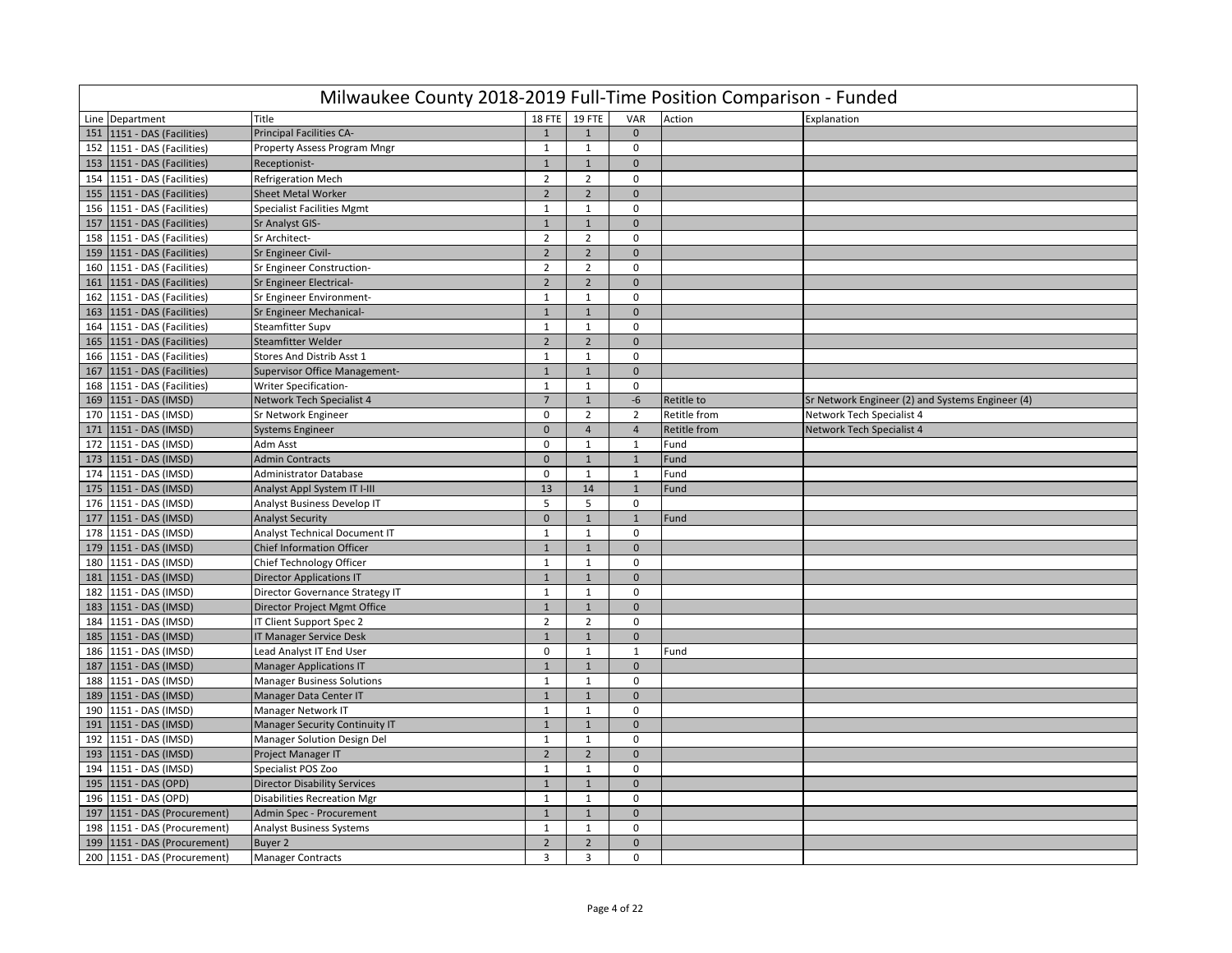|     | Milwaukee County 2018-2019 Full-Time Position Comparison - Funded |                                      |                |                  |                |                             |                                                      |  |  |  |  |  |
|-----|-------------------------------------------------------------------|--------------------------------------|----------------|------------------|----------------|-----------------------------|------------------------------------------------------|--|--|--|--|--|
|     | Line Department                                                   | Title                                | 18 FTE         | <b>19 FTE</b>    | VAR            | Action                      | Explanation                                          |  |  |  |  |  |
| 201 | 1151 - DAS (Procurement)                                          | <b>Procurement Director</b>          | $\mathbf{1}$   | $\mathbf{1}$     | $\mathbf 0$    |                             |                                                      |  |  |  |  |  |
| 202 | 1151 - DAS (PSB)                                                  | <b>Systems Administrator</b>         | $\mathbf 0$    | $\mathbf{1}$     | 1              | Reclass from / Transfer In  | Coord Admin (File 18-10, May) / Transfer in from CBO |  |  |  |  |  |
| 203 | 1151 - DAS (PSB)                                                  | <b>Operating Budget Manager</b>      | $\mathbf{0}$   | $\mathbf{1}$     | 1              | <b>Reclass from</b>         | Sr Analyst Budget and Mgmt (File 18-10, May)         |  |  |  |  |  |
| 204 | 1151 - DAS (PSB)                                                  | Sr Analyst Budget and Mgmt           | $\mathbf{1}$   | $\mathbf 0$      | $-1$           | Reclass to                  | Operating Budget Manager (File 18-10, May)           |  |  |  |  |  |
| 205 | 1151 - DAS (PSB)                                                  | Analyst Budget & Mgmt                | $\overline{4}$ | $\overline{3}$   | $-1$           | <b>Career Ladder Reorg</b>  |                                                      |  |  |  |  |  |
| 206 | 1151 - DAS (PSB)                                                  | Sr Analyst Budget and Mgmt           | $\overline{1}$ | $\overline{2}$   | $\mathbf{1}$   | Career Ladder Reorg         |                                                      |  |  |  |  |  |
| 207 | 1151 - DAS (PSB)                                                  | Continuous Improvement Manager       | $\mathbf 0$    | $\overline{1}$   | $\mathbf{1}$   | Transfer In / Fund          | Transfer in from DAS-CBO                             |  |  |  |  |  |
| 208 | 1151 - DAS (PSB)                                                  | Coordinator Budget and Mgmt          | $\mathbf{1}$   | $\mathbf{1}$     | $\Omega$       |                             |                                                      |  |  |  |  |  |
| 209 | 1151 - DAS (PSB)                                                  | Director Budget and Mgmt             | $\mathbf{1}$   | 1                | $\mathbf{0}$   |                             |                                                      |  |  |  |  |  |
| 210 | 1151 - DAS (Risk)                                                 | Manager Loss Control                 | $\mathbf 0$    | $\mathbf{1}$     | $\mathbf{1}$   | Reclass from                | Manager Safety (File 18-10, May)                     |  |  |  |  |  |
| 211 | 1151 - DAS (Risk)                                                 | <b>Manager Safety</b>                | $\mathbf{1}$   | $\mathbf{0}$     | $-1$           | Reclass to                  | Manager Loss Control (File 18-10, May)               |  |  |  |  |  |
| 212 | 1151 - DAS (Risk)                                                 | Program Safety Manager               | $\overline{3}$ | $\mathbf{1}$     | $-2$           | Reclass to                  | Specialist Safety (File 18-10, May)                  |  |  |  |  |  |
| 213 | 1151 - DAS (Risk)                                                 | <b>Specialist Safety</b>             | $\mathbf 0$    | $\overline{2}$   | $\overline{2}$ | <b>Reclass from</b>         | Program Safety Manager (File 18-10, May)             |  |  |  |  |  |
| 214 | 1151 - DAS (Risk)                                                 | Specialist Safe and Train Zoo        | $\mathbf{1}$   | $\mathbf 0$      | $-1$           | Retitle from                | <b>Specialist Safety</b>                             |  |  |  |  |  |
| 215 | 1151 - DAS (Risk)                                                 | <b>Specialist Safety</b>             | $\mathbf 0$    | $\mathbf{1}$     | $\mathbf{1}$   | <b>Retitle to</b>           | Specialist Safe and Train Zoo                        |  |  |  |  |  |
| 216 | 1151 - DAS (Risk)                                                 | Director Risk Mngmt                  | $\mathbf{1}$   | $\mathbf{1}$     | $\mathbf 0$    |                             |                                                      |  |  |  |  |  |
| 217 | 1151 - DAS (Risk)                                                 | Mgr Program Claims U                 | $\mathbf{1}$   | $\mathbf{1}$     | $\mathbf{0}$   |                             |                                                      |  |  |  |  |  |
| 218 | 2000 - Courts                                                     | <b>Assistant Administrative</b>      | $\overline{4}$ | 5                | 1              | <b>Current Year Create</b>  | File 18-487                                          |  |  |  |  |  |
| 219 | 2000 - Courts                                                     | <b>Coordinator Court</b>             | $\overline{7}$ | 5                | $-2$           | <b>Current Year Abolish</b> | File 18-487                                          |  |  |  |  |  |
| 220 | 2000 - Courts                                                     | Deputy Clerk Crt Jud Asst            | 91             | 96               | 5              | <b>Current Year Create</b>  | File 18-487                                          |  |  |  |  |  |
| 221 | 2000 - Courts                                                     | <b>Sr Assistant Clerical</b>         | 73             | 68               | $-5$           | <b>Current Year Abolish</b> | File 18-487                                          |  |  |  |  |  |
| 222 | 2000 - Courts                                                     | Accountant                           | 3              | 3                | $\mathbf 0$    |                             |                                                      |  |  |  |  |  |
| 223 | 2000 - Courts                                                     | <b>Administrator Justice Center</b>  | $\mathbf{1}$   | $\mathbf{1}$     | $\mathbf{0}$   |                             |                                                      |  |  |  |  |  |
| 224 | 2000 - Courts                                                     | <b>Analyst Budget and Mgmt</b>       | $\mathbf{1}$   | $\mathbf 1$      | $\mathbf 0$    |                             |                                                      |  |  |  |  |  |
| 225 | 2000 - Courts                                                     | Analyst IT-                          | $1\,$          | $\mathbf 1$      | $\mathbf 0$    |                             |                                                      |  |  |  |  |  |
| 226 | 2000 - Courts                                                     | <b>Assistant Accounting-</b>         | $\overline{7}$ | $\overline{7}$   | $\mathbf 0$    |                             |                                                      |  |  |  |  |  |
| 227 | 2000 - Courts                                                     | <b>Assistant Executive-</b>          | $\overline{2}$ | $\overline{2}$   | $\mathbf 0$    |                             |                                                      |  |  |  |  |  |
| 228 | 2000 - Courts                                                     | Assistant Legal-                     | $\mathbf 1$    | $\mathbf{1}$     | $\Omega$       |                             |                                                      |  |  |  |  |  |
| 229 | 2000 - Courts                                                     | <b>Assistant Purchasing-</b>         | $\mathbf{1}$   | $\overline{1}$   | $\Omega$       |                             |                                                      |  |  |  |  |  |
| 230 | 2000 - Courts                                                     | Associate Accountant-                | $\mathbf{1}$   | $\mathbf{1}$     | $\mathbf 0$    |                             |                                                      |  |  |  |  |  |
| 231 | 2000 - Courts                                                     | Asst Chief Deputy Clerk Probate      | $\mathbf{1}$   | $\mathbf{1}$     | $\Omega$       |                             |                                                      |  |  |  |  |  |
| 232 | 2000 - Courts                                                     | Asst Chief Deputy Clerk Sr Adm       | $\mathbf{1}$   | $\mathbf{1}$     | 0              |                             |                                                      |  |  |  |  |  |
| 233 | 2000 - Courts                                                     | Asst Chief DeputyClerk CivAdm        | $1\,$          | $\mathbf{1}$     | $\mathbf{0}$   |                             |                                                      |  |  |  |  |  |
| 234 | 2000 - Courts                                                     | Asst Chief DeputyClerk DivAdm        | $\overline{2}$ | $\overline{2}$   | $\mathbf 0$    |                             |                                                      |  |  |  |  |  |
| 235 | 2000 - Courts                                                     | Asst Commissioner Fam Ct             | 8              | 8                | $\bf 0$        |                             |                                                      |  |  |  |  |  |
| 236 | 2000 - Courts                                                     | Chief Deputy CircuitCourtClerk       | $\mathbf{1}$   | $\mathbf{1}$     | $\mathbf 0$    |                             |                                                      |  |  |  |  |  |
| 237 | 2000 - Courts                                                     | Clerk Cash-                          | $\overline{3}$ | $\overline{3}$   | $\mathbf{0}$   |                             |                                                      |  |  |  |  |  |
| 238 | 2000 - Courts                                                     | Clerk Circuit Crt                    | $\mathbf{1}$   | $\mathbf{1}$     | $\mathbf 0$    |                             |                                                      |  |  |  |  |  |
| 239 | 2000 - Courts                                                     | <b>Clerk Court Services-</b>         | 8              | 8                | $\mathbf{0}$   |                             |                                                      |  |  |  |  |  |
| 240 | 2000 - Courts                                                     | <b>Commissioner Cir Ct</b>           | 10.5           | 10.5             | $\mathbf 0$    |                             |                                                      |  |  |  |  |  |
| 241 | 2000 - Courts                                                     | <b>Commissioner Cir Ct Presiding</b> | $1\,$          | $\mathbf{1}$     | $\mathbf 0$    |                             |                                                      |  |  |  |  |  |
| 242 | 2000 - Courts                                                     | Commissioner Cir Ct Probate          | $\mathbf{1}$   | $\mathbf{1}$     | $\mathbf 0$    |                             |                                                      |  |  |  |  |  |
| 243 | 2000 - Courts                                                     | <b>Commissioner Fam Ct</b>           | $\mathbf{1}$   | $\mathbf{1}$     | $\mathbf{0}$   |                             |                                                      |  |  |  |  |  |
| 244 | 2000 - Courts                                                     | Coordinator Interpreter              | $\mathbf{1}$   | $\mathbf{1}$     | $\mathbf 0$    |                             |                                                      |  |  |  |  |  |
| 245 | 2000 - Courts                                                     | Coordinator Research Ct              | $\mathbf{1}$   | $\mathbf{1}$     | $\mathbf{0}$   |                             |                                                      |  |  |  |  |  |
| 246 | 2000 - Courts                                                     | <b>Counsel Legal</b>                 | 5              | 5                | $\mathbf 0$    |                             |                                                      |  |  |  |  |  |
| 247 | 2000 - Courts                                                     | Deputy Administrator Division        | $6\phantom{1}$ | $\boldsymbol{6}$ | $\mathbf 0$    |                             |                                                      |  |  |  |  |  |
| 248 | 2000 - Courts                                                     | Deputy Commissioner Fam Ct           | $\mathbf{1}$   | $\mathbf{1}$     | $\mathbf 0$    |                             |                                                      |  |  |  |  |  |
| 249 | 2000 - Courts                                                     | Deputy Register Probate              | $\overline{2}$ | $\overline{2}$   | $\mathbf{0}$   |                             |                                                      |  |  |  |  |  |
|     | 250 2000 - Courts                                                 | Interpreter                          | $\mathbf{1}$   | $\mathbf{1}$     | $\mathbf 0$    |                             |                                                      |  |  |  |  |  |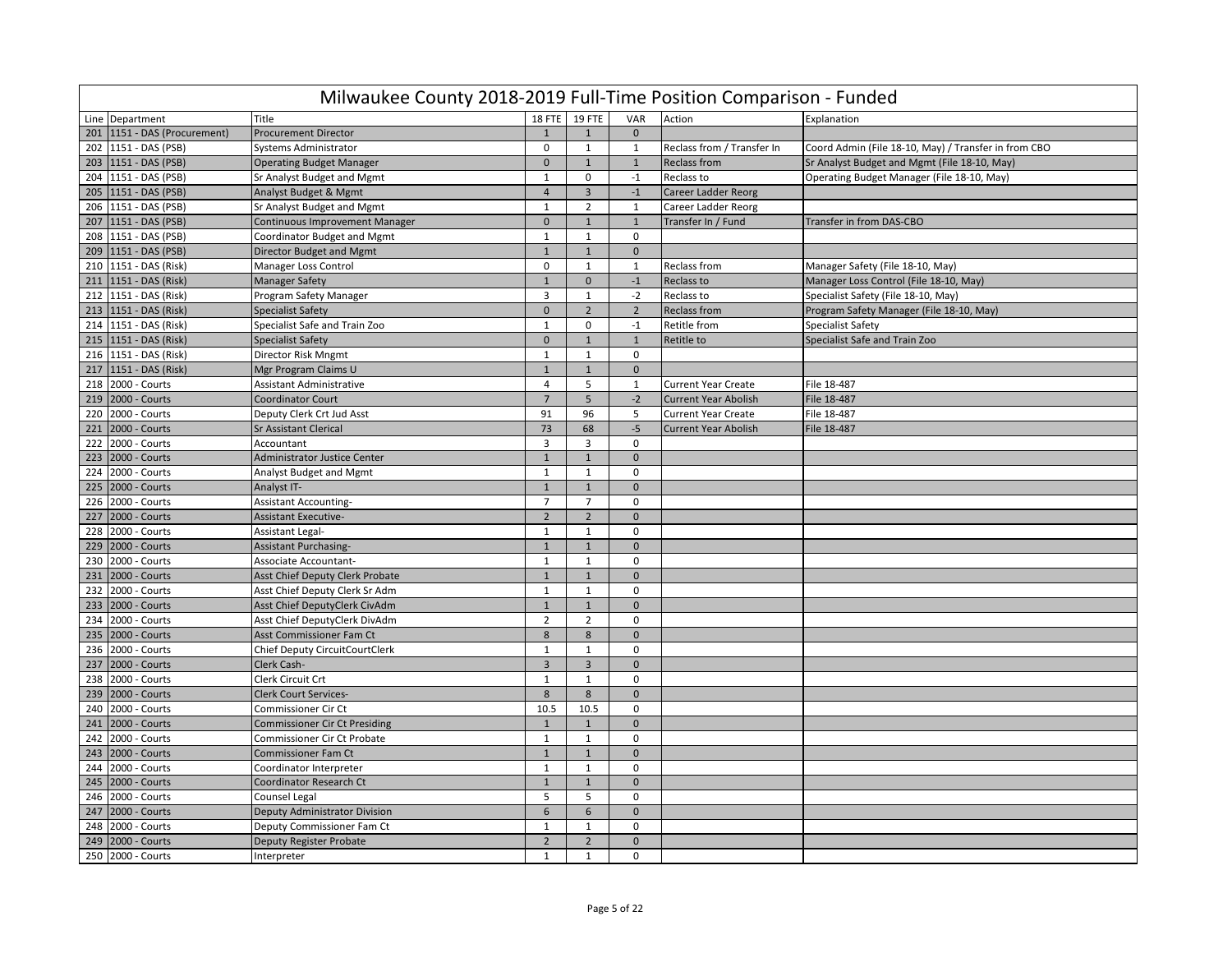|     | Milwaukee County 2018-2019 Full-Time Position Comparison - Funded |                                        |                |                |              |        |             |  |  |  |  |  |  |
|-----|-------------------------------------------------------------------|----------------------------------------|----------------|----------------|--------------|--------|-------------|--|--|--|--|--|--|
|     | Line Department                                                   | Title                                  |                | 18 FTE 19 FTE  | VAR          | Action | Explanation |  |  |  |  |  |  |
| 251 | 2000 - Courts                                                     | Manager IT U                           | $\mathbf{1}$   | $\mathbf{1}$   | $\mathbf{0}$ |        |             |  |  |  |  |  |  |
|     | 252 2000 - Courts                                                 | Manager Jury Services                  | $\mathbf{1}$   | $\mathbf{1}$   | 0            |        |             |  |  |  |  |  |  |
|     | 253 2000 - Courts                                                 | Manager Operations Judicial U          | $\mathbf{1}$   | $\mathbf 1$    | $\mathbf{0}$ |        |             |  |  |  |  |  |  |
|     | 254 2000 - Courts                                                 | Paralegal                              | $\mathbf{1}$   | $\mathbf{1}$   | 0            |        |             |  |  |  |  |  |  |
| 255 | 2000 - Courts                                                     | <b>Specialist Clerical Cts</b>         | 31             | 31             | $\mathbf 0$  |        |             |  |  |  |  |  |  |
| 256 | 2000 - Courts                                                     | <b>Specialist Court Services</b>       | $\overline{2}$ | $\overline{2}$ | $\mathbf 0$  |        |             |  |  |  |  |  |  |
|     | 257 2000 - Courts                                                 | <b>Sr Manager Financial</b>            | $\mathbf{1}$   | $\mathbf{1}$   | $\mathbf{0}$ |        |             |  |  |  |  |  |  |
| 258 | 2000 - Courts                                                     | <b>Supervisor Accounting</b>           | $\mathbf{1}$   | $\mathbf{1}$   | $\mathbf 0$  |        |             |  |  |  |  |  |  |
|     | 259 2000 - Courts                                                 | <b>Supervisor Operation Ct</b>         | 5              | 5              | $\mathbf{0}$ |        |             |  |  |  |  |  |  |
|     | 260 2000 - Courts                                                 | <b>Technician Audiovisual</b>          | $\mathbf{1}$   | $\mathbf{1}$   | $\mathbf 0$  |        |             |  |  |  |  |  |  |
|     | 261 2430 - Child Support                                          | <b>Assistant Administrative</b>        | $\mathbf 2$    | $\overline{2}$ | $\mathbf{0}$ |        |             |  |  |  |  |  |  |
|     | 262 2430 - Child Support                                          | AssistantExecutive                     | $\mathbf{1}$   | $\mathbf{1}$   | $\mathbf 0$  |        |             |  |  |  |  |  |  |
|     | 263 2430 - Child Support                                          | <b>Child Supp Asst</b>                 | $\overline{7}$ | $\overline{7}$ | $\mathbf 0$  |        |             |  |  |  |  |  |  |
|     | 264 2430 - Child Support                                          | Child Supp Asst Bl Sp                  | $\mathbf{1}$   | $\mathbf{1}$   | $\mathbf 0$  |        |             |  |  |  |  |  |  |
|     | 265 2430 - Child Support                                          | Child Supp Coord                       | $\overline{3}$ | $\overline{2}$ | $-1$         | Unfund |             |  |  |  |  |  |  |
|     | 266 2430 - Child Support                                          | Child Supp Specialist                  | 14             | 14             | $\Omega$     |        |             |  |  |  |  |  |  |
|     | 267 2430 - Child Support                                          | Child Supp Splst Bl Sp                 | $\mathbf{1}$   | $\overline{1}$ | $\mathbf{0}$ |        |             |  |  |  |  |  |  |
|     | 268 2430 - Child Support                                          | Child Supp Supv                        | 6              | 6              | $\mathsf 0$  |        |             |  |  |  |  |  |  |
|     | 269 2430 - Child Support                                          | <b>Clerical Asst 1</b>                 | 12             | 12             | $\Omega$     |        |             |  |  |  |  |  |  |
|     | 270 2430 - Child Support                                          | Clerical Asst 2                        | $\overline{2}$ | $\overline{2}$ | 0            |        |             |  |  |  |  |  |  |
|     | 271 2430 - Child Support                                          | Comm Programs & Grants Mgr             | $\mathbf{1}$   | $\mathbf{1}$   | $\mathbf 0$  |        |             |  |  |  |  |  |  |
|     | 272 2430 - Child Support                                          | Exec Director Child Support Serv       | $\mathbf{1}$   | $\mathbf{1}$   | $\mathbf 0$  |        |             |  |  |  |  |  |  |
|     | 273 2430 - Child Support                                          | <b>Fiscal Asst 1</b>                   | $\overline{2}$ | $\overline{2}$ | $\mathbf 0$  |        |             |  |  |  |  |  |  |
|     | 274 2430 - Child Support                                          | Fiscal Asst 2                          | 12             | 12             | $\mathsf 0$  |        |             |  |  |  |  |  |  |
|     | 275 2430 - Child Support                                          | <b>Fiscal Coordinator</b>              | $\mathbf{1}$   | $\mathbf{1}$   | $\mathbf{0}$ |        |             |  |  |  |  |  |  |
|     | 276 2430 - Child Support                                          | Legal Cnsl Chld Supp 1                 | 13.5           | 13             | $-0.5$       | Unfund |             |  |  |  |  |  |  |
| 277 | 2430 - Child Support                                              | Legal Counsel Admin-CSS                | $\mathbf{1}$   | $\mathbf{1}$   | $\mathbf{0}$ |        |             |  |  |  |  |  |  |
|     | 278 2430 - Child Support                                          | Legal Counsel Asst-Admin               | $\mathbf{1}$   | $\mathbf{1}$   | 0            |        |             |  |  |  |  |  |  |
|     | 279 2430 - Child Support                                          | Mgr Financial Child Support            | $\mathbf{1}$   | $\mathbf{1}$   | $\mathbf 0$  |        |             |  |  |  |  |  |  |
|     | 280 2430 - Child Support                                          | Mgr Operations Chld Sppr               | $\mathbf{1}$   | $\mathbf{1}$   | $\mathbf 0$  |        |             |  |  |  |  |  |  |
|     | 281 2430 - Child Support                                          | Office Supp Asst 1                     | $\mathbf{1}$   | $\mathbf 0$    | $-1$         | Unfund |             |  |  |  |  |  |  |
|     | 282 2430 - Child Support                                          | Office Supp Asst 2                     | 24             | 24             | $\mathbf 0$  |        |             |  |  |  |  |  |  |
|     | 283 2430 - Child Support                                          | Paralegal-Child Sup                    | 32             | 32             | $\mathbf{0}$ |        |             |  |  |  |  |  |  |
|     | 284 2430 - Child Support                                          | Paralegal-Child Sup B/L SP             | $\mathbf{1}$   | $\mathbf{1}$   | $\mathbf 0$  |        |             |  |  |  |  |  |  |
|     | 285 2430 - Child Support                                          | Paralegal-Spec Cse-                    | $\mathbf{1}$   | $\mathbf{1}$   | $\mathbf{0}$ |        |             |  |  |  |  |  |  |
|     | 286 2430 - Child Support                                          | <b>Sr Assistant Clerical</b>           | $\overline{2}$ | $\overline{2}$ | $\mathbf 0$  |        |             |  |  |  |  |  |  |
| 287 | 2900 - Pre-Trial Services                                         | <b>Coordinator Court</b>               | $\mathbf{1}$   | $\mathbf{1}$   | $\mathbf{0}$ |        |             |  |  |  |  |  |  |
|     | 288 2900 - Pre-Trial Services                                     | Manager Operations Judicial U          | $\mathbf{1}$   | 1              | $\mathbf 0$  |        |             |  |  |  |  |  |  |
| 289 | 3010 - Elections                                                  | <b>Coordinator Election Commission</b> | $\mathbf{1}$   | $\mathbf{1}$   | $\mathbf 0$  |        |             |  |  |  |  |  |  |
|     | 290 3010 - Elections                                              | Director Election Commission           | $\mathbf{1}$   | $\mathbf{1}$   | $\Omega$     |        |             |  |  |  |  |  |  |
|     | 291 3010 - Elections                                              | <b>Specialist Election Support</b>     | $\mathbf{1}$   | $\mathbf{1}$   | $\mathbf{0}$ |        |             |  |  |  |  |  |  |
| 292 | 3090 - Treasurer                                                  | <b>Accountant Treasury-</b>            | $\mathbf{1}$   | $\mathbf{1}$   | $\mathbf 0$  |        |             |  |  |  |  |  |  |
|     | 293 3090 - Treasurer                                              | <b>Analyst Real Property-</b>          | $\mathbf{1}$   | $\mathbf{1}$   | $\Omega$     |        |             |  |  |  |  |  |  |
|     | 294 3090 - Treasurer                                              | <b>Assistant Accounting Treasury-</b>  | 1.5            | 1.5            | $\mathsf 0$  |        |             |  |  |  |  |  |  |
| 295 | 3090 - Treasurer                                                  | <b>Associate Accountant Treasury-</b>  | $\mathbf{1}$   | $\mathbf{1}$   | $\mathbf 0$  |        |             |  |  |  |  |  |  |
| 296 | 3090 - Treasurer                                                  | Clerical Asst 2 NM                     | $\mathbf{1}$   | $\mathbf{1}$   | $\mathbf 0$  |        |             |  |  |  |  |  |  |
| 297 | 3090 - Treasurer                                                  | County Treasurer U                     | $\mathbf{1}$   | $\mathbf{1}$   | $\mathbf{0}$ |        |             |  |  |  |  |  |  |
| 298 | 3090 - Treasurer                                                  | ManagerAccountingTreasury-             | $\mathbf{1}$   | $\mathbf{1}$   | $\mathbf 0$  |        |             |  |  |  |  |  |  |
| 299 | 3090 - Treasurer                                                  | <b>Supervisor Accounting-</b>          | $\mathbf{1}$   | $\mathbf{1}$   | $\mathbf{0}$ |        |             |  |  |  |  |  |  |
|     | 300 3270 - County Clerk                                           | Sr. Assistant Clerical                 | 3              | $\overline{3}$ | $\mathbf 0$  |        |             |  |  |  |  |  |  |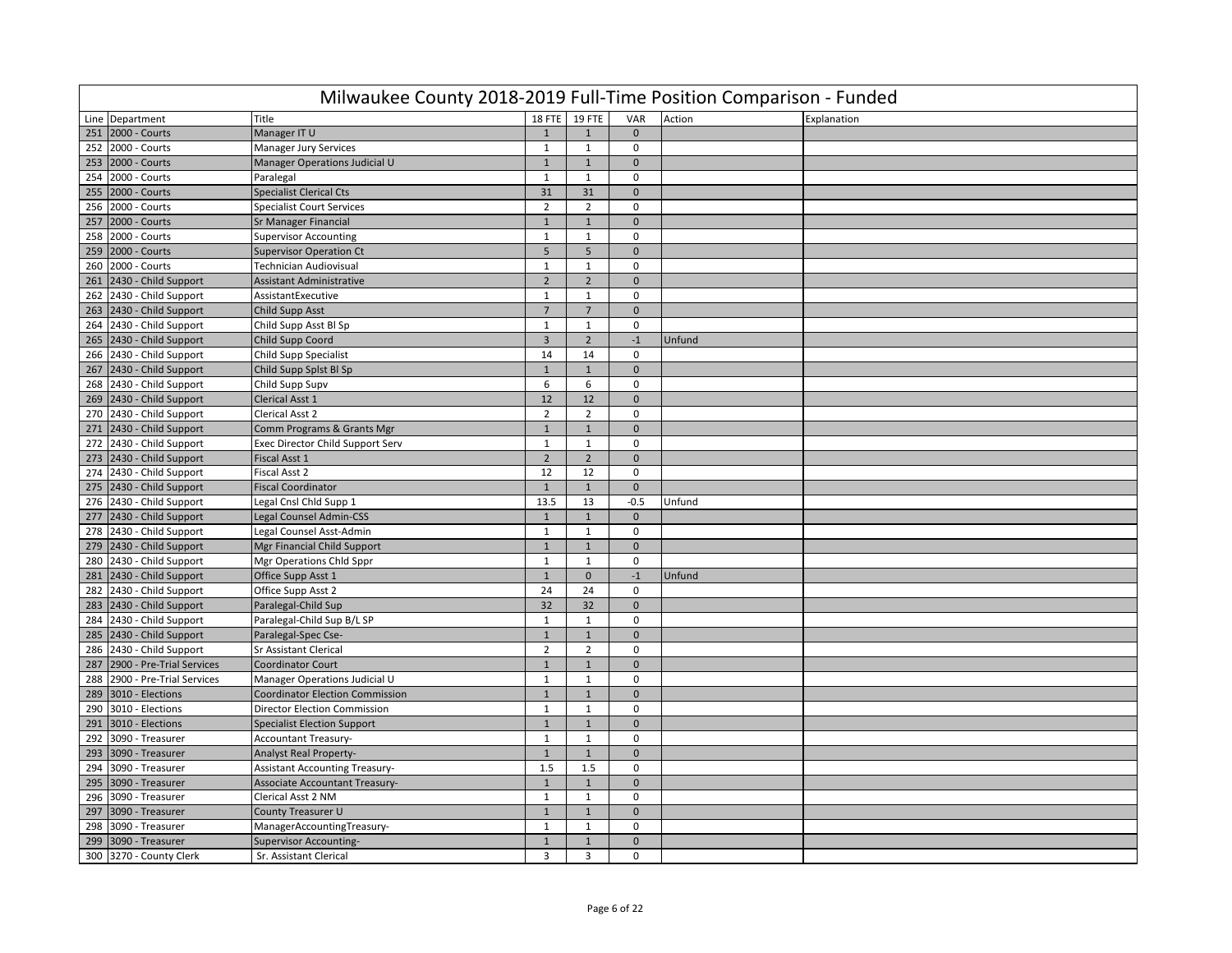|     | Milwaukee County 2018-2019 Full-Time Position Comparison - Funded |                                       |                  |                |                |                     |                                               |  |  |  |  |  |
|-----|-------------------------------------------------------------------|---------------------------------------|------------------|----------------|----------------|---------------------|-----------------------------------------------|--|--|--|--|--|
|     | Line Department                                                   | Title                                 | <b>18 FTE</b>    | <b>19 FTE</b>  | VAR            | Action              | Explanation                                   |  |  |  |  |  |
| 301 | 3270 - County Clerk                                               | Adm Sec Graphic Designer              | $\mathbf{1}$     | $\mathbf{1}$   | $\mathbf{0}$   |                     |                                               |  |  |  |  |  |
| 302 | 3270 - County Clerk                                               | <b>Assistant Administrative</b>       | $\mathbf{1}$     | 1              | $\mathbf 0$    |                     |                                               |  |  |  |  |  |
| 303 | 3270 - County Clerk                                               | <b>Coordinator Committee</b>          | $\overline{3}$   | $\overline{3}$ | $\mathbf 0$    |                     |                                               |  |  |  |  |  |
|     | 304 3270 - County Clerk                                           | Coordinator Info County Clerk         | $\mathbf{1}$     | $\mathbf{1}$   | $\mathbf 0$    |                     |                                               |  |  |  |  |  |
| 305 | 3270 - County Clerk                                               | <b>County Clerk</b>                   | $\mathbf{1}$     | $\mathbf{1}$   | $\mathbf{0}$   |                     |                                               |  |  |  |  |  |
| 306 | 3270 - County Clerk                                               | Deputy County Clerk                   | $\mathbf{1}$     | $\mathbf{1}$   | $\mathbf 0$    |                     |                                               |  |  |  |  |  |
| 307 | 3270 - County Clerk                                               | Legislative Services Division Manager | $\mathbf{1}$     | $1\,$          | $\mathbf 0$    |                     |                                               |  |  |  |  |  |
| 308 | 3270 - County Clerk                                               | <b>Specialist Accounting</b>          | $\mathbf{1}$     | 1              | $\mathbf 0$    |                     |                                               |  |  |  |  |  |
| 309 | 3400 - ROD                                                        | <b>Analyst GIS-</b>                   | $\mathbf{1}$     | $\overline{0}$ | $-1$           | <b>Transfer Out</b> | <b>Transfer to DAS-LIO</b>                    |  |  |  |  |  |
| 310 | 3400 - ROD                                                        | <b>Analyst Real Property-</b>         | $\overline{2}$   | $\overline{2}$ | $\mathbf 0$    |                     |                                               |  |  |  |  |  |
| 311 | 3400 - ROD                                                        | <b>Assistant Coordinator ROD</b>      | $\mathbf{1}$     | $1\,$          | $\mathbf 0$    |                     |                                               |  |  |  |  |  |
| 312 | 3400 - ROD                                                        | Clerk Document Imaging-               | $\mathbf{1}$     | $\mathbf{1}$   | $\mathbf 0$    |                     |                                               |  |  |  |  |  |
| 313 | 3400 - ROD                                                        | Clerk Records-                        | $\overline{3}$   | $\overline{3}$ | $\mathbf 0$    |                     |                                               |  |  |  |  |  |
| 314 | 3400 - ROD                                                        | Clerk Vital Records-                  | 6                | 6              | $\mathbf 0$    |                     |                                               |  |  |  |  |  |
| 315 | 3400 - ROD                                                        | Coordinator Register of Deeds-        | $\mathbf{1}$     | $\mathbf{1}$   | $\mathbf{0}$   |                     |                                               |  |  |  |  |  |
| 316 | 3400 - ROD                                                        | Dep Register of Deeds                 | $\mathbf{1}$     | $1\,$          | $\mathbf 0$    |                     |                                               |  |  |  |  |  |
| 317 | 3400 - ROD                                                        | <b>Examiner Document-</b>             | $\boldsymbol{6}$ | 6              | $\mathbf 0$    |                     |                                               |  |  |  |  |  |
| 318 | 3400 - ROD                                                        | <b>Register of Deeds</b>              | $\mathbf 1$      | $\mathbf{1}$   | $\mathbf 0$    |                     |                                               |  |  |  |  |  |
| 319 | 3400 - ROD                                                        | Supervisor Document Indexing-         | $\mathbf{1}$     | $\mathbf 0$    | $-1$           | Abolish             |                                               |  |  |  |  |  |
| 320 | 3400 - ROD                                                        | <b>Supervisor Real Estate</b>         | $\mathbf{1}$     | $\mathbf{1}$   | $\mathbf 0$    |                     |                                               |  |  |  |  |  |
|     | 321 3400 - ROD                                                    | <b>Supervisor Real Property-</b>      | $\mathbf{1}$     | $\mathbf{1}$   | $\mathbf{0}$   |                     |                                               |  |  |  |  |  |
| 322 | 3400 - ROD                                                        | Supervisor Register of Deeds-         | $\mathbf{1}$     | $\mathbf{1}$   | $\mathbf 0$    |                     |                                               |  |  |  |  |  |
| 323 | 3400 - ROD                                                        | <b>Supervisor Vital Records-</b>      | $\mathbf{1}$     | $1\,$          | $\mathbf 0$    |                     |                                               |  |  |  |  |  |
| 324 | 3700 - Comptroller                                                | Coordinator Budget and Management     | 3                | $\overline{2}$ | $-1$           | Reclass to          | Manager Financial Services (File 18-10, Mar)  |  |  |  |  |  |
| 325 | 3700 - Comptroller                                                | <b>Manager Financial Services</b>     | $\mathbf{0}$     | $\mathbf{1}$   | $\mathbf{1}$   | <b>Reclass from</b> | Coord Budget and Management (File 18-10, Mar) |  |  |  |  |  |
| 326 | 3700 - Comptroller                                                | Accountant                            | $\mathbf{1}$     | 0              | $-1$           | Abolish             |                                               |  |  |  |  |  |
| 327 | 3700 - Comptroller                                                | Sr. Accountant                        | $\mathbf 0$      | $\overline{2}$ | $\overline{2}$ | Create              |                                               |  |  |  |  |  |
| 328 | 3700 - Comptroller                                                | Accountant                            | $\mathbf{1}$     | 0              | $-1$           | Career Ladder Reorg |                                               |  |  |  |  |  |
| 329 | 3700 - Comptroller                                                | Sr. Accountant                        | $\overline{2}$   | $\overline{3}$ | $1\,$          | Career Ladder Reorg |                                               |  |  |  |  |  |
| 330 | 3700 - Comptroller                                                | <b>Analyst Business Systems</b>       | $\mathbf{1}$     | $\mathbf{1}$   | 0              |                     |                                               |  |  |  |  |  |
|     | 331 3700 - Comptroller                                            | <b>Analyst Financial</b>              | $\mathbf{1}$     | $\mathbf{1}$   | $\Omega$       |                     |                                               |  |  |  |  |  |
| 332 | 3700 - Comptroller                                                | Analyst Research                      | $\overline{3}$   | $\overline{3}$ | $\mathbf 0$    |                     |                                               |  |  |  |  |  |
| 333 | 3700 - Comptroller                                                | <b>Assistant Accounts Payable</b>     | 5                | 5              | $\mathbf{0}$   |                     |                                               |  |  |  |  |  |
| 334 | 3700 - Comptroller                                                | <b>Assistant Audit</b>                | $\overline{2}$   | $\overline{2}$ | $\mathbf 0$    |                     |                                               |  |  |  |  |  |
| 335 | 3700 - Comptroller                                                | <b>Assistant Clerical</b>             | $\mathbf{1}$     | $\mathbf 1$    | $\mathbf{0}$   |                     |                                               |  |  |  |  |  |
|     | 336 3700 - Comptroller                                            | Assistant ExecutiveU-                 | $\mathbf{1}$     | $\mathbf{1}$   | $\mathbf 0$    |                     |                                               |  |  |  |  |  |
| 337 | 3700 - Comptroller                                                | <b>Associate Accountant</b>           | $\mathbf{1}$     | $\mathbf{1}$   | $\mathbf{0}$   |                     |                                               |  |  |  |  |  |
|     | 338 3700 - Comptroller                                            | <b>Associate Auditor</b>              | $\mathbf{1}$     | $\mathbf{1}$   | $\mathbf 0$    |                     |                                               |  |  |  |  |  |
| 339 | 3700 - Comptroller                                                | Auditor                               | $\overline{4}$   | $\overline{4}$ | $\mathbf{0}$   |                     |                                               |  |  |  |  |  |
| 340 | 3700 - Comptroller                                                | Comptroller                           | $1\,$            | $\mathbf{1}$   | $\mathbf 0$    |                     |                                               |  |  |  |  |  |
|     | 341 3700 - Comptroller                                            | <b>Coordinator Payroll Systems</b>    | $\mathbf{1}$     | $\mathbf{1}$   | $\mathbf{0}$   |                     |                                               |  |  |  |  |  |
| 342 | 3700 - Comptroller                                                | Deputy Comptroller                    | $\mathbf{1}$     | $\mathbf{1}$   | $\mathbf 0$    |                     |                                               |  |  |  |  |  |
|     | 343 3700 - Comptroller                                            | <b>Deputy Director Audits</b>         | $\mathbf{1}$     | $\mathbf{1}$   | $\mathbf{0}$   |                     |                                               |  |  |  |  |  |
| 344 | 3700 - Comptroller                                                | <b>Director Audits</b>                | $\mathbf{1}$     | $\mathbf{1}$   | $\mathbf 0$    |                     |                                               |  |  |  |  |  |
| 345 | 3700 - Comptroller                                                | Director Research and Policy          | $1\,$            | $\mathbf{1}$   | $\mathbf{0}$   |                     |                                               |  |  |  |  |  |
| 346 | 3700 - Comptroller                                                | Lead Auditor                          | 5                | 5              | $\mathbf 0$    |                     |                                               |  |  |  |  |  |
| 347 | 3700 - Comptroller                                                | <b>Manager Accounting Comptroller</b> | $\mathbf 1$      | $\mathbf 1$    | $\mathbf 0$    |                     |                                               |  |  |  |  |  |
| 348 | 3700 - Comptroller                                                | Manager Accounts Payable              | $\mathbf{1}$     | $\mathbf{1}$   | $\mathbf 0$    |                     |                                               |  |  |  |  |  |
| 349 | 3700 - Comptroller                                                | Manager Audit                         | $\overline{2}$   | $\overline{2}$ | $\mathbf 0$    |                     |                                               |  |  |  |  |  |
|     | 350 3700 - Comptroller                                            | Manager Audit Compliance              | $\mathbf{1}$     | $\mathbf 1$    | $\mathbf 0$    |                     |                                               |  |  |  |  |  |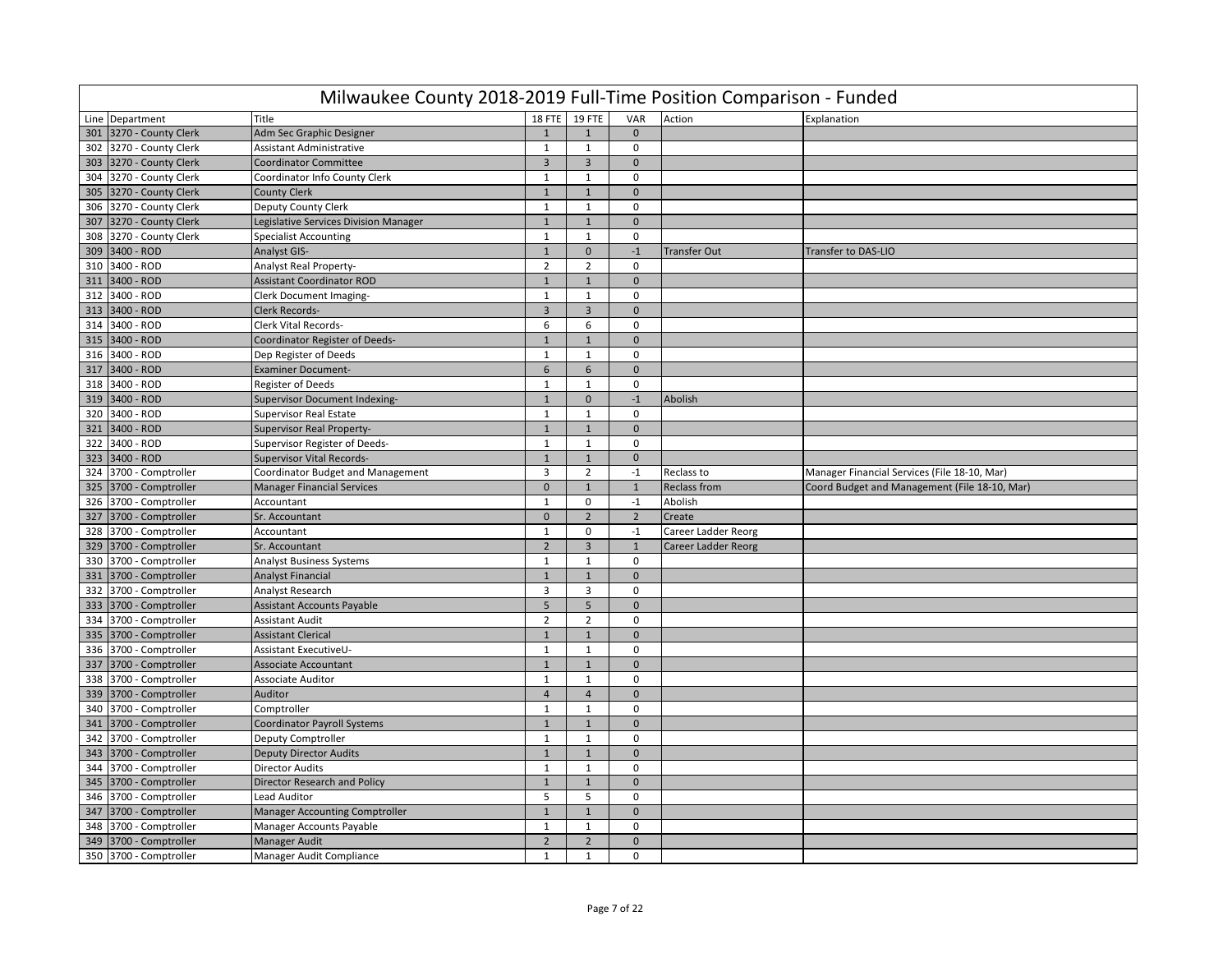|     | Milwaukee County 2018-2019 Full-Time Position Comparison - Funded |                                       |                  |                |              |                     |                                          |  |  |  |  |  |  |
|-----|-------------------------------------------------------------------|---------------------------------------|------------------|----------------|--------------|---------------------|------------------------------------------|--|--|--|--|--|--|
|     | Line Department                                                   | <b>Title</b>                          |                  | 18 FTE 19 FTE  | VAR          | Action              | Explanation                              |  |  |  |  |  |  |
| 351 | 3700 - Comptroller                                                | Manager Audit Forensic                | $\mathbf{1}$     | $\mathbf{1}$   | $\mathbf{0}$ |                     |                                          |  |  |  |  |  |  |
|     | 352 3700 - Comptroller                                            | Manager Financial Capital Comptroller | $\mathbf{1}$     | $\mathbf{1}$   | 0            |                     |                                          |  |  |  |  |  |  |
|     | 353 3700 - Comptroller                                            | Manager Payroll                       | $\mathbf{1}$     | $\mathbf{1}$   | $\mathbf{0}$ |                     |                                          |  |  |  |  |  |  |
|     | 354 3700 - Comptroller                                            | Receptionist                          | $\mathbf{1}$     | $\mathbf{1}$   | $\mathbf 0$  |                     |                                          |  |  |  |  |  |  |
| 355 | 3700 - Comptroller                                                | <b>Specialist Payroll</b>             | 9                | 9              | $\Omega$     |                     |                                          |  |  |  |  |  |  |
| 356 | 3700 - Comptroller                                                | Sr. Assistant Clerical                | $\mathbf{1}$     | $\mathbf{1}$   | $\mathbf 0$  |                     |                                          |  |  |  |  |  |  |
|     | 357 3700 - Comptroller                                            | Sr. Assistant Executive               | $\mathbf{1}$     | $\mathbf{1}$   | $\mathbf{0}$ |                     |                                          |  |  |  |  |  |  |
| 358 | 3700 - Comptroller                                                | <b>Supervisor Accounting</b>          | $\mathbf{1}$     | 1              | $\mathbf 0$  |                     |                                          |  |  |  |  |  |  |
|     | 359 3700 - Comptroller                                            | <b>Supervisor Accounts Payable</b>    | $\mathbf{1}$     | $1\,$          | $\mathbf 0$  |                     |                                          |  |  |  |  |  |  |
| 360 | 3700 - Comptroller                                                | <b>Supervisor Payroll</b>             | $\mathbf{1}$     | $\mathbf{1}$   | $\mathbf 0$  |                     |                                          |  |  |  |  |  |  |
| 361 | 4000 - Sheriff                                                    | <b>Clerical Asst 2 NM</b>             | $\mathbf{1}$     | $\mathbf{0}$   | $-1$         | Reclass to          | Senior Asst. Exec. (File 18-10, May)     |  |  |  |  |  |  |
| 362 | 4000 - Sheriff                                                    | Sr Assistant Executive-               | $\mathbf 0$      | $\mathbf{1}$   | $\mathbf{1}$ | Reclass from        | ClericalAsst2NM (File 18-10, May)        |  |  |  |  |  |  |
| 363 | 4000 - Sheriff                                                    | Clerical Asst 1 NM                    | $\boldsymbol{6}$ | $\overline{7}$ | $\mathbf{1}$ | Career Ladder Reorg |                                          |  |  |  |  |  |  |
|     | 364 4000 - Sheriff                                                | Clerical Asst 2 NM                    | 29               | 28             | $-1$         | Career Ladder Reorg |                                          |  |  |  |  |  |  |
| 365 | 4000 - Sheriff                                                    | <b>Accountant 2</b>                   | $\mathbf{1}$     | $\mathbf{1}$   | $\mathbf{0}$ |                     |                                          |  |  |  |  |  |  |
|     | 366 4000 - Sheriff                                                | Accountant 3                          | $\mathbf{1}$     | $\mathbf{1}$   | $\mathbf 0$  |                     |                                          |  |  |  |  |  |  |
| 367 | 4000 - Sheriff                                                    | Accounting-Manager                    | $\mathbf{1}$     | $\mathbf{1}$   | $\mathbf{0}$ |                     |                                          |  |  |  |  |  |  |
| 368 | 4000 - Sheriff                                                    | Adm Asst                              | 5                | 6              | 1            | Create              |                                          |  |  |  |  |  |  |
| 369 | 4000 - Sheriff                                                    | <b>Admin FAC</b>                      | $\mathbf{1}$     | $\mathbf{1}$   | $\mathbf{0}$ |                     |                                          |  |  |  |  |  |  |
| 370 | 4000 - Sheriff                                                    | <b>Administrator Sheriff</b>          | $\mathbf{1}$     | $\mathbf{1}$   | $\mathbf 0$  |                     |                                          |  |  |  |  |  |  |
|     | 371 4000 - Sheriff                                                | <b>Assistant Office Supervisor</b>    | $\mathbf{1}$     | $\mathbf{1}$   | $\mathbf{0}$ |                     |                                          |  |  |  |  |  |  |
| 372 | 4000 - Sheriff                                                    | <b>Assistant Training Academy-</b>    | $\mathbf{1}$     | $\mathbf{1}$   | $\mathbf 0$  |                     |                                          |  |  |  |  |  |  |
| 373 | 4000 - Sheriff                                                    | Clerical Asst 2 Nr                    | $\mathbf{1}$     | $\mathbf{1}$   | $\mathbf{0}$ |                     |                                          |  |  |  |  |  |  |
| 374 | 4000 - Sheriff                                                    | <b>Clerical Spec Sheriff</b>          | $\overline{2}$   | $\overline{2}$ | $\mathbf 0$  |                     |                                          |  |  |  |  |  |  |
| 375 | 4000 - Sheriff                                                    | <b>Corr Manager</b>                   | $\overline{4}$   | $\overline{4}$ | $\mathbf 0$  |                     |                                          |  |  |  |  |  |  |
|     | 376 4000 - Sheriff                                                | Corr Offcr 1 DOT NM                   | 10               | 10             | $\mathbf 0$  |                     |                                          |  |  |  |  |  |  |
| 377 | 4000 - Sheriff                                                    | Corr Offcr 1 Sheriff NM               | 252              | 252            | $\mathbf 0$  |                     |                                          |  |  |  |  |  |  |
|     | 378 4000 - Sheriff                                                | Corr Offcr Lt                         | 15               | 15             | $\mathbf 0$  |                     |                                          |  |  |  |  |  |  |
| 379 | 4000 - Sheriff                                                    | Dep Sheriff 1                         | 269              | 269            | $\mathbf 0$  |                     |                                          |  |  |  |  |  |  |
| 380 | 4000 - Sheriff                                                    | Dep Sheriff 1 Bl Sp                   | 3                | $\overline{3}$ | $\mathbf 0$  |                     |                                          |  |  |  |  |  |  |
| 381 | 4000 - Sheriff                                                    | Dep Sheriff Sgt                       | 14               | 14             | $\mathbf{0}$ |                     |                                          |  |  |  |  |  |  |
| 382 | 4000 - Sheriff                                                    | Deputy Sheriff Dir                    | 5                | 5              | $\mathbf 0$  |                     |                                          |  |  |  |  |  |  |
|     | 383 4000 - Sheriff                                                | Deputy Sheriff Lt                     | $\overline{9}$   | 9              | $\mathbf{0}$ |                     |                                          |  |  |  |  |  |  |
| 384 | 4000 - Sheriff                                                    | Facilities Wrkr Secur NM              | 31               | 31             | $\mathbf 0$  |                     |                                          |  |  |  |  |  |  |
| 385 | 4000 - Sheriff                                                    | Fiscal Asst 1 NM                      | $\overline{7}$   | $\overline{7}$ | $\mathbf{0}$ |                     |                                          |  |  |  |  |  |  |
| 386 | 4000 - Sheriff                                                    | Fiscal Asst 2 NM                      | $\mathbf{1}$     | $\mathbf{1}$   | $\mathbf 0$  |                     |                                          |  |  |  |  |  |  |
| 387 | 4000 - Sheriff                                                    | <b>Fiscal Spec</b>                    | $\overline{2}$   | $\overline{2}$ | $\mathbf{0}$ |                     |                                          |  |  |  |  |  |  |
|     | 388 4000 - Sheriff                                                | Office Coord Sheriff                  | $\mathbf{1}$     | $\mathbf{1}$   | $\mathbf 0$  |                     |                                          |  |  |  |  |  |  |
| 389 | 4000 - Sheriff                                                    | <b>Public Safety Fis Admin</b>        | $\mathbf{1}$     | $\mathbf{1}$   | $\mathbf{0}$ |                     |                                          |  |  |  |  |  |  |
|     | 390 4000 - Sheriff                                                | <b>Public Safety Fisc Anls</b>        | $\overline{2}$   | $\overline{2}$ | $\mathbf 0$  |                     |                                          |  |  |  |  |  |  |
| 391 | 4000 - Sheriff                                                    | Sheriff                               | $\mathbf{1}$     | $\mathbf{1}$   | $\mathbf{0}$ |                     |                                          |  |  |  |  |  |  |
| 392 | 4000 - Sheriff                                                    | <b>Sheriff Sales Coordinator</b>      | $\mathbf{1}$     | $\mathbf{1}$   | $\mathbf 0$  |                     |                                          |  |  |  |  |  |  |
| 393 | 4000 - Sheriff                                                    | <b>Sheriffs Dept Captain</b>          | $11\,$           | 11             | $\mathbf{0}$ |                     |                                          |  |  |  |  |  |  |
| 394 | 4000 - Sheriff                                                    | Stores Clerk 1 Sheriff                | 9                | 9              | $\mathbf 0$  |                     |                                          |  |  |  |  |  |  |
|     | 395 4000 - Sheriff                                                | <b>Stores Clerk 2</b>                 | $\mathbf{1}$     | $1\,$          | $\mathbf{0}$ |                     |                                          |  |  |  |  |  |  |
| 396 | 4000 - Sheriff                                                    | Stores Clerk 3                        | $\mathbf{1}$     | $\mathbf{1}$   | $\mathbf 0$  |                     |                                          |  |  |  |  |  |  |
| 397 | 4000 - Sheriff                                                    | <b>Supervisor Office Management-</b>  | 5                | 5              | $\mathbf 0$  |                     |                                          |  |  |  |  |  |  |
| 398 | 4000 - Sheriff                                                    | <b>Supervisor Public Safety</b>       | $\mathbf{1}$     | $\mathbf{1}$   | $\mathbf 0$  |                     |                                          |  |  |  |  |  |  |
| 399 | 4300 - HOC                                                        | Corr Offcr 1                          | 269              | 244            | $-24$        | <b>Reclass to</b>   | Corr Officer Sergeant (File 18-10, July) |  |  |  |  |  |  |
|     | 400 4300 - HOC                                                    | <b>Correctional Officer Sergeant</b>  | $\mathbf 0$      | 24             | 24           | Reclass from        | Corr Offcr 1 (File 18-10, July)          |  |  |  |  |  |  |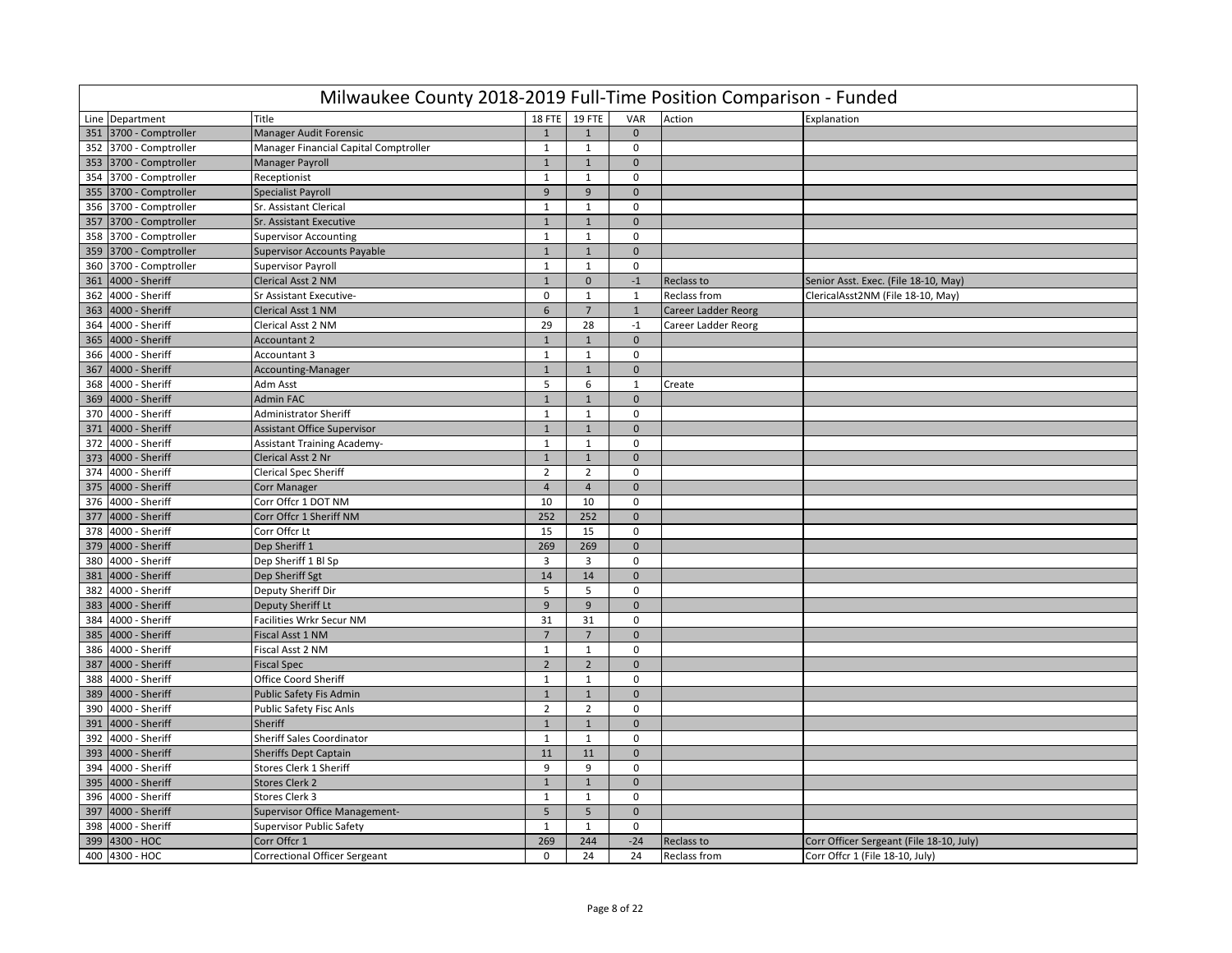|     | Milwaukee County 2018-2019 Full-Time Position Comparison - Funded |                                       |                |                         |                |              |                                          |  |  |  |  |  |  |
|-----|-------------------------------------------------------------------|---------------------------------------|----------------|-------------------------|----------------|--------------|------------------------------------------|--|--|--|--|--|--|
|     | Line Department                                                   | <b>Title</b>                          |                | 18 FTE 19 FTE           | VAR            | Action       | Explanation                              |  |  |  |  |  |  |
| 401 | 4300 - HOC                                                        | Adm Asst NR Non-Exempt                | $\mathbf{1}$   | $\mathbf{1}$            | $\mathbf{0}$   |              |                                          |  |  |  |  |  |  |
|     | 402 4300 - HOC                                                    | Admin Spec-HOC                        | $\mathbf{1}$   | $\mathbf{1}$            | 0              |              |                                          |  |  |  |  |  |  |
|     | 403 4300 - HOC                                                    | Analyst Budget and Mgmt               | $\mathbf{1}$   | $\mathbf{1}$            | $\mathbf{0}$   |              |                                          |  |  |  |  |  |  |
|     | 404 4300 - HOC                                                    | Assistant Superintendent              | $\overline{2}$ | $\overline{2}$          | $\mathbf 0$    |              |                                          |  |  |  |  |  |  |
| 405 | 4300 - HOC                                                        | Auto and Eq Mech                      | $\mathbf{1}$   | $\mathbf{1}$            | $\mathbf 0$    |              |                                          |  |  |  |  |  |  |
| 406 | 4300 - HOC                                                        | Clerical Asst 1                       | $\overline{2}$ | $\overline{2}$          | $\mathbf 0$    |              |                                          |  |  |  |  |  |  |
| 407 | 4300 - HOC                                                        | <b>Clerical Asst 2</b>                | $\overline{3}$ | $\overline{\mathbf{3}}$ | $\mathbf{0}$   |              |                                          |  |  |  |  |  |  |
| 408 | 4300 - HOC                                                        | Clerical Spec HOC                     | 3              | $\overline{3}$          | $\mathbf 0$    |              |                                          |  |  |  |  |  |  |
|     | 409 4300 - HOC                                                    | <b>Corr Manager</b>                   | $6\phantom{1}$ | $\overline{7}$          | $1\,$          | Fund         |                                          |  |  |  |  |  |  |
| 410 | 4300 - HOC                                                        | Corr Offcr Lt                         | 23             | 23                      | $\mathbf 0$    |              |                                          |  |  |  |  |  |  |
| 411 | 4300 - HOC                                                        | Corr Offcr Lt-Prog Facl               | $\mathbf{1}$   | $\mathbf{1}$            | $\mathbf{0}$   |              |                                          |  |  |  |  |  |  |
|     | 412 4300 - HOC                                                    | Corr Offcr Truck Driver               | $\mathbf{1}$   | $\mathbf{1}$            | $\mathbf 0$    |              |                                          |  |  |  |  |  |  |
| 413 | 4300 - HOC                                                        | <b>Distribution Assistant</b>         | $\mathbf{1}$   | $1\,$                   | $\mathbf{0}$   |              |                                          |  |  |  |  |  |  |
|     | 414 4300 - HOC                                                    | <b>Electrical Mech</b>                | 1              | $\mathbf{1}$            | $\mathbf 0$    |              |                                          |  |  |  |  |  |  |
|     | 415 4300 - HOC                                                    | <b>Executive Assistant HOC</b>        | $\mathbf{1}$   | $\mathbf{1}$            | $\mathbf{0}$   |              |                                          |  |  |  |  |  |  |
|     | 416 4300 - HOC                                                    | Facilities Mtce Wrkr-Ho               | $\overline{7}$ | $\overline{7}$          | $\mathbf 0$    |              |                                          |  |  |  |  |  |  |
| 417 | 4300 - HOC                                                        | Fiscal Asst 1                         | $\mathbf{1}$   | $\mathbf{1}$            | $\mathbf{0}$   |              |                                          |  |  |  |  |  |  |
| 418 | 4300 - HOC                                                        | <b>Fiscal Asst 2</b>                  | $\overline{2}$ | $\overline{2}$          | $\mathbf 0$    |              |                                          |  |  |  |  |  |  |
|     | 419 4300 - HOC                                                    | <b>Fiscal Operations Mgr HOC</b>      | $\mathbf{1}$   | $\mathbf{1}$            | $\mathbf{0}$   |              |                                          |  |  |  |  |  |  |
| 420 | 4300 - HOC                                                        | <b>Fiscal Spec</b>                    | $\mathbf{1}$   | $\mathbf{1}$            | $\mathbf 0$    |              |                                          |  |  |  |  |  |  |
|     | 421 4300 - HOC                                                    | <b>Graphic Designer</b>               | $\mathbf{1}$   | $\mathbf{1}$            | $\mathbf{0}$   |              |                                          |  |  |  |  |  |  |
| 422 | 4300 - HOC                                                        | <b>Graphic Services Coord</b>         | $\mathbf{1}$   | $\mathbf{1}$            | $\mathbf 0$    |              |                                          |  |  |  |  |  |  |
| 423 | 4300 - HOC                                                        | <b>Graphics Asst</b>                  | $\mathbf{1}$   | $\mathbf{1}$            | $\mathbf{0}$   |              |                                          |  |  |  |  |  |  |
| 424 | 4300 - HOC                                                        | <b>Graphics Supervisor</b>            | $\mathbf{1}$   | $\mathbf{1}$            | $\mathbf 0$    |              |                                          |  |  |  |  |  |  |
|     | 425 4300 - HOC                                                    | <b>Heating Equip Mech</b>             | $1\,$          | $\mathbf{1}$            | $\mathbf{0}$   |              |                                          |  |  |  |  |  |  |
|     | 426 4300 - HOC                                                    | Laundry Cloth Prod Asst Sup           | 5              | 5                       | $\mathbf 0$    |              |                                          |  |  |  |  |  |  |
|     | 427 4300 - HOC                                                    | Laundry Cloth Prod Sup                | $\overline{2}$ | $\overline{2}$          | $\mathbf{0}$   |              |                                          |  |  |  |  |  |  |
|     | 428 4300 - HOC                                                    | Laundry Sup                           | $\mathbf{1}$   | $\mathbf{1}$            | $\mathbf 0$    |              |                                          |  |  |  |  |  |  |
|     | 429 4300 - HOC                                                    | Maintenance Foreman                   | $\mathbf{1}$   | $\mathbf{1}$            | $\mathbf{0}$   |              |                                          |  |  |  |  |  |  |
| 430 | 4300 - HOC                                                        | Mechanical Mtce Supt HOC              | $\mathbf{1}$   | $\mathbf{1}$            | $\mathbf 0$    |              |                                          |  |  |  |  |  |  |
|     | 431 4300 - HOC                                                    | Plumber                               | $\mathbf{1}$   | $\mathbf{1}$            | $\mathbf{0}$   |              |                                          |  |  |  |  |  |  |
| 432 | 4300 - HOC                                                        | Power Plant Oper In Charge            | 1              | $\mathbf{1}$            | $\mathbf 0$    |              |                                          |  |  |  |  |  |  |
|     | 433 4300 - HOC                                                    | <b>Power Plant Operator</b>           | $\overline{7}$ | $\overline{7}$          | $\mathbf{0}$   |              |                                          |  |  |  |  |  |  |
| 434 | 4300 - HOC                                                        | Print Shop Tech HOC                   | $\mathbf{1}$   | $\mathbf{1}$            | $\mathbf 0$    |              |                                          |  |  |  |  |  |  |
| 435 | 4300 - HOC                                                        | Stores Clerk 1                        | $6\phantom{a}$ | $6\phantom{1}$          | $\mathbf{0}$   |              |                                          |  |  |  |  |  |  |
| 436 | 4300 - HOC                                                        | Stores Clerk 3                        | $\mathbf{1}$   | $\mathbf{1}$            | $\mathbf 0$    |              |                                          |  |  |  |  |  |  |
| 437 | 4300 - HOC                                                        | Superintendent House Correction       | $\mathbf{1}$   | $\mathbf{1}$            | $\mathbf 0$    |              |                                          |  |  |  |  |  |  |
|     | 438 4300 - HOC                                                    | <b>Supervisor Accounting</b>          | $\mathbf{1}$   | $\mathbf{1}$            | $\mathbf 0$    |              |                                          |  |  |  |  |  |  |
|     | 439 4500 - DA                                                     | <b>Clerical Asst 2</b>                | $\overline{3}$ | $\mathbf{0}$            | $-3$           | Reclass to   | Secretarial Assistant (File 17-624)      |  |  |  |  |  |  |
|     | 440 4500 - DA                                                     | Secretarial Asst                      | 18             | 21                      | $\overline{3}$ | Reclass from | Clerical Assistant 2 (File 17-624)       |  |  |  |  |  |  |
| 441 | 4500 - DA                                                         | Sensitive Crimes Victim Advocate      | $\mathbf{1}$   | 0                       | $^{\rm -1}$    | Reclass to   | VW Supervisor (File 18-10, July)         |  |  |  |  |  |  |
| 442 | 4500 - DA                                                         | Supervisor Victim Witness Services    | $\overline{3}$ | 4                       | $\mathbf{1}$   | Reclass from | Sen Crimes Victim Adv (File 18-10, July) |  |  |  |  |  |  |
| 443 | 4500 - DA                                                         | Accountant 3 - DA                     | $\mathbf{1}$   | $\mathbf{1}$            | $\mathbf 0$    |              |                                          |  |  |  |  |  |  |
| 444 | 4500 - DA                                                         | Accountant 4 - DA                     | $\mathbf{1}$   | $\mathbf{1}$            | $\mathbf 0$    |              |                                          |  |  |  |  |  |  |
|     | 445 4500 - DA                                                     | <b>Analyst Crime</b>                  | $\mathbf{1}$   | $\mathbf{1}$            | $\mathbf 0$    |              |                                          |  |  |  |  |  |  |
| 446 | 4500 - DA                                                         | <b>Analyst Witness Protection</b>     | $\overline{2}$ | $\overline{2}$          | $\mathbf 0$    |              |                                          |  |  |  |  |  |  |
| 447 | 4500 - DA                                                         | Asst Sensitive Crimes Victim Advocate | 6              | $\boldsymbol{6}$        | $\mathbf 0$    |              |                                          |  |  |  |  |  |  |
| 448 | 4500 - DA                                                         | Chief Investigator                    | $\mathbf{1}$   | $\mathbf{1}$            | $\mathbf 0$    |              |                                          |  |  |  |  |  |  |
| 449 | 4500 - DA                                                         | <b>Clerical Asst 1</b>                | 30             | 30                      | $\mathbf 0$    |              |                                          |  |  |  |  |  |  |
|     | $450$ 4500 - DA                                                   | Deputy Chief Investigator             | $\overline{2}$ | $\overline{2}$          | $\mathbf 0$    |              |                                          |  |  |  |  |  |  |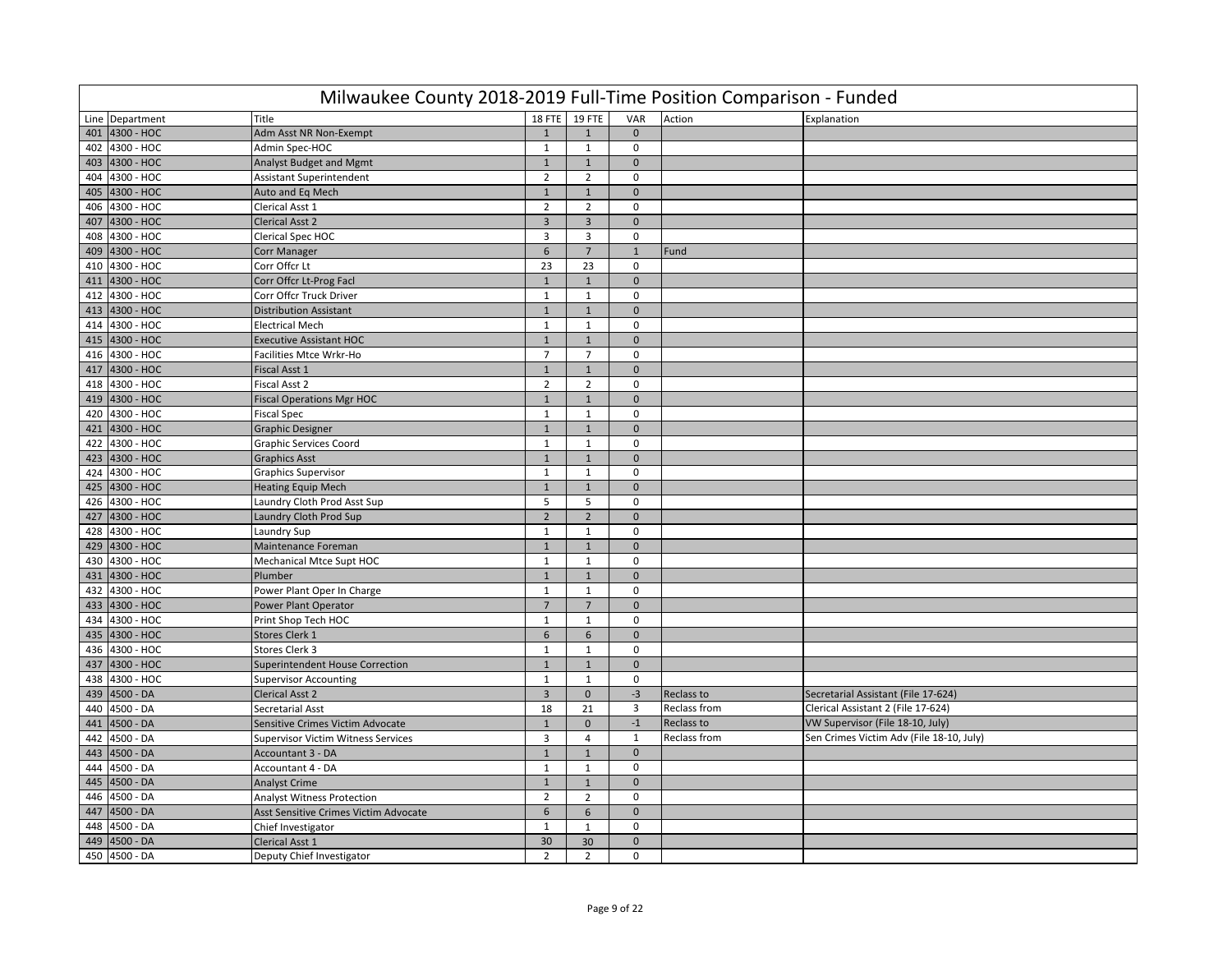|     | Milwaukee County 2018-2019 Full-Time Position Comparison - Funded |                                         |                         |                         |               |                     |                                         |  |  |  |  |  |  |
|-----|-------------------------------------------------------------------|-----------------------------------------|-------------------------|-------------------------|---------------|---------------------|-----------------------------------------|--|--|--|--|--|--|
|     | Line Department                                                   | Title                                   | 18 FTE                  | 19 FTE                  | VAR           | Action              | Explanation                             |  |  |  |  |  |  |
| 451 | 4500 - DA                                                         | <b>Deputy District Attorney</b>         | $\mathbf{1}$            | $\mathbf{0}$            | $-1$          | Abolish             | Position returns to state               |  |  |  |  |  |  |
|     | 452 4500 - DA                                                     | Director Victim Witness Services        | $\mathbf{1}$            | $\mathbf{1}$            | 0             |                     |                                         |  |  |  |  |  |  |
|     | 453 4500 - DA                                                     | Fiscal Asst 2                           | $\mathbf{1}$            | $\mathbf{1}$            | $\mathbf 0$   |                     |                                         |  |  |  |  |  |  |
|     | 454 4500 - DA                                                     | <b>Investigator District Attorney</b>   | 16                      | 17                      | $\mathbf 0$   | Fund                | Grant funded position                   |  |  |  |  |  |  |
| 455 | 4500 - DA                                                         | Legal Secretary                         | $\overline{1}$          | $\mathbf{1}$            | $\mathbf{0}$  |                     |                                         |  |  |  |  |  |  |
| 456 | 4500 - DA                                                         | Management Asst - DA                    | $\overline{2}$          | $\overline{2}$          | $\mathbf 0$   |                     |                                         |  |  |  |  |  |  |
| 457 | 4500 - DA                                                         | <b>Manager Financial</b>                | $\mathbf{1}$            | $\mathbf{1}$            | $\mathbf{0}$  |                     |                                         |  |  |  |  |  |  |
| 458 | 4500 - DA                                                         | Manager IT                              | $\mathbf{1}$            | $\mathbf{1}$            | $\mathbf 0$   |                     |                                         |  |  |  |  |  |  |
|     | 459 4500 - DA                                                     | Network Tech Spec DA                    | $\overline{2}$          | $\overline{2}$          | $\mathbf 0$   |                     |                                         |  |  |  |  |  |  |
| 460 | 4500 - DA                                                         | Office Manager                          | $\mathbf{1}$            | $\mathbf{1}$            | $\mathbf 0$   |                     |                                         |  |  |  |  |  |  |
| 461 | 4500 - DA                                                         | Office Manager - Juvenile               | $\mathbf{1}$            | $\mathbf{1}$            | $\mathbf{0}$  |                     |                                         |  |  |  |  |  |  |
| 462 | 4500 - DA                                                         | Office Support Asst 1                   | 3                       | 3                       | $\mathbf 0$   |                     |                                         |  |  |  |  |  |  |
| 463 | 4500 - DA                                                         | Office Support Asst 2                   | $\overline{3}$          | $\overline{3}$          | $\mathbf{0}$  |                     |                                         |  |  |  |  |  |  |
| 464 | 4500 - DA                                                         | Paralegal                               | 22                      | 21                      | $-1$          | Abolish             | Grant funding expired                   |  |  |  |  |  |  |
| 465 | 4500 - DA                                                         | <b>Secretary NR</b>                     | $\overline{2}$          | $\overline{2}$          | $\mathbf{0}$  |                     |                                         |  |  |  |  |  |  |
|     | 466 4500 - DA                                                     | Senior Asst District Attorney           | $\mathbf{1}$            | $\mathbf 0$             | $-1$          | Abolish             | Position returns to state               |  |  |  |  |  |  |
| 467 | 4500 - DA                                                         | Senior Executive Asst - DA              | $\overline{1}$          | $\mathbf{1}$            | $\mathbf{0}$  |                     |                                         |  |  |  |  |  |  |
| 468 | 4500 - DA                                                         | Victim Witness Advocate                 | 27                      | 27                      | $\mathbf 0$   |                     |                                         |  |  |  |  |  |  |
| 469 | 4500 - DA                                                         | Victim Witness Advocate BI Sp           | $\mathbf{1}$            | $\mathbf{1}$            | $\mathbf{0}$  |                     |                                         |  |  |  |  |  |  |
| 470 | 4800 - OEM                                                        | Asst Dir Emerg Mgmnt                    | $\mathbf{1}$            | 0                       | $-1$          | Reclass to          | EM Director (File 17-685)               |  |  |  |  |  |  |
| 471 | 4800 - OEM                                                        | <b>EM Director</b>                      | $\mathbf{0}$            | $\mathbf 1$             | $\mathbf{1}$  | <b>Reclass from</b> | Asst Dir Emerg Mgmnt (File 17-685)      |  |  |  |  |  |  |
| 472 | 4800 - OEM                                                        | 911 Director                            | $\mathbf 0$             | $\mathbf{1}$            | $\mathbf{1}$  | <b>Reclass from</b> | ManagerCommunications911- (File 17-685) |  |  |  |  |  |  |
| 473 | 4800 - OEM                                                        | ManagerCommunications911-               | $\mathbf{1}$            | $\overline{0}$          | $\mathbf{-1}$ | Reclass to          | 911 Director (File 17-685)              |  |  |  |  |  |  |
| 474 | 4800 - OEM                                                        | Supervisor QA OEM                       | $\mathbf{0}$            | $\mathbf{1}$            | $\mathbf{1}$  | Reclass from        | <b>Supervisor Quality Assurance</b>     |  |  |  |  |  |  |
| 475 | 4800 - OEM                                                        | <b>Supervisor Quality Assurance</b>     | $\mathbf{1}$            | $\overline{0}$          | $-1$          | Reclass to          | Supervisor QA OEM                       |  |  |  |  |  |  |
| 476 | 4800 - OEM                                                        | <b>Command Duty Officer</b>             | $\overline{4}$          | 5                       | $\mathbf{1}$  | Reclass from        | Dispatcher                              |  |  |  |  |  |  |
| 477 | 4800 - OEM                                                        | Dispatcher                              | 21                      | 20                      | $-1$          | Reclass to          | <b>Command Duty Officer</b>             |  |  |  |  |  |  |
| 478 | 4800 - OEM                                                        | 911 Quality Assurance Coordinator       | $\mathbf{1}$            | $\mathbf{1}$            | 0             |                     |                                         |  |  |  |  |  |  |
| 479 | 4800 - OEM                                                        | 911 Training Coordinator                | $\mathbf{1}$            | $\mathbf 1$             | $\mathbf{0}$  |                     |                                         |  |  |  |  |  |  |
| 480 | 4800 - OEM                                                        | Clinical Ed Quality Assur Mgr           | $\mathbf{1}$            | $\mathbf{1}$            | $\mathbf 0$   |                     |                                         |  |  |  |  |  |  |
| 481 | 4800 - OEM                                                        | <b>Communications Manager</b>           | $\mathbf{1}$            | $\mathbf{1}$            | $\mathbf{0}$  |                     |                                         |  |  |  |  |  |  |
| 482 | 4800 - OEM                                                        | <b>Coordinator Analytics OEM</b>        | $\mathbf{1}$            | $\mathbf{1}$            | $\mathbf 0$   |                     |                                         |  |  |  |  |  |  |
| 483 | 4800 - OEM                                                        | <b>Coordinator Emergency Mgmt</b>       | $\overline{\mathbf{3}}$ | $\overline{\mathbf{3}}$ | $\mathbf{0}$  |                     |                                         |  |  |  |  |  |  |
| 484 | 4800 - OEM                                                        | Coordinator QA OEM                      | $\mathbf{1}$            | $\mathbf{1}$            | $\mathbf 0$   |                     |                                         |  |  |  |  |  |  |
| 485 | 4800 - OEM                                                        | Coordinator Radio Services-             | $\mathbf{1}$            | $\mathbf 1$             | $\mathbf{0}$  |                     |                                         |  |  |  |  |  |  |
| 486 | 4800 - OEM                                                        | <b>Director Emergency Services</b>      | $\mathbf{1}$            | $\mathbf{1}$            | $\mathbf 0$   |                     |                                         |  |  |  |  |  |  |
| 487 | 4800 - OEM                                                        | <b>Director Radio Services</b>          | $\mathbf{1}$            | $\mathbf{1}$            | $\mathbf{0}$  |                     |                                         |  |  |  |  |  |  |
| 488 | 4800 - OEM                                                        | DirectorEmergencyManagement             | $\mathbf{1}$            | $\mathbf{1}$            | $\mathbf 0$   |                     |                                         |  |  |  |  |  |  |
| 489 | 4800 - OEM                                                        | <b>GIS Specialist</b>                   | $\mathbf{1}$            | $\mathbf{1}$            | $\mathbf{0}$  |                     |                                         |  |  |  |  |  |  |
| 490 | 4800 - OEM                                                        | <b>Health Data Analytics Specialist</b> | $\mathbf{1}$            | $\mathbf{1}$            | $\mathbf 0$   |                     |                                         |  |  |  |  |  |  |
| 491 | 4800 - OEM                                                        | <b>Instructor EMS</b>                   | $\overline{3}$          | $\overline{\mathbf{3}}$ | $\mathbf 0$   |                     |                                         |  |  |  |  |  |  |
| 492 | 4800 - OEM                                                        | Lead Command Duty Officer               | $\mathbf{1}$            | $\mathbf{1}$            | $\mathbf 0$   |                     |                                         |  |  |  |  |  |  |
| 493 | 4800 - OEM                                                        | Lead Dispatcher-                        | $\overline{3}$          | $\overline{3}$          | $\mathbf{0}$  |                     |                                         |  |  |  |  |  |  |
| 494 | 4800 - OEM                                                        | ParamedicAndTrainer                     | 0.5                     | $\mathbf 0$             | $-0.5$        | Abolish             |                                         |  |  |  |  |  |  |
| 495 | 4800 - OEM                                                        | <b>QualAssurSpecEMS</b>                 | $\mathbf{1}$            | $\mathbf{1}$            | $\mathbf{0}$  |                     |                                         |  |  |  |  |  |  |
| 496 | 4800 - OEM                                                        | Secretarial Asst-NM                     | 0.5                     | 0                       | $-0.5$        | Abolish             |                                         |  |  |  |  |  |  |
| 497 | 4800 - OEM                                                        | Specialist Radio System-                | $\mathbf{1}$            | $\mathbf{1}$            | $\mathbf 0$   |                     |                                         |  |  |  |  |  |  |
| 498 | 4800 - OEM                                                        | Supervisor Civilian Com Center-         | $\mathbf{1}$            | $\mathbf{1}$            | $\mathbf 0$   |                     |                                         |  |  |  |  |  |  |
| 499 | 4900 - Medical Examiner                                           | Forensic Asst-Med Examr                 | $\overline{4}$          | $\overline{4}$          | $\mathbf{0}$  |                     |                                         |  |  |  |  |  |  |
|     | 500 4900 - Medical Examiner                                       | <b>Forensic Chemist</b>                 | $\overline{3}$          | $\overline{3}$          | $\mathbf 0$   |                     |                                         |  |  |  |  |  |  |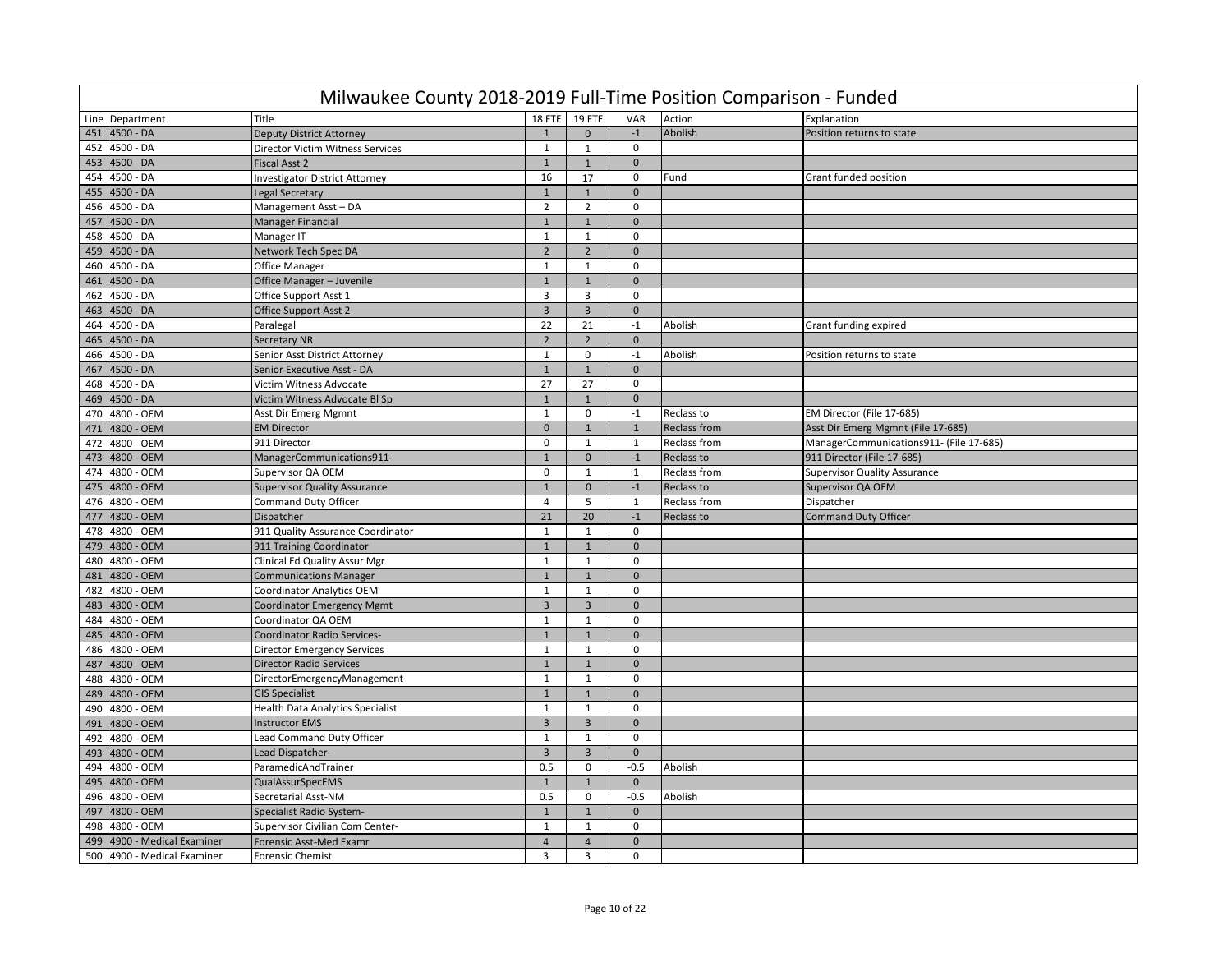|     | Milwaukee County 2018-2019 Full-Time Position Comparison - Funded |                                    |                |                |                |                     |                                                |  |  |  |  |  |  |
|-----|-------------------------------------------------------------------|------------------------------------|----------------|----------------|----------------|---------------------|------------------------------------------------|--|--|--|--|--|--|
|     | Line Department                                                   | Title                              | <b>18 FTE</b>  | <b>19 FTE</b>  | VAR            | Action              | Explanation                                    |  |  |  |  |  |  |
| 501 | 4900 - Medical Examiner                                           | <b>Investigator Forensic</b>       | 11             | 12             | 1              | Create              |                                                |  |  |  |  |  |  |
| 502 | 4900 - Medical Examiner                                           | Lead Forensic Investigator         | $\overline{2}$ | $\overline{2}$ | $\mathbf 0$    |                     |                                                |  |  |  |  |  |  |
| 503 | 4900 - Medical Examiner                                           | <b>Lead Forensic Toxicologist</b>  | $\mathbf{1}$   | $\mathbf{1}$   | $\mathbf 0$    |                     |                                                |  |  |  |  |  |  |
| 504 | 4900 - Medical Examiner                                           | <b>Manager Toxicology</b>          | $\mathbf{1}$   | $\mathbf{1}$   | $\Omega$       |                     |                                                |  |  |  |  |  |  |
| 505 | 4900 - Medical Examiner                                           | Med Rec Coord (ME)                 | $\mathbf{1}$   | $\overline{1}$ | $\mathbf{0}$   |                     |                                                |  |  |  |  |  |  |
| 506 | 4900 - Medical Examiner                                           | Medexdir-Asstmedexam               | 3              | $\overline{3}$ | $\mathbf 0$    |                     |                                                |  |  |  |  |  |  |
| 507 | 4900 - Medical Examiner                                           | Medexdir-Deputy Chief Med Exam     | $\overline{2}$ | $\overline{2}$ | $\mathbf{0}$   |                     |                                                |  |  |  |  |  |  |
| 508 | 4900 - Medical Examiner                                           | Medexdir-Med Examiner              | $\mathbf{1}$   | $\mathbf{1}$   | $\mathbf 0$    |                     |                                                |  |  |  |  |  |  |
| 509 | 4900 - Medical Examiner                                           | Mgmt Asst - ME                     | $\mathbf{1}$   | $\mathbf{1}$   | $\mathbf{0}$   |                     |                                                |  |  |  |  |  |  |
| 510 | 4900 - Medical Examiner                                           | <b>Operations Mgr Med Examiner</b> | $\mathbf{1}$   | $\mathbf{1}$   | 0              |                     |                                                |  |  |  |  |  |  |
| 511 | 4900 - Medical Examiner                                           | <b>Supervisor Forensic</b>         | $\mathbf{1}$   | $\mathbf 1$    | $\mathbf{0}$   |                     |                                                |  |  |  |  |  |  |
| 512 | 5040 - Airport                                                    | Airport Cont Ctr Op                | 9              | $\mathbf 0$    | -9             | Reclass to          | Airport Oper Coord (File 18-10, Jan)           |  |  |  |  |  |  |
|     | 513 5040 - Airport                                                | <b>Airport Oper Coord</b>          | 5 <sup>5</sup> | 14             | 9              | <b>Reclass from</b> | Aiport Cont Ctr Op (File 18-10, Jan)           |  |  |  |  |  |  |
|     | 514 5040 - Airport                                                | Airport Oper Coord                 | $\mathbf{1}$   | $\mathbf 0$    | $-1$           | Reclass to          | Airport Security Operator (File 18-10, Mar)    |  |  |  |  |  |  |
|     | 515 5040 - Airport                                                | <b>Airport Security Operator</b>   | $\overline{2}$ | $\mathbf{3}$   | $\mathbf{1}$   | <b>Reclass from</b> | Airport Oper Coord (File 18-10, Mar)           |  |  |  |  |  |  |
|     | 516 5040 - Airport                                                | <b>Accountant 4-NR</b>             | $\mathbf{1}$   | $\mathbf 0$    | $-1$           | Reclass to          | Analyst Budget and Mgmt (File 18-10, May)      |  |  |  |  |  |  |
|     | 517 5040 - Airport                                                | <b>Analyst Budget and Mgmt</b>     | $\mathbf 0$    | $\mathbf{1}$   | $\mathbf{1}$   | Reclass from        | Accountant 4 (File 18-10, May)                 |  |  |  |  |  |  |
|     | 518 5040 - Airport                                                | Accountant 3                       | 3              | $\overline{2}$ | $-1$           | Reclass to          | Sr Accountant (File 18-10, Mar)                |  |  |  |  |  |  |
|     | 519 5040 - Airport                                                | <b>Accountant 4-NR</b>             | $\mathbf{1}$   | $\mathbf{0}$   | $-1$           | Reclass to          | Sr Accountant (File 18-10, Mar)                |  |  |  |  |  |  |
|     | 520 5040 - Airport                                                | Senior Accountant                  | 0              | $\overline{2}$ | $\overline{2}$ | Reclass from        | Accountant 3/Accountant 4 (File 18-10, Mar)    |  |  |  |  |  |  |
|     | 521 5040 - Airport                                                | Director Air Srv Development       | $\mathbf{0}$   | $\mathbf{1}$   | $\mathbf{1}$   | Reclass to          | Director Marketing Commun- (File 18-10, May)   |  |  |  |  |  |  |
|     | 522 5040 - Airport                                                | Director Marketing Commun-         | $\mathbf{1}$   | $\mathbf 0$    | $-1$           | Reclass from        | Director Air Srv Development (File 18-10, May) |  |  |  |  |  |  |
|     | 523 5040 - Airport                                                | <b>Analyst Aviation</b>            | $\mathbf 0$    | $\mathbf{1}$   | $\mathbf{1}$   | <b>Reclass from</b> | Noise Program Manager (17-624)                 |  |  |  |  |  |  |
|     | 524 5040 - Airport                                                | Noise Program Manager              | $\mathbf{1}$   | $\mathbf{0}$   | $-1$           | Reclass to          | Analyst Aviation (File 17-624)                 |  |  |  |  |  |  |
|     | 525 5040 - Airport                                                | Manager Airport Planner            | $\pmb{0}$      | $\mathbf{1}$   | 1              | <b>Reclass from</b> | Supervisor Airport Planner (File 17-363)       |  |  |  |  |  |  |
|     | 526 5040 - Airport                                                | SupervisorAirportPlanner           | $\mathbf{1}$   | $\mathsf 0$    | $-1$           | Reclass to          | Manager Airport Planner (File 17-363)          |  |  |  |  |  |  |
|     | 527 5040 - Airport                                                | Asst Airport Oper Mgr Landside     | $\mathbf{1}$   | $\overline{0}$ | $-1$           | Reclass to          | Asst Airpt Oper Mgr                            |  |  |  |  |  |  |
|     | 528 5040 - Airport                                                | Asst Airpt Oper Mgr                | $\overline{2}$ | $\overline{3}$ | 1              | Reclass from        | Asst Airport Oper Mgr Landside                 |  |  |  |  |  |  |
|     | 529 5040 - Airport                                                | <b>Electrical Mech</b>             | $\mathbf{1}$   | $\overline{3}$ | $\overline{2}$ | Retitle to          | <b>Electrical Mech Dot</b>                     |  |  |  |  |  |  |
|     | 530 5040 - Airport                                                | <b>Electrical Mech Dot</b>         | 6              | $\overline{4}$ | $-2$           | Retitle from        | <b>Electrical Mech</b>                         |  |  |  |  |  |  |
|     | 531 5040 - Airport                                                | <b>Accountant 2</b>                | $\overline{2}$ | $\overline{2}$ | $\mathbf{0}$   |                     |                                                |  |  |  |  |  |  |
|     | 532 5040 - Airport                                                | <b>Accting Manager Airport</b>     | $\mathbf{1}$   | $\mathbf{1}$   | $\mathsf 0$    |                     |                                                |  |  |  |  |  |  |
|     | 533 5040 - Airport                                                | Air Service Analyst                | $\mathbf{0}$   | $\mathbf{1}$   | $\mathbf{1}$   | Create              |                                                |  |  |  |  |  |  |
|     | 534 5040 - Airport                                                | <b>Airport Business Mgr</b>        | $\mathbf{1}$   | $\mathbf{1}$   | $\mathbf 0$    |                     |                                                |  |  |  |  |  |  |
| 535 | 5040 - Airport                                                    | <b>Airport Emerg Mgmt Coord</b>    | $\mathbf{1}$   | $\mathbf{1}$   | $\mathbf 0$    |                     |                                                |  |  |  |  |  |  |
|     | 536 5040 - Airport                                                | <b>Airport Maint Manager</b>       | $\mathbf{1}$   | 1              | $\Omega$       |                     |                                                |  |  |  |  |  |  |
|     | 537 5040 - Airport                                                | Airport Marketing & PR Coord       | $\mathbf{1}$   | $\mathbf{1}$   | $\mathbf{0}$   |                     |                                                |  |  |  |  |  |  |
|     | 538 5040 - Airport                                                | Airport Mktg & Pub Rel Mgr         | 1              | $\mathbf{1}$   | $\mathbf 0$    |                     |                                                |  |  |  |  |  |  |
|     | 539 5040 - Airport                                                | <b>Airport Mtce Asst Supt</b>      | $\overline{2}$ | $\overline{2}$ | $\mathbf{0}$   |                     |                                                |  |  |  |  |  |  |
|     | 540 5040 - Airport                                                | Airport Mtce Wkr Asst IC           | 3              | 3              | $\mathbf 0$    |                     |                                                |  |  |  |  |  |  |
|     | 541 5040 - Airport                                                | Airport Oper Coord 2               | 11             | $11\,$         | $\mathbf{0}$   |                     |                                                |  |  |  |  |  |  |
|     | 542 5040 - Airport                                                | Airport Pub Saf & Sec Coord 2      | $\overline{4}$ | 4              | $\mathbf 0$    |                     |                                                |  |  |  |  |  |  |
|     | 543 5040 - Airport                                                | Airport Pub Saf & Secur Manage     | $\mathbf{1}$   | $\mathbf{1}$   | $\mathbf{0}$   |                     |                                                |  |  |  |  |  |  |
|     | 544 5040 - Airport                                                | AirportMtceWkrAsstNM               | 37             | 26             | $-11$          | Abolish             |                                                |  |  |  |  |  |  |
|     | 545 5040 - Airport                                                | AirportMtceWkrICNM                 | 5              | 5              | $\mathbf{0}$   |                     |                                                |  |  |  |  |  |  |
|     | 546 5040 - Airport                                                | AirportMtceWkrNM                   | 61             | 61             | $\mathbf 0$    |                     |                                                |  |  |  |  |  |  |
| 547 | 5040 - Airport                                                    | AirportPropertiesManager           | $\mathbf{1}$   | $1\,$          | $\mathbf 0$    |                     |                                                |  |  |  |  |  |  |
|     | 548 5040 - Airport                                                | <b>Analyst Aviation</b>            | $\mathbf 0$    | $\mathbf{1}$   | 1              | Create              |                                                |  |  |  |  |  |  |
| 549 | 5040 - Airport                                                    | AssistantAdministrative-           | $\overline{2}$ | $\overline{2}$ | $\mathbf{0}$   |                     |                                                |  |  |  |  |  |  |
|     | 550 5040 - Airport                                                | AssistantExecutive-                | $\mathbf{1}$   | $\mathbf{1}$   | $\Omega$       |                     |                                                |  |  |  |  |  |  |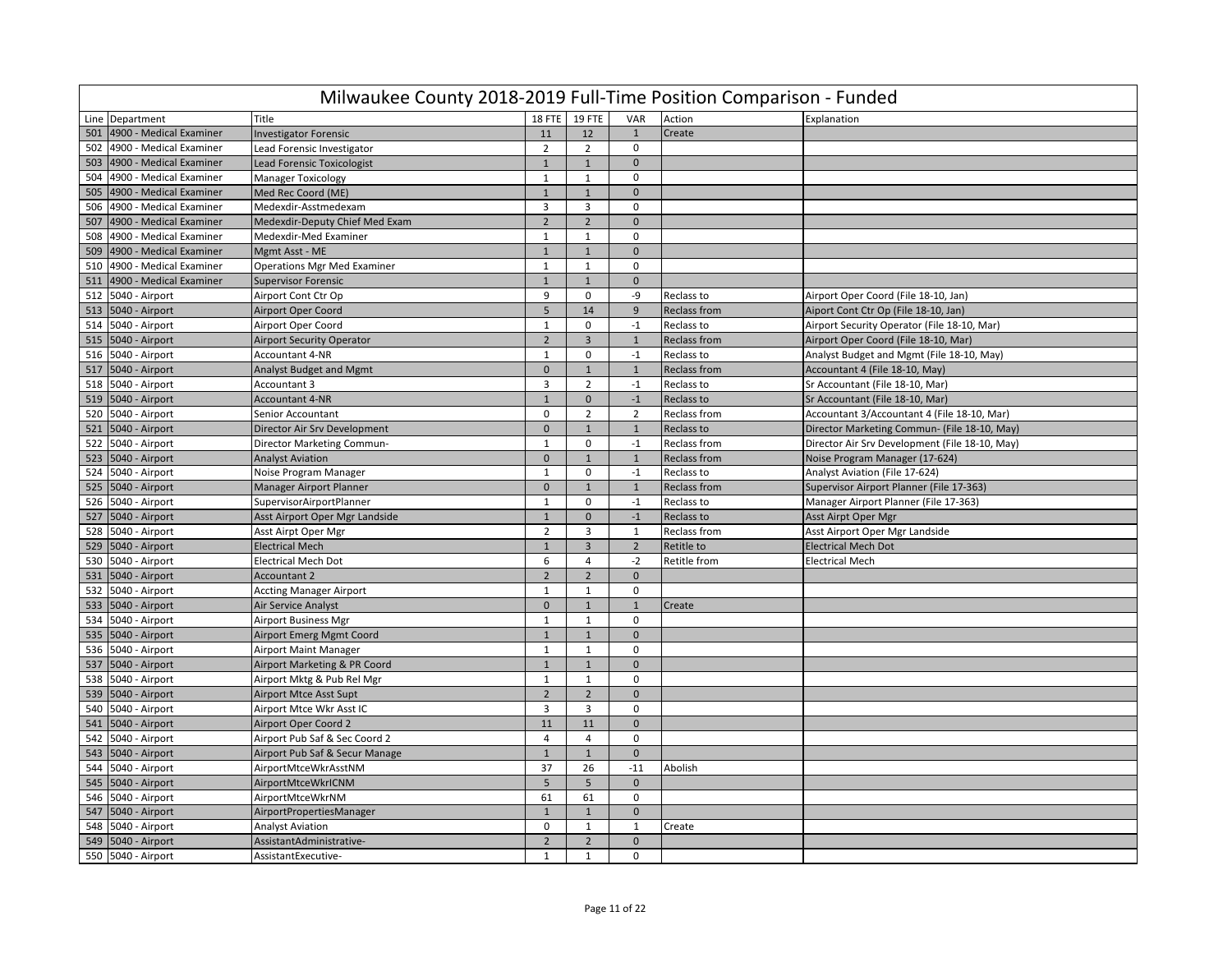|     | Milwaukee County 2018-2019 Full-Time Position Comparison - Funded |                                       |                |                |                |              |                                           |  |  |  |  |  |  |
|-----|-------------------------------------------------------------------|---------------------------------------|----------------|----------------|----------------|--------------|-------------------------------------------|--|--|--|--|--|--|
|     | Line Department                                                   | Title                                 | 18 FTE         | 19 FTE         | VAR            | Action       | Explanation                               |  |  |  |  |  |  |
|     | 551 5040 - Airport                                                | <b>AssistantParts</b>                 | $\mathbf{1}$   | $\mathbf{1}$   | $\mathbf{0}$   |              |                                           |  |  |  |  |  |  |
|     | 552 5040 - Airport                                                | Asst Airport Pub Safe/Sec Mgr         | $\mathbf{1}$   | $\mathbf{1}$   | $\mathbf 0$    |              |                                           |  |  |  |  |  |  |
|     | 553 5040 - Airport                                                | <b>Asst Airpt Maint Supv</b>          | $6\phantom{1}$ | 6              | $\mathbf 0$    |              |                                           |  |  |  |  |  |  |
|     | 554 5040 - Airport                                                | Asst Chief of Air Res & Firefg        | 6.5            | 6.5            | 0              |              |                                           |  |  |  |  |  |  |
|     | 555 5040 - Airport                                                | <b>Asst Facilities Supv</b>           | 3              | $\overline{2}$ | $^{\mbox{-}1}$ | Abolish      |                                           |  |  |  |  |  |  |
|     | 556 5040 - Airport                                                | Carpenter                             | $\overline{2}$ | $\overline{2}$ | $\Omega$       |              |                                           |  |  |  |  |  |  |
|     | 557 5040 - Airport                                                | Chief of Airpt Res & Fire Figh        | $\mathbf{1}$   | $\mathbf{1}$   | $\mathbf{0}$   |              |                                           |  |  |  |  |  |  |
|     | 558 5040 - Airport                                                | Clerical Asst 1 Nr                    | $\mathbf{1}$   | $\mathbf{1}$   | $\mathbf 0$    |              |                                           |  |  |  |  |  |  |
|     | 559 5040 - Airport                                                | ClericalAsst1NM                       | $\mathbf{1}$   | $\mathbf{1}$   | $\mathbf{0}$   |              |                                           |  |  |  |  |  |  |
|     | 560 5040 - Airport                                                | Database Administrator                | $\mathbf 0$    | $\mathbf{1}$   | $\mathbf{1}$   | Create       |                                           |  |  |  |  |  |  |
|     | 561 5040 - Airport                                                | Director Bus Comm Dev                 | $\mathbf{1}$   | $\mathbf 1$    | $\mathbf{0}$   |              |                                           |  |  |  |  |  |  |
|     | 562 5040 - Airport                                                | Director Finance and Admin            | $\mathbf{1}$   | $\mathbf{1}$   | $\mathbf 0$    |              |                                           |  |  |  |  |  |  |
| 563 | 5040 - Airport                                                    | <b>Director Maintenance Operation</b> | $\mathbf{1}$   | $1\,$          | $\mathbf 0$    |              |                                           |  |  |  |  |  |  |
|     | 564 5040 - Airport                                                | <b>Electrical Mech Supv</b>           | $\overline{2}$ | $\overline{2}$ | $\mathbf 0$    |              |                                           |  |  |  |  |  |  |
|     | 565 5040 - Airport                                                | <b>Electronic Mechanic</b>            | $\mathbf{1}$   | $\mathbf{1}$   | $\mathbf{0}$   |              |                                           |  |  |  |  |  |  |
|     | 566 5040 - Airport                                                | <b>Exec Dir Airport</b>               | $\mathbf{1}$   | $\mathbf{1}$   | $\mathbf 0$    |              |                                           |  |  |  |  |  |  |
|     | 567 5040 - Airport                                                | Facilities Supv                       | $\mathbf{1}$   | $\mathbf{1}$   | $\mathbf 0$    |              |                                           |  |  |  |  |  |  |
|     | 568 5040 - Airport                                                | Firefighter Equip Oper                | 25.3           | 25.3           | $\mathbf{0}$   |              |                                           |  |  |  |  |  |  |
|     | 569 5040 - Airport                                                | Fiscal Asst 2NM                       | $\mathbf{1}$   | $\mathbf{1}$   | $\mathbf 0$    |              |                                           |  |  |  |  |  |  |
|     | 570 5040 - Airport                                                | <b>GIS Specialist-</b>                | $\mathbf{1}$   | $\mathbf{1}$   | 0              |              |                                           |  |  |  |  |  |  |
|     | 571 5040 - Airport                                                | <b>Heating And Vent Mech 1</b>        | 8              | 8              | $\mathbf{0}$   |              |                                           |  |  |  |  |  |  |
| 572 | 5040 - Airport                                                    | Heating And Vent Mech 2               | $\overline{2}$ | $\overline{2}$ | $\mathsf 0$    |              |                                           |  |  |  |  |  |  |
|     | 573 5040 - Airport                                                | HighVoltageElectrician                | $\overline{2}$ | $\overline{2}$ | $\mathbf{0}$   |              |                                           |  |  |  |  |  |  |
|     | 574 5040 - Airport                                                | Lead Mechanic-                        | $\mathbf{1}$   | $\mathbf{1}$   | $\mathbf 0$    |              |                                           |  |  |  |  |  |  |
|     | 575 5040 - Airport                                                | Maintenance Supv Airport              | $\mathbf{1}$   | $\mathbf{1}$   | $\mathbf 0$    |              |                                           |  |  |  |  |  |  |
|     | 576 5040 - Airport                                                | <b>Manager Airport Operations</b>     | $\mathbf{1}$   | $\mathbf{1}$   | $\mathbf 0$    |              |                                           |  |  |  |  |  |  |
| 577 | 5040 - Airport                                                    | Manager Environmental-                | $\mathbf{1}$   | $1\,$          | $\mathbf{0}$   |              |                                           |  |  |  |  |  |  |
|     | 578 5040 - Airport                                                | Manager GIS-                          | $\mathbf{1}$   | $\mathbf{1}$   | 0              |              |                                           |  |  |  |  |  |  |
|     | 579 5040 - Airport                                                | Manager IT U                          | $\mathbf{1}$   | $\mathbf{1}$   | $\mathbf{0}$   |              |                                           |  |  |  |  |  |  |
|     | 580 5040 - Airport                                                | Manager Parking Program               | $\mathbf{1}$   | $\mathbf{1}$   | $\mathbf 0$    |              |                                           |  |  |  |  |  |  |
|     | 581 5040 - Airport                                                | Marketing and Advertising Coord       | $\mathbf{0}$   | $\mathbf{1}$   | $\mathbf{1}$   | Create       |                                           |  |  |  |  |  |  |
|     | 582 5040 - Airport                                                | Mechanic                              | 9              | 9              | $\mathbf 0$    |              |                                           |  |  |  |  |  |  |
|     | 583 5040 - Airport                                                | Mgmt Asst - TPW                       | $\mathbf{1}$   | $\mathbf{1}$   | $\mathbf 0$    |              |                                           |  |  |  |  |  |  |
|     | 584 5040 - Airport                                                | Network Tech Spec IV Airport          | $\overline{4}$ | $\overline{4}$ | $\Omega$       |              |                                           |  |  |  |  |  |  |
|     | 585 5040 - Airport                                                | <b>Operating and Mtce Supv</b>        | $\overline{1}$ | $\overline{1}$ | $\mathbf{0}$   |              |                                           |  |  |  |  |  |  |
|     | 586 5040 - Airport                                                | Plumber                               | $\overline{2}$ | $\overline{2}$ | $\mathbf 0$    |              |                                           |  |  |  |  |  |  |
|     | 587 5040 - Airport                                                | RC-Admin Asst DOT                     | $\mathbf{1}$   | $\mathbf{1}$   | $\mathbf{0}$   |              |                                           |  |  |  |  |  |  |
|     | 588 5040 - Airport                                                | -RC-Admin Asst DOT 2                  | 1              | 1              | 0              |              |                                           |  |  |  |  |  |  |
|     | 589 5040 - Airport                                                | <b>SpecialistAirportProperties</b>    | $\overline{2}$ | $\overline{3}$ | $\mathbf{1}$   | Create       |                                           |  |  |  |  |  |  |
|     | 590 5040 - Airport                                                | Steamfitter Temp Contrl               | $\overline{2}$ | $\overline{2}$ | $\mathbf{0}$   |              |                                           |  |  |  |  |  |  |
|     | 591 5040 - Airport                                                | Stores Clerk 1                        | $\mathbf{1}$   | $\mathbf{1}$   | $\mathbf{0}$   |              |                                           |  |  |  |  |  |  |
|     | 592 5040 - Airport                                                | Supervisor Fleet-                     | $\mathbf{1}$   | $\mathbf{1}$   | $\mathbf 0$    |              |                                           |  |  |  |  |  |  |
|     | 593 5083 - Trans Svcs                                             | <b>Construction Coordinator</b>       | $\overline{2}$ | $\overline{2}$ | $\Omega$       |              |                                           |  |  |  |  |  |  |
|     | 594 5083 - Trans Svcs                                             | Coordinator Administrative            | $\mathbf{1}$   | $\mathbf{1}$   | 0              |              |                                           |  |  |  |  |  |  |
| 595 | 5083 - Trans Svcs                                                 | Engineer                              | $\overline{4}$ | $\overline{4}$ | $\mathbf 0$    |              |                                           |  |  |  |  |  |  |
|     | 596 5083 - Trans Svcs                                             | <b>Engineering Project Manager</b>    | $\overline{3}$ | 3              | $\mathbf 0$    |              |                                           |  |  |  |  |  |  |
| 597 | 5083 - Trans Svcs                                                 | Sr Analyst Financial Capital          | $\mathbf{1}$   | $\mathbf{1}$   | $\mathbf 0$    |              |                                           |  |  |  |  |  |  |
| 598 | 5083 - Trans Svcs                                                 | Transpor Design & Cons Eng Mgr        | 1              | $\mathbf{1}$   | 0              |              |                                           |  |  |  |  |  |  |
| 599 | 5100 - Highway                                                    | <b>Electrical Mech Suphiwa</b>        | $\mathbf{1}$   | $\mathbf{0}$   | $-1$           | Reclass to   | Electrical MechDot (File 18-10, May)      |  |  |  |  |  |  |
|     | 600 5100 - Highway                                                | <b>Electrical MechDot</b>             | 3              | $\overline{4}$ | $\mathbf{1}$   | Reclass from | Electrical Mech Suphiwa (File 18-10, May) |  |  |  |  |  |  |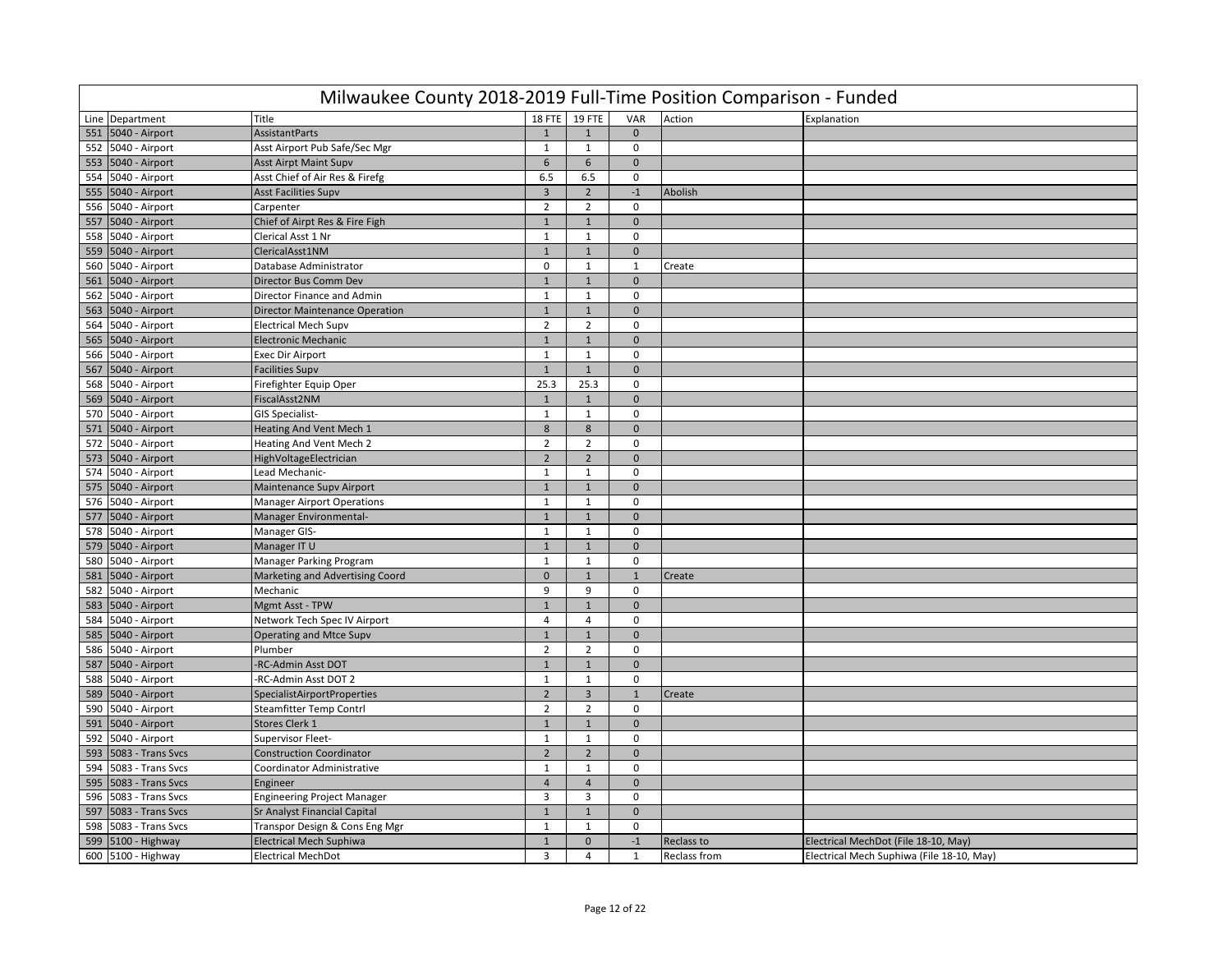|     | Milwaukee County 2018-2019 Full-Time Position Comparison - Funded |                                       |                |                         |                         |                     |                                                 |  |  |  |  |
|-----|-------------------------------------------------------------------|---------------------------------------|----------------|-------------------------|-------------------------|---------------------|-------------------------------------------------|--|--|--|--|
|     | Line Department                                                   | <b>Title</b>                          |                | 18 FTE 19 FTE           | VAR                     | Action              | Explanation                                     |  |  |  |  |
| 601 | 5100 - Highway                                                    | Asst Highway Maint Manager            | $\mathbf{1}$   | $\mathbf{1}$            | $\Omega$                |                     |                                                 |  |  |  |  |
|     | 602 5100 - Highway                                                | Asst Hiway Mtce Supv                  | 4              | 4                       | 0                       |                     |                                                 |  |  |  |  |
|     | 603 5100 - Highway                                                | <b>Cement Mason</b>                   | $\overline{3}$ | $\overline{\mathbf{3}}$ | $\mathbf{0}$            |                     |                                                 |  |  |  |  |
|     | 604 5100 - Highway                                                | Dir of Highway Operations             | $\mathbf{1}$   | $\mathbf 1$             | $\mathbf 0$             |                     |                                                 |  |  |  |  |
| 605 | 5100 - Highway                                                    | Dispatch Clerk                        | $\mathbf 0$    | $\overline{1}$          | $\mathbf{1}$            | Create              | Funded by eliminating seasonal dispatch funding |  |  |  |  |
| 606 | 5100 - Highway                                                    | <b>Fiscal Analyst</b>                 | $\mathbf{1}$   | $\mathbf{1}$            | $\mathbf 0$             |                     |                                                 |  |  |  |  |
| 607 | 5100 - Highway                                                    | Fiscal Asst 2                         | $\mathbf{1}$   | $1\,$                   | $\mathbf{0}$            |                     |                                                 |  |  |  |  |
| 608 | 5100 - Highway                                                    | <b>Highway Maint Manager</b>          | $\mathbf{1}$   | $\mathbf{1}$            | 0                       |                     |                                                 |  |  |  |  |
|     | 609 5100 - Highway                                                | <b>Highway Mtce Supv</b>              | 5              | 5                       | $\mathbf{0}$            |                     |                                                 |  |  |  |  |
| 610 | 5100 - Highway                                                    | Highway Mtce Wkr 1-3                  | 92.52          | 93.24                   | 0.72                    | Rounding Adjustment |                                                 |  |  |  |  |
| 611 | 5100 - Highway                                                    | Manager Financial                     | $\mathbf{1}$   | $\mathbf{1}$            | $\mathbf{0}$            |                     |                                                 |  |  |  |  |
| 612 | 5100 - Highway                                                    | Transpor & Hiway Maint Supv           | $\mathbf{1}$   | $\mathbf{1}$            | $\mathbf 0$             |                     |                                                 |  |  |  |  |
| 613 | 5300 - Fleet                                                      | Analyst, Financial                    | $\mathbf{1}$   | $\mathbf{1}$            | $\mathbf{0}$            |                     |                                                 |  |  |  |  |
| 614 | 5300 - Fleet                                                      | <b>Assistant Mechanic</b>             | $\overline{2}$ | $\overline{2}$          | $\mathbf 0$             |                     |                                                 |  |  |  |  |
| 615 | 5300 - Fleet                                                      | <b>Assistant Parts</b>                | $\overline{3}$ | $\overline{3}$          | $\mathbf{0}$            |                     |                                                 |  |  |  |  |
| 616 | 5300 - Fleet                                                      | Assistant, Fleet                      | $\mathbf{1}$   | $\mathbf{1}$            | $\Omega$                |                     |                                                 |  |  |  |  |
| 617 | 5300 - Fleet                                                      | <b>Director Fleet</b>                 | $\mathbf{1}$   | $\mathbf{1}$            | $\mathbf{0}$            |                     |                                                 |  |  |  |  |
| 618 | 5300 - Fleet                                                      | Ironworker DPW                        | $\overline{2}$ | $\overline{2}$          | $\mathbf 0$             |                     |                                                 |  |  |  |  |
| 619 | 5300 - Fleet                                                      | Lead Mechanic                         | $\overline{4}$ | $\overline{4}$          | $\Omega$                |                     |                                                 |  |  |  |  |
| 620 | 5300 - Fleet                                                      | Manager, Fleet                        | $\mathbf{1}$   | $\mathbf{1}$            | $\mathbf 0$             |                     |                                                 |  |  |  |  |
| 621 | 5300 - Fleet                                                      | Manager, Parts                        | $\mathbf{1}$   | $\mathbf 1$             | $\mathbf{0}$            |                     |                                                 |  |  |  |  |
| 622 | 5300 - Fleet                                                      | Mechanic                              | 15             | 15                      | $\mathbf 0$             |                     |                                                 |  |  |  |  |
| 623 | 5300 - Fleet                                                      | Supervisor, Fleet                     | $\overline{2}$ | $\overline{2}$          | $\mathbf{0}$            |                     |                                                 |  |  |  |  |
| 624 | 5300 - Fleet                                                      | Worker Maintenance Fleet              | $\mathbf{1}$   | $\mathbf{1}$            | $\mathbf 0$             |                     |                                                 |  |  |  |  |
| 625 | 5800 - MCDOT                                                      | <b>Analyst Transportation</b>         | $\mathbf{1}$   | $\mathbf{1}$            | $\mathbf{0}$            |                     |                                                 |  |  |  |  |
| 626 | 5800 - MCDOT                                                      | Deputy Director Transportation        | $\mathbf{1}$   | $\mathbf{1}$            | 0                       |                     |                                                 |  |  |  |  |
| 627 | 5800 - MCDOT                                                      | <b>Ex Director Transportation</b>     | $\mathbf{1}$   | $\mathbf{1}$            | $\mathbf{0}$            |                     |                                                 |  |  |  |  |
| 628 | 5800 - MCDOT                                                      | Sr Analyst--GIS                       | $\mathbf{1}$   | $\mathbf{1}$            | 0                       |                     |                                                 |  |  |  |  |
| 629 | 5800 - MCDOT                                                      | <b>Sr Assistant Executive</b>         | $\mathbf{1}$   | $\overline{1}$          | $\Omega$                |                     |                                                 |  |  |  |  |
| 630 | 5800 - MCDOT                                                      | Sr Manager Financial                  | $\mathbf{1}$   | $\mathbf{1}$            | $\mathbf 0$             |                     |                                                 |  |  |  |  |
| 631 | 5800 - MCDOT                                                      | Sr Manager Grants Compliance          | $\mathbf{1}$   | $\overline{1}$          | $\Omega$                |                     |                                                 |  |  |  |  |
| 632 | 5800 - MCDOT                                                      | Sr Manager Grants Development         | $\mathbf{1}$   | 1                       | $\mathbf 0$             |                     |                                                 |  |  |  |  |
| 633 | 6300 - BHD                                                        | <b>Assistant Office</b>               | 10             | 9                       | $-1$                    | Reclass to          | Clerk Outpatient Admitting (May 2018)           |  |  |  |  |
| 634 | 6300 - BHD                                                        | <b>Clerk Outpatient Admitting</b>     | $\mathbf 0$    | $\mathbf{1}$            | $\mathbf{1}$            | <b>Reclass from</b> | Asst Office (May 2018)                          |  |  |  |  |
| 635 | 6300 - BHD                                                        | ClinicalInformaticist                 | $\overline{1}$ | $\mathbf{0}$            | $-1$                    | Reclass to          | Direct Clinical Application (July 2017)         |  |  |  |  |
| 636 | 6300 - BHD                                                        | <b>Director Clinical Applications</b> | $\mathbf 0$    | $\mathbf{1}$            | $\mathbf{1}$            | Reclass from        | Clinical Informaticist (July 2017)              |  |  |  |  |
| 637 | 6300 - BHD                                                        | <b>CNA</b>                            | 75             | $\mathbf 0$             | $-75$                   | Reclass to          | Technician Psych (Rolling, 2018)                |  |  |  |  |
| 638 | 6300 - BHD                                                        | Technician Psych                      | $\mathbf 0$    | 75                      | 75                      | Reclass from        | CNA (Rolling, 2018)                             |  |  |  |  |
| 639 | 6300 - BHD                                                        | <b>Coord Communications</b>           | $\mathbf{1}$   | $\mathbf{0}$            | $-1$                    | Reclass to          | Manager Communications (June 2017)              |  |  |  |  |
| 640 | 6300 - BHD                                                        | <b>Manager Communications</b>         | $\Omega$       | $\mathbf{1}$            | 1                       | Reclass from        | Coord Communications (June 2017)                |  |  |  |  |
| 641 | 6300 - BHD                                                        | Manager Assistant Program             | $\mathbf 0$    | $\mathbf{1}$            | $\mathbf{1}$            | <b>Reclass from</b> | Mgr Program (Nov 2017)                          |  |  |  |  |
| 642 | 6300 - BHD                                                        | Manager Program                       | 5              | $\overline{4}$          | $-1$                    | Reclass to          | Mgr Asst/Mgr Integ (Nov 2017)                   |  |  |  |  |
| 643 | 6300 - BHD                                                        | <b>Manager Integrated Services</b>    | $\overline{2}$ | $\overline{\mathbf{3}}$ | $\mathbf{1}$            | <b>Reclass from</b> | Mgr Program (Oct 2017)                          |  |  |  |  |
| 644 | 6300 - BHD                                                        | Manager Program                       | $\mathbf{1}$   | 0                       | $-1$                    | Reclass to          | Manager Integrated Services (Oct 2017)          |  |  |  |  |
| 645 | 6300 - BHD                                                        | Coordinator User Experience           | $\mathbf 0$    | $1\,$                   | $\mathbf{1}$            | <b>Reclass from</b> | Enterp Prog Mgr (June 2017)                     |  |  |  |  |
| 646 | 6300 - BHD                                                        | <b>Enterprise Project Manager</b>     | $\mathbf{1}$   | 0                       | $-1$                    | Reclass to          | Coordinator User Experience (June 2017)         |  |  |  |  |
| 647 | 6300 - BHD                                                        | Enterprise Project Manager            | $\mathbf{1}$   | $\overline{0}$          | $\mathbf{-1}$           | Reclass to          | 1.0 FTE Project Manager BHD (April 2017)        |  |  |  |  |
| 648 | 6300 - BHD                                                        | Project Manager BHD                   | $\mathbf{0}$   | $\mathbf{1}$            | $\mathbf{1}$            | Reclass from        | Enterp Prog Mgr (April 2017)                    |  |  |  |  |
| 649 | 6300 - BHD                                                        | <b>Lead ROI and Coding</b>            | $\mathbf{0}$   | $\mathbf{1}$            | $\mathbf{1}$            | <b>Reclass from</b> | Supv Med Rec (Nov 2017)                         |  |  |  |  |
|     | 650 6300 - BHD                                                    | <b>Supervisor Med Records</b>         | $\overline{2}$ | $\mathbf{1}$            | $^{\text{{\small -1}}}$ | <b>Reclass from</b> | Lead ROI and Coding (Nov 2017)                  |  |  |  |  |
|     |                                                                   |                                       |                |                         |                         |                     |                                                 |  |  |  |  |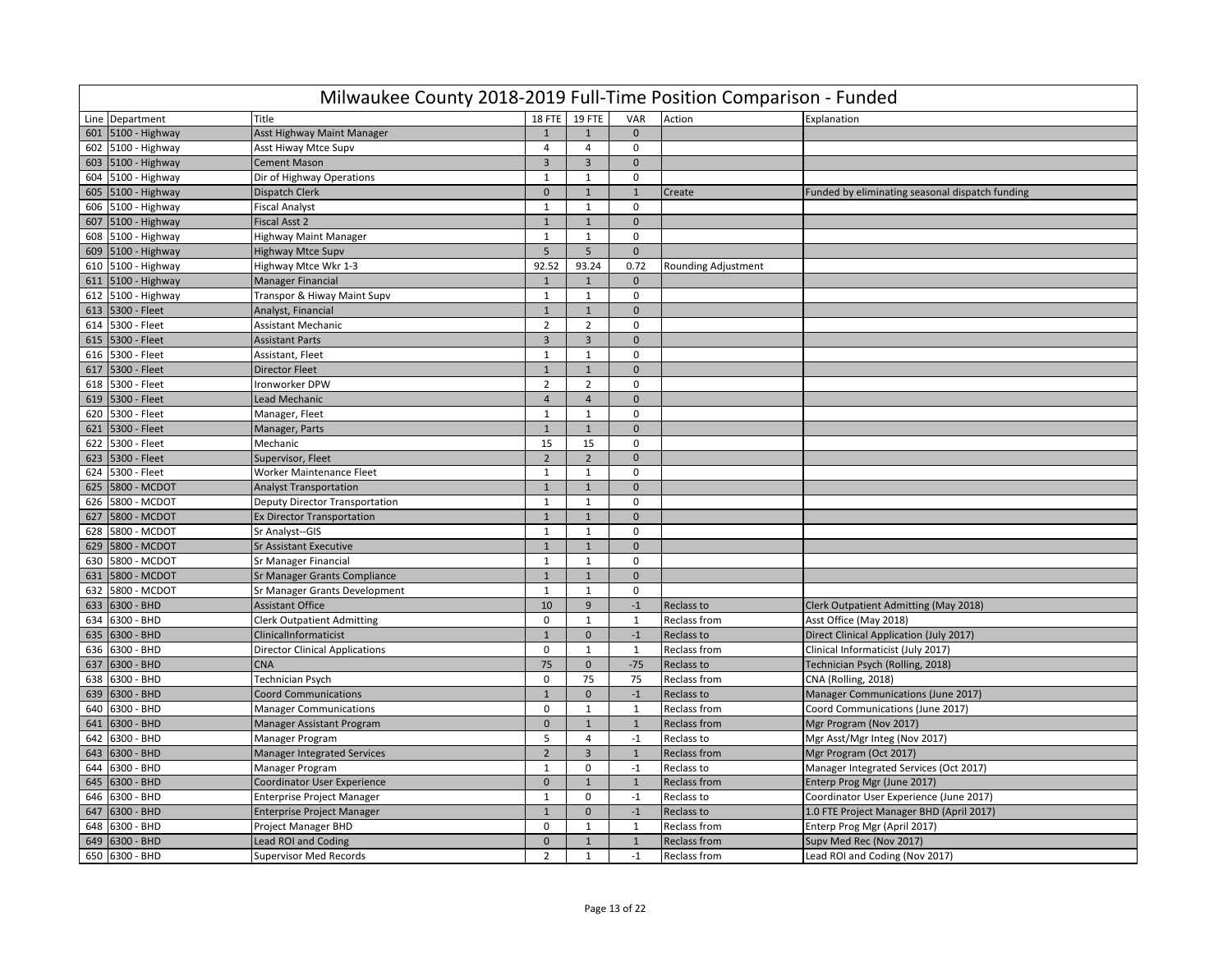|     | Milwaukee County 2018-2019 Full-Time Position Comparison - Funded |                                     |                 |                |                |                            |                                              |  |  |  |  |
|-----|-------------------------------------------------------------------|-------------------------------------|-----------------|----------------|----------------|----------------------------|----------------------------------------------|--|--|--|--|
|     | Line Department                                                   | Title                               | 18 FTE          | <b>19 FTE</b>  | VAR            | Action                     | Explanation                                  |  |  |  |  |
| 651 | 6300 - BHD                                                        | Manager Integrated Service CCS      | $\mathbf{1}$    | $\overline{2}$ | $\overline{1}$ | <b>Reclass from</b>        | Manager Quality Assurance (Feb 2018)         |  |  |  |  |
| 652 | 6300 - BHD                                                        | <b>Manager Quality Assurance</b>    | $\overline{2}$  | $\mathbf{1}$   | $-1$           | Reclass to                 | Manager Integrated Services CCS (Feb 2018)   |  |  |  |  |
| 653 | 6300 - BHD                                                        | <b>Technician Quality Assurance</b> | $\mathbf{0}$    | $\mathbf{1}$   | $\mathbf{1}$   | <b>Reclass from</b>        | Technician Quality Assurance (May 2018)      |  |  |  |  |
| 654 | 6300 - BHD                                                        | Technician Quality Assurance        | $\mathbf{1}$    | $\mathbf 0$    | $^{\circ}1$    | Reclass to                 | Specialist Quality Assurance (May 2018)      |  |  |  |  |
| 655 | 6300 - BHD                                                        | Psychiatrist Child                  | 0.5             | $\mathbf 0$    | $-0.5$         | Reclass to / Fund          | Psych Staff (March 2018), Fund 0.2           |  |  |  |  |
| 656 | 6300 - BHD                                                        | Psychiatrist Staff                  | 8.8             | 9.5            | 0.7            | Reclass from / Fund        | Psych Child (March 2018), Fund 0.2           |  |  |  |  |
| 657 | 6300 - BHD                                                        | <b>Assistant Director Nursing</b>   | $\mathbf{0}$    | $\mathbf 1$    | $\mathbf{1}$   | Create                     |                                              |  |  |  |  |
| 658 | 6300 - BHD                                                        | <b>Specialist Clinical Nurse</b>    | $\mathbf{1}$    | $\mathsf 0$    | $-1$           | Abolish                    |                                              |  |  |  |  |
| 659 | 6300 - BHD                                                        | <b>Assistant Office</b>             | $\mathbf{1}$    | $\mathbf 0$    | $-1$           | Reclass to / Unfund        | Coordinator Billing (March 2018), Unfund 0.2 |  |  |  |  |
| 660 | 6300 - BHD                                                        | <b>Coordinator Billing</b>          | 5               | 5.8            | 0.8            | Reclass from / Unfund      | Assistant Office (March 2018), Unfund 0.2    |  |  |  |  |
| 661 | 6300 - BHD                                                        | Adv Nurse Prescriber - Psych        | $\mathbf{0}$    | $\overline{4}$ | $\overline{4}$ | Reclass from / Create      | APNP (May 2018), Create 0.75 FTE             |  |  |  |  |
| 662 | 6300 - BHD                                                        | <b>Advanced Nurse Prescriber</b>    | 6.25            | $\overline{3}$ | $-3.25$        | Reclass to / Create        | APNP Psych (May 2018)                        |  |  |  |  |
| 663 | 6300 - BHD                                                        | Administrator BH                    | $\mathbf{1}$    | $\mathbf{1}$   | $\mathbf{0}$   |                            |                                              |  |  |  |  |
| 664 | 6300 - BHD                                                        | Administrator EnvironmentalSvc      | $\mathbf{1}$    | $\mathbf{1}$   | $\mathbf 0$    |                            |                                              |  |  |  |  |
| 665 | 6300 - BHD                                                        | <b>Administrator Financial BHD</b>  | $\mathbf{1}$    | $\mathbf{1}$   | $\mathbf 0$    |                            |                                              |  |  |  |  |
| 666 | 6300 - BHD                                                        | Administrator Medical Records       | $\mathbf{1}$    | $\mathbf{1}$   | 0              |                            |                                              |  |  |  |  |
| 667 | 6300 - BHD                                                        | <b>Advocate Clients Rights</b>      | $1\,$           | $\mathbf 1$    | $\mathbf{0}$   |                            |                                              |  |  |  |  |
| 668 | 6300 - BHD                                                        | Analyst Budget and Mgmt BHD         | $\mathbf{1}$    | $\mathbf 1$    | $\mathbf 0$    |                            |                                              |  |  |  |  |
| 669 | 6300 - BHD                                                        | Analyst Heath Data                  | $\mathbf{1}$    | $\mathbf 1$    | $\mathbf{0}$   |                            |                                              |  |  |  |  |
| 670 | 6300 - BHD                                                        | <b>Analyst Quality Assurance</b>    | $\mathbf{1}$    | $\mathbf{1}$   | $\Omega$       |                            |                                              |  |  |  |  |
| 671 | 6300 - BHD                                                        | <b>Analyst Technical Support</b>    | $\mathbf{1}$    | $\mathbf{1}$   | $\mathbf{0}$   |                            |                                              |  |  |  |  |
| 672 | 6300 - BHD                                                        | <b>Assistant Administrative</b>     | $\overline{4}$  | $\overline{4}$ | 0              |                            |                                              |  |  |  |  |
| 673 | 6300 - BHD                                                        | <b>Assistant Clerical</b>           | $\mathbf{1}$    | $\mathbf 1$    | $\mathbf 0$    |                            |                                              |  |  |  |  |
| 674 | 6300 - BHD                                                        | <b>Assistant Distribution</b>       | $\overline{2}$  | $\mathbf{1}$   | $-1$           | Abolish                    |                                              |  |  |  |  |
| 675 | 6300 - BHD                                                        | <b>Assistant Executive BHD</b>      | 6               | 5              | $\mathbf{-1}$  | Abolish                    |                                              |  |  |  |  |
| 676 | 6300 - BHD                                                        | <b>Assistant Medical Billing</b>    | 5               | 5              | $\mathbf 0$    |                            |                                              |  |  |  |  |
| 677 | 6300 - BHD                                                        | <b>Assistant Purchasing</b>         | $\mathbf{1}$    | $\mathbf 0$    | $-1$           | Abolish                    |                                              |  |  |  |  |
| 678 | 6300 - BHD                                                        | Associate Accountant                | $\mathbf{1}$    | $\mathbf{1}$   | $\mathbf 0$    |                            |                                              |  |  |  |  |
| 679 | 6300 - BHD                                                        | Associate Director Wraparound       | $1\,$           | $\mathbf 1$    | $\mathbf 0$    |                            |                                              |  |  |  |  |
| 680 | 6300 - BHD                                                        | Chaplain                            | 0.7             | 0.7            | $\mathbf 0$    |                            |                                              |  |  |  |  |
| 681 | 6300 - BHD                                                        | <b>Chief Director Medical</b>       | $\mathbf{1}$    | $\mathbf{1}$   | $\mathbf{0}$   |                            |                                              |  |  |  |  |
| 682 | 6300 - BHD                                                        | <b>Chief Nursing Officer</b>        | $\mathbf{1}$    | $\mathbf{1}$   | $\mathbf 0$    |                            |                                              |  |  |  |  |
| 683 | 6300 - BHD                                                        | Chief Officer Clinical              | $\mathbf{1}$    | $\mathbf{0}$   | $-1$           | Abolish                    |                                              |  |  |  |  |
| 684 | 6300 - BHD                                                        | <b>Chief Operations Officer BHD</b> | $\mathbf{1}$    | $1\,$          | 0              |                            |                                              |  |  |  |  |
| 685 | 6300 - BHD                                                        | <b>Chief Psychologist</b>           | $\mathbf{1}$    | $\mathbf{1}$   | $\mathbf{0}$   |                            |                                              |  |  |  |  |
| 686 | 6300 - BHD                                                        | <b>Clerk Accounts Receivable</b>    | $\overline{2}$  | $\overline{2}$ | $\mathsf 0$    |                            |                                              |  |  |  |  |
| 687 | 6300 - BHD                                                        | <b>Clerk Clothing Supply</b>        | $\mathbf{1}$    | $\mathbf{1}$   | $\mathbf{0}$   |                            |                                              |  |  |  |  |
| 688 | 6300 - BHD                                                        | Clerk Health Unit                   | 15              | 15             | $\mathbf 0$    |                            |                                              |  |  |  |  |
| 689 | 6300 - BHD                                                        | <b>Clerk Medical Records</b>        | $5\phantom{.0}$ | 5              | $\mathbf 0$    |                            |                                              |  |  |  |  |
| 690 | 6300 - BHD                                                        | Clerk Supply                        | $\overline{2}$  | $\mathbf{1}$   | $-1$           | Abolish                    |                                              |  |  |  |  |
| 691 | 6300 - BHD                                                        | Clinical System Coordinator         | $\mathbf{0}$    | $\mathbf 1$    | $\overline{1}$ | <b>Current Year Create</b> |                                              |  |  |  |  |
| 692 | 6300 - BHD                                                        | <b>Clinician Emergency Services</b> | 20              | 26             | 6              | Create                     |                                              |  |  |  |  |
| 693 | 6300 - BHD                                                        | <b>CNA</b>                          | 6.5             | $\mathbf 0$    | $-6.5$         | Abolish                    |                                              |  |  |  |  |
| 694 | 6300 - BHD                                                        | <b>Coder Medical Records</b>        | $\mathbf{1}$    | $\mathbf{1}$   | 0              |                            |                                              |  |  |  |  |
| 695 | 6300 - BHD                                                        | <b>Compliance Auditor BHD</b>       | $\overline{4}$  | $\overline{4}$ | $\mathbf 0$    |                            |                                              |  |  |  |  |
| 696 | 6300 - BHD                                                        | Contract Management Assistant       | $\mathbf{1}$    | $\mathbf{1}$   | 0              |                            |                                              |  |  |  |  |
| 697 | 6300 - BHD                                                        | <b>Coord Communications</b>         | $\mathbf{1}$    | $\mathbf 0$    | $-1$           | Abolish                    |                                              |  |  |  |  |
| 698 | 6300 - BHD                                                        | Coord Health Care Risk Mngmnt       | $\mathbf{1}$    | $\mathbf{1}$   | $\mathbf 0$    |                            |                                              |  |  |  |  |
| 699 | 6300 - BHD                                                        | Coordinator Administrative          | 20              | 22             | $\overline{2}$ | Create                     |                                              |  |  |  |  |
|     | 700 6300 - BHD                                                    | Coordinator Care Management         | 5               | 6              | $\mathbf{1}$   | <b>Current Year Create</b> |                                              |  |  |  |  |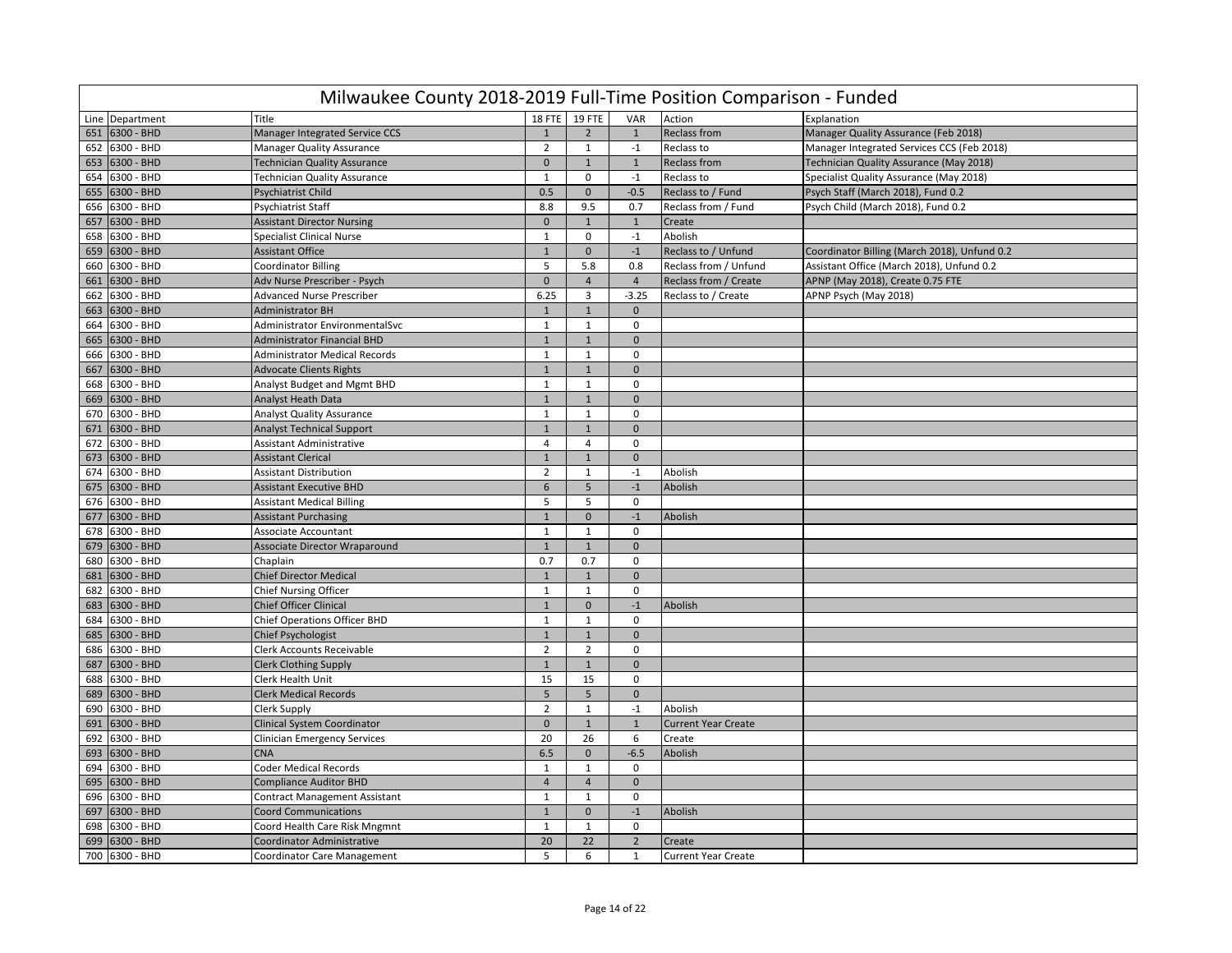|     | Milwaukee County 2018-2019 Full-Time Position Comparison - Funded |                                       |                |                |              |                            |             |  |  |  |  |
|-----|-------------------------------------------------------------------|---------------------------------------|----------------|----------------|--------------|----------------------------|-------------|--|--|--|--|
|     | Line Department                                                   | Title                                 | 18 FTE         | <b>19 FTE</b>  | VAR          | Action                     | Explanation |  |  |  |  |
| 701 | 6300 - BHD                                                        | Coordinator Community Outreach        | $\mathbf{0}$   | $\mathbf{1}$   | $\mathbf{1}$ | <b>Current Year Create</b> |             |  |  |  |  |
| 702 | 6300 - BHD                                                        | <b>Coordinator Community Service</b>  | $\mathbf{1}$   | $\mathsf 0$    | $-1$         | Abolish                    |             |  |  |  |  |
| 703 | 6300 - BHD                                                        | <b>Coordinator Contract Serv BHD</b>  | $\overline{4}$ | $\overline{4}$ | $\mathbf{0}$ |                            |             |  |  |  |  |
| 704 | 6300 - BHD                                                        | Coordinator Health Prevention         | $\mathbf{1}$   | $\mathbf{1}$   | $\mathbf 0$  |                            |             |  |  |  |  |
| 705 | 6300 - BHD                                                        | Coordinator Integrated Service        | $6\phantom{.}$ | 6              | $\mathbf{0}$ |                            |             |  |  |  |  |
| 706 | 6300 - BHD                                                        | Coordinator Med Staff                 | $\mathbf{1}$   | $\mathbf{1}$   | $\mathbf 0$  |                            |             |  |  |  |  |
| 707 | 6300 - BHD                                                        | Coordinator Psych Crisis Svcs         | $\overline{3}$ | $\overline{4}$ | $\mathbf{1}$ | <b>Current Year Create</b> |             |  |  |  |  |
| 708 | 6300 - BHD                                                        | <b>Coordinator Quality Assurance</b>  | $\mathbf{1}$   | $\mathbf{1}$   | $\mathbf 0$  |                            |             |  |  |  |  |
| 709 | 6300 - BHD                                                        | Coordinator QualityImprovement        | $\mathbf{1}$   | $\mathbf{1}$   | $\mathbf{0}$ |                            |             |  |  |  |  |
| 710 | 6300 - BHD                                                        | CoordinatorGrantProgram               | $\mathbf{1}$   | $\mathbf 0$    | $-1$         | Abolish                    |             |  |  |  |  |
| 711 | 6300 - BHD                                                        | <b>Court and Billing Coordinator</b>  | $\mathbf 0$    | $\mathbf{1}$   | $\mathbf{1}$ | <b>Current Year Create</b> |             |  |  |  |  |
| 712 | 6300 - BHD                                                        | <b>Decorator Facilities</b>           | $\mathbf{1}$   | $\mathbf{1}$   | $\mathbf 0$  |                            |             |  |  |  |  |
| 713 | 6300 - BHD                                                        | Deputy Administrator Community        | $\mathbf{1}$   | $\mathbf{1}$   | $\mathbf{0}$ |                            |             |  |  |  |  |
| 714 | 6300 - BHD                                                        | Dietitian                             | $\mathbf{1}$   | $\mathbf{1}$   | $\mathbf 0$  |                            |             |  |  |  |  |
| 715 | 6300 - BHD                                                        | Dir Network Develop Contract          | $\mathbf{1}$   | $\mathbf 0$    | $-1$         | Abolish                    |             |  |  |  |  |
| 716 | 6300 - BHD                                                        | Director ClinicalProgramPsyc          | 9              | $\overline{7}$ | $-2$         | Abolish                    |             |  |  |  |  |
| 717 | 6300 - BHD                                                        | <b>Director Community Centers</b>     | $\mathbf 1$    | $\overline{2}$ | $\mathbf{1}$ | Create                     |             |  |  |  |  |
| 718 | 6300 - BHD                                                        | <b>Director Community Services</b>    | $\mathbf{1}$   | $\mathbf{1}$   | $\mathbf 0$  |                            |             |  |  |  |  |
| 719 | 6300 - BHD                                                        | <b>Director Financial Services</b>    | $\mathbf{1}$   | $\mathbf{1}$   | $\mathbf 0$  |                            |             |  |  |  |  |
| 720 | 6300 - BHD                                                        | <b>Director Medical</b>               | 5              | 3.5            | $-1.5$       | Abolish                    |             |  |  |  |  |
| 721 | 6300 - BHD                                                        | <b>Director Outpat Treatmt Pgms</b>   | $\mathbf{1}$   | $\mathbf{1}$   | $\mathbf{0}$ |                            |             |  |  |  |  |
| 722 | 6300 - BHD                                                        | Director Wraparound Program           | $\mathbf{1}$   | $\mathbf{1}$   | $\mathbf 0$  |                            |             |  |  |  |  |
| 723 | 6300 - BHD                                                        | <b>Electrical Mech</b>                | $\mathbf{1}$   | $\mathbf{1}$   | $\mathbf 0$  |                            |             |  |  |  |  |
| 724 | 6300 - BHD                                                        | Enterprise Project Manager            | $\overline{3}$ | $\mathbf{1}$   | $-2$         | Abolish                    |             |  |  |  |  |
| 725 | 6300 - BHD                                                        | <b>Evaluator Program</b>              | $\overline{2}$ | $\overline{2}$ | $\mathbf{0}$ |                            |             |  |  |  |  |
| 726 | 6300 - BHD                                                        | Housekeeper                           | $\overline{2}$ | $\overline{2}$ | $\mathbf 0$  |                            |             |  |  |  |  |
| 727 | 6300 - BHD                                                        | Lead Administrative Coord             | $\mathbf 0$    | $1\,$          | $\mathbf{1}$ | <b>Current Year Create</b> |             |  |  |  |  |
| 728 | 6300 - BHD                                                        | Liason Childrens Court                | $\mathbf{1}$   | $\mathbf{1}$   | $\mathbf 0$  |                            |             |  |  |  |  |
| 729 | 6300 - BHD                                                        | <b>Manager Accounting</b>             | $1\,$          | $\mathbf{1}$   | $\mathbf{0}$ |                            |             |  |  |  |  |
| 730 | 6300 - BHD                                                        | <b>Manager Adminstration Svcs BHD</b> | $\mathbf{1}$   | $\mathbf 0$    | $-1$         | Abolish                    |             |  |  |  |  |
| 731 | 6300 - BHD                                                        | Manager Case Management UR            | $\mathbf{1}$   | $\mathbf{1}$   | $\mathbf{0}$ |                            |             |  |  |  |  |
| 732 | 6300 - BHD                                                        | Manager Clinical Program              | $\mathbf{1}$   | $\mathbf{1}$   | $\mathbf 0$  |                            |             |  |  |  |  |
|     | 733 6300 - BHD                                                    | <b>Manager Compliance Contracts</b>   | $\mathbf{1}$   | $\mathbf{1}$   | $\mathbf{0}$ |                            |             |  |  |  |  |
| 734 | 6300 - BHD                                                        | <b>Manager Contract Network Srvcs</b> | $\mathbf{1}$   | $\mathbf{1}$   | $\mathbf 0$  |                            |             |  |  |  |  |
| 735 | 6300 - BHD                                                        | <b>Manager Facilities Op BHD</b>      | $\mathbf{1}$   | $\mathbf{1}$   | $\mathbf{0}$ |                            |             |  |  |  |  |
| 736 | 6300 - BHD                                                        | <b>Manager Intake Services</b>        | $\mathbf{1}$   | $\mathbf{1}$   | $\mathsf 0$  |                            |             |  |  |  |  |
| 737 | 6300 - BHD                                                        | <b>Manager Integrated Service CCS</b> | $\mathbf 0$    | $1\,$          | $\mathbf{1}$ | Create                     |             |  |  |  |  |
| 738 | 6300 - BHD                                                        | Manager IT Healthcare Apps            | $\mathbf 0$    | $\mathbf{1}$   | $\mathbf{1}$ | <b>Current Year Create</b> |             |  |  |  |  |
| 739 | 6300 - BHD                                                        | <b>Manager Medical Services</b>       | $\mathbf 1$    | $1\,$          | $\mathbf 0$  |                            |             |  |  |  |  |
| 740 | 6300 - BHD                                                        | Manager Nurse                         | 6              | 6              | $\mathbf 0$  |                            |             |  |  |  |  |
| 741 | 6300 - BHD                                                        | <b>Manager Operations Fiscal</b>      | $\mathbf{1}$   | $\mathbf{1}$   | $\mathbf 0$  |                            |             |  |  |  |  |
| 742 | 6300 - BHD                                                        | <b>Manager Patient Access</b>         | $\mathbf{1}$   | $\mathbf{1}$   | $\mathsf 0$  |                            |             |  |  |  |  |
| 743 | 6300 - BHD                                                        | <b>Manager Transitional Services</b>  | $\mathbf{1}$   | $\mathbf{1}$   | $\mathbf{0}$ |                            |             |  |  |  |  |
| 744 | 6300 - BHD                                                        | <b>Officer Safety</b>                 | $\mathbf{1}$   | $\mathbf{1}$   | $\mathbf 0$  |                            |             |  |  |  |  |
| 745 | 6300 - BHD                                                        | Painter Bldgs                         | 0.6            | $\pmb{0}$      | $-0.6$       | Abolish                    |             |  |  |  |  |
| 746 | 6300 - BHD                                                        | <b>Patient Accounts Manager</b>       | $\mathbf{1}$   | $\mathbf{1}$   | $\mathbf 0$  |                            |             |  |  |  |  |
| 747 | 6300 - BHD                                                        | Physician                             | $\overline{2}$ | $\mathbf{1}$   | $-1$         | Abolish                    |             |  |  |  |  |
| 748 | 6300 - BHD                                                        | Plumber                               | $\mathbf{1}$   | $\mathbf{1}$   | $\mathbf 0$  |                            |             |  |  |  |  |
| 749 | 6300 - BHD                                                        | Psychiatrist Child BHD                | $\overline{3}$ | $\overline{3}$ | $\mathbf 0$  |                            |             |  |  |  |  |
|     | 750 6300 - BHD                                                    | Psychiatrist Inpatient                | 5.5            | 5              | $-0.5$       | Abolish                    |             |  |  |  |  |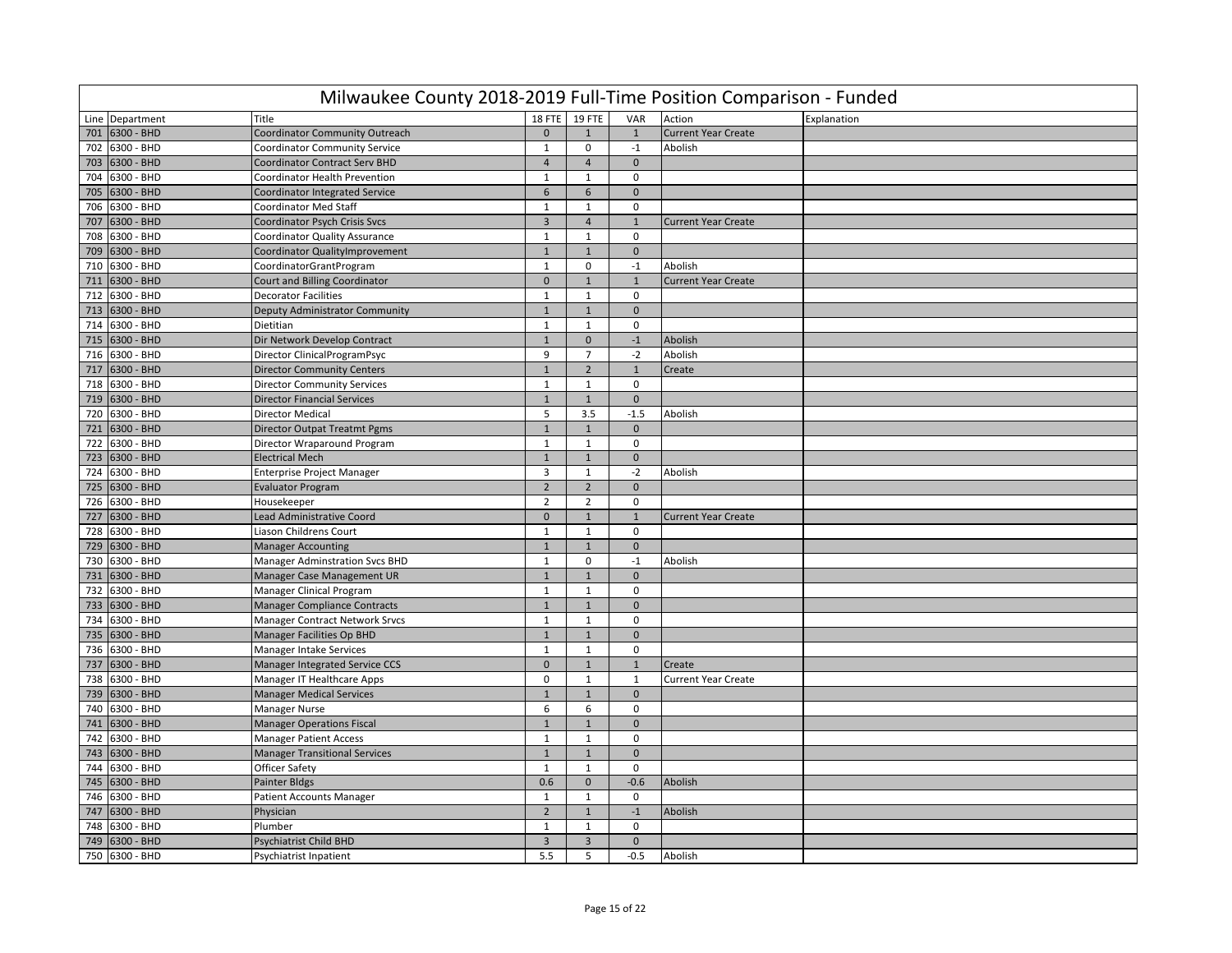|     | Milwaukee County 2018-2019 Full-Time Position Comparison - Funded |                                       |                |                         |              |         |             |  |  |  |  |
|-----|-------------------------------------------------------------------|---------------------------------------|----------------|-------------------------|--------------|---------|-------------|--|--|--|--|
|     | Line Department                                                   | Title                                 | 18 FTE         | <b>19 FTE</b>           | VAR          | Action  | Explanation |  |  |  |  |
| 751 | 6300 - BHD                                                        | <b>Psychological Associate</b>        | $\overline{2}$ | $\overline{2}$          | $\mathbf{0}$ |         |             |  |  |  |  |
| 752 | 6300 - BHD                                                        | Psychologist                          | 7.3            | 5.3                     | $-2$         | Abolish |             |  |  |  |  |
| 753 | 6300 - BHD                                                        | Psychology Postdoc Fellow U           | $\overline{2}$ | $\overline{2}$          | $\mathbf 0$  |         |             |  |  |  |  |
| 754 | 6300 - BHD                                                        | QA Coordinator                        | $\mathbf 1$    | $\mathbf{1}$            | $\mathbf 0$  |         |             |  |  |  |  |
| 755 | 6300 - BHD                                                        | QA QI Manager                         | $\mathbf{1}$   | $\mathbf{1}$            | $\mathbf{0}$ |         |             |  |  |  |  |
| 756 | 6300 - BHD                                                        | Representative Admissions             | 8.5            | 8                       | $-0.5$       | Abolish |             |  |  |  |  |
| 757 | 6300 - BHD                                                        | Representative Legal Services         | $\overline{3}$ | $\overline{\mathbf{3}}$ | $\mathbf{0}$ |         |             |  |  |  |  |
| 758 | 6300 - BHD                                                        | <b>RN</b>                             | 78.5           | 77.5                    | $-1$         | Abolish |             |  |  |  |  |
| 759 | 6300 - BHD                                                        | <b>RN Educator</b>                    | 5              | $\overline{4}$          | $-1$         | Abolish |             |  |  |  |  |
| 760 | 6300 - BHD                                                        | <b>RN Infection Control</b>           | $\mathbf{1}$   | $\mathbf{1}$            | $\mathsf 0$  |         |             |  |  |  |  |
| 761 | 6300 - BHD                                                        | RN Manager Quality Improvement        | $\mathbf{1}$   | $\mathbf{1}$            | $\mathbf{0}$ |         |             |  |  |  |  |
| 762 | 6300 - BHD                                                        | RN Risk Management                    | $1\,$          | $\mathbf{1}$            | $\mathbf 0$  |         |             |  |  |  |  |
| 763 | 6300 - BHD                                                        | <b>RN Utilization Review</b>          | 7.5            | 6.5                     | $-1$         | Abolish |             |  |  |  |  |
| 764 | 6300 - BHD                                                        | <b>Specialist Collections</b>         | $\mathbf{1}$   | $\mathbf{1}$            | $\mathbf 0$  |         |             |  |  |  |  |
| 765 | 6300 - BHD                                                        | <b>Specialist Credentialing</b>       | $\overline{3}$ | $\overline{2}$          | $-1$         | Abolish |             |  |  |  |  |
| 766 | 6300 - BHD                                                        | <b>Specialist Enrollment</b>          | $\overline{2}$ | $\overline{2}$          | $\mathbf 0$  |         |             |  |  |  |  |
| 767 | 6300 - BHD                                                        | <b>Specialist Wraparound Systems</b>  | $\mathbf{1}$   | $1\,$                   | $\mathbf 0$  |         |             |  |  |  |  |
| 768 | 6300 - BHD                                                        | <b>Sr Accountant</b>                  | $\overline{2}$ | $\overline{2}$          | $\mathbf 0$  |         |             |  |  |  |  |
| 769 | 6300 - BHD                                                        | <b>Sr Analyst Budget</b>              | $\mathbf{1}$   | $\mathbf{1}$            | $\mathbf{0}$ |         |             |  |  |  |  |
| 770 | 6300 - BHD                                                        | <b>Sr Assistant Executive</b>         | $\mathbf{1}$   | $\mathbf{1}$            | $\mathbf 0$  |         |             |  |  |  |  |
|     | 771 6300 - BHD                                                    | Sr Revenue Cycle Analyst              | $\mathbf{1}$   | $\mathbf{1}$            | $\mathbf{0}$ |         |             |  |  |  |  |
| 772 | 6300 - BHD                                                        | <b>Supervisor Maintenanc</b>          | $\mathbf{1}$   | $\mathbf{1}$            | $\mathbf 0$  |         |             |  |  |  |  |
| 773 | 6300 - BHD                                                        | <b>Supervisor Nursing</b>             | 4.5            | 4.5                     | $\mathbf 0$  |         |             |  |  |  |  |
| 774 | 6300 - BHD                                                        | Supervisor Office Management          | $1\,$          | $\mathbf{1}$            | $\mathbf 0$  |         |             |  |  |  |  |
| 775 | 6300 - BHD                                                        | <b>Therapist Music</b>                | $\overline{3}$ | $\overline{3}$          | $\mathbf 0$  |         |             |  |  |  |  |
|     | 776 6300 - BHD                                                    | <b>Therapist Occupational</b>         | $\overline{7}$ | $\overline{7}$          | $\mathbf 0$  |         |             |  |  |  |  |
| 777 | 6300 - BHD                                                        | <b>Worker Maintenance</b>             | 10             | $\overline{7}$          | $-3$         | Abolish |             |  |  |  |  |
| 778 | 6300 - BHD                                                        | Worker Psych Social                   | 19             | 17                      | $-2$         | Abolish |             |  |  |  |  |
| 779 | 7900 - Aging                                                      | <b>Accounting Assistant</b>           | $\mathbf 0$    | $\mathbf{1}$            | $\mathbf{1}$ | Create  |             |  |  |  |  |
| 780 | 7900 - Aging                                                      | AssistantAdministrative               | $\mathbf{1}$   | $\mathbf 0$             | $-1$         | Abolish |             |  |  |  |  |
| 781 | 7900 - Aging                                                      | Accountant 3                          | $\mathbf{1}$   | $\overline{0}$          | $-1$         | Abolish |             |  |  |  |  |
| 782 | 7900 - Aging                                                      | <b>Accounting Supervisor</b>          | $\mathbf 0$    | $\mathbf{1}$            | $\mathbf{1}$ | Create  |             |  |  |  |  |
|     | 783 7900 - Aging                                                  | Adm Asst NR Exempt                    | $\overline{3}$ | $\overline{\mathbf{3}}$ | $\mathbf{0}$ |         |             |  |  |  |  |
|     | 784 7900 - Aging                                                  | Administrator Financial Ops Ag        | $\mathbf{1}$   | $\mathbf{1}$            | $\mathbf 0$  |         |             |  |  |  |  |
| 785 | 7900 - Aging                                                      | <b>Budget Mgr - Aging</b>             | $\mathbf{1}$   | $1\,$                   | $\mathbf{0}$ |         |             |  |  |  |  |
|     | 786 7900 - Aging                                                  | Clerical Asst 1                       | $\mathbf{1}$   | $\mathbf{1}$            | $\mathbf 0$  |         |             |  |  |  |  |
|     | 787 7900 - Aging                                                  | <b>Coordinator Care Management</b>    | $\mathbf{1}$   | $\mathbf{1}$            | $\mathbf{0}$ |         |             |  |  |  |  |
| 788 | 7900 - Aging                                                      | Coordinator Elder Abuse Preven        | $\mathbf{1}$   | $\mathbf{1}$            | $\mathbf 0$  |         |             |  |  |  |  |
| 789 | 7900 - Aging                                                      | <b>Coordinator Nutrition Outreach</b> | $\mathbf{1}$   | $\mathbf{1}$            | $\mathbf{0}$ |         |             |  |  |  |  |
|     | 790 7900 - Aging                                                  | Director Administration Aging         | $\mathbf{1}$   | $\mathbf{1}$            | $\mathbf 0$  |         |             |  |  |  |  |
| 791 | 7900 - Aging                                                      | <b>Elderly Nutri Program</b>          | $\mathbf{1}$   | $1\,$                   | $\mathbf 0$  |         |             |  |  |  |  |
| 792 | 7900 - Aging                                                      | <b>Exec Dir Aging</b>                 | $\mathbf{1}$   | $\mathbf{1}$            | $\mathbf 0$  |         |             |  |  |  |  |
|     | 793 7900 - Aging                                                  | <b>Executive Assistant Aging</b>      | $\mathbf{1}$   | $\mathbf{1}$            | $\mathbf{0}$ |         |             |  |  |  |  |
| 794 | 7900 - Aging                                                      | Human Ser Wkr Aging                   | 35             | 35                      | $\mathbf 0$  |         |             |  |  |  |  |
|     | 795 7900 - Aging                                                  | Human Ser Wkr Aging Bl Sp             | $\overline{2}$ | $\overline{2}$          | $\mathbf 0$  |         |             |  |  |  |  |
| 796 | 7900 - Aging                                                      | Info And Outreach Coor Ag             | $\mathbf{1}$   | $\mathbf{1}$            | $\mathbf 0$  |         |             |  |  |  |  |
| 797 | 7900 - Aging                                                      | Office Supp Asst 2                    | $\mathbf{1}$   | $1\,$                   | $\mathbf 0$  |         |             |  |  |  |  |
| 798 | 7900 - Aging                                                      | Paralegal                             | $\mathbf{1}$   | $\mathbf{1}$            | 0            |         |             |  |  |  |  |
| 799 | 7900 - Aging                                                      | Prog and Policy Coord                 | $\mathbf{1}$   | $\mathbf{1}$            | $\mathbf{0}$ |         |             |  |  |  |  |
|     | 800 7900 - Aging                                                  | Prog Coord - Aging                    | $\mathbf{1}$   | $\mathbf{1}$            | $\mathbf 0$  |         |             |  |  |  |  |
|     |                                                                   |                                       |                |                         |              |         |             |  |  |  |  |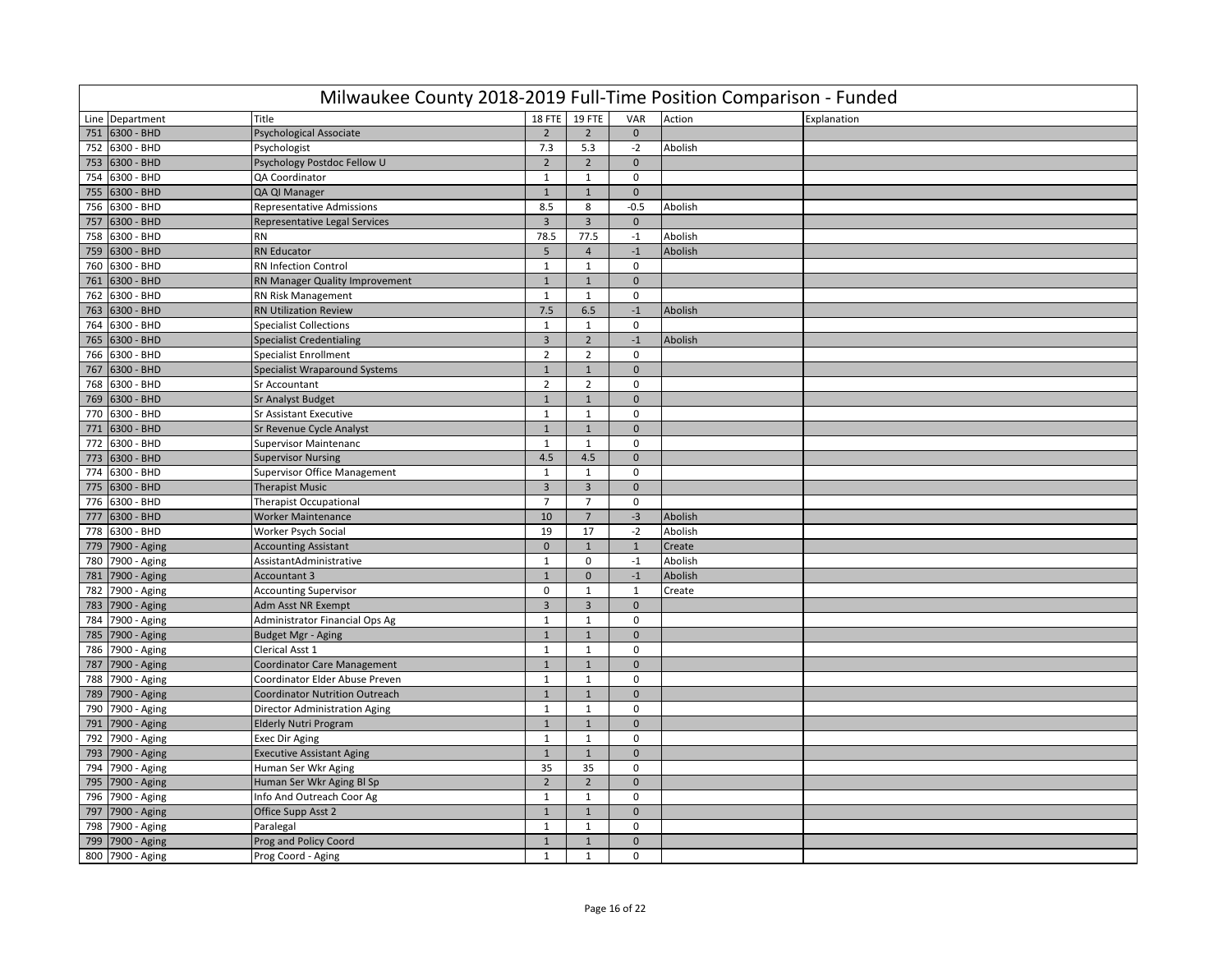|     | Milwaukee County 2018-2019 Full-Time Position Comparison - Funded |                                          |                |                |              |                            |                                                     |  |  |  |  |
|-----|-------------------------------------------------------------------|------------------------------------------|----------------|----------------|--------------|----------------------------|-----------------------------------------------------|--|--|--|--|
|     | Line Department                                                   | Title                                    |                | 18 FTE 19 FTE  | VAR          | Action                     | Explanation                                         |  |  |  |  |
| 801 | 7900 - Aging                                                      | Prog Coord - Community Progs             | $\mathbf{1}$   | $\mathbf{1}$   | $\Omega$     |                            |                                                     |  |  |  |  |
|     | 802 7900 - Aging                                                  | Prog Coord - Res Center                  | $\overline{2}$ | $\overline{2}$ | $\mathbf 0$  |                            |                                                     |  |  |  |  |
|     | 803 7900 - Aging                                                  | <b>Prog Planning Coord</b>               | $\mathbf{1}$   | $\mathbf{1}$   | $\mathbf{0}$ |                            |                                                     |  |  |  |  |
|     | 804 7900 - Aging                                                  | Quality Imprvt Coord Res Cen             | 1              | $\mathbf{1}$   | $\mathbf 0$  |                            |                                                     |  |  |  |  |
| 805 | 7900 - Aging                                                      | <b>Resource Mgr Aging</b>                | $\mathbf{1}$   | $\mathbf{1}$   | $\mathbf{0}$ |                            |                                                     |  |  |  |  |
| 806 | 7900 - Aging                                                      | RN 2 - Dept on Aging                     | $\mathbf{1}$   | $\mathbf{1}$   | $\mathbf 0$  |                            |                                                     |  |  |  |  |
| 807 | 7900 - Aging                                                      | <b>Secretarial Asst</b>                  | $\overline{2}$ | $\overline{2}$ | $\mathbf{0}$ |                            |                                                     |  |  |  |  |
| 808 | 7900 - Aging                                                      | Serv Supp Spec                           | 5              | 5              | $\mathbf 0$  |                            |                                                     |  |  |  |  |
|     | 809 7900 - Aging                                                  | Serv Supp Spec Bl Sp                     | $\mathbf{1}$   | $\mathbf{1}$   | $\mathbf{0}$ |                            |                                                     |  |  |  |  |
| 810 | 7900 - Aging                                                      | Specialist Dementia Care                 | $\overline{2}$ | $\overline{2}$ | $\mathbf 0$  |                            |                                                     |  |  |  |  |
| 811 | 7900 - Aging                                                      | <b>Unit Supervisor-LTS</b>               | $\overline{3}$ | $\overline{3}$ | $\mathbf{0}$ |                            |                                                     |  |  |  |  |
| 812 | 8000 - DHHS                                                       | <b>Contract Service Coordinator</b>      | $\overline{4}$ | $\overline{3}$ | $-1$         | Reclass to                 | Manager Contract Service Coord                      |  |  |  |  |
| 813 | 8000 - DHHS                                                       | <b>Manager Contract Service Coord</b>    | $\mathbf 0$    | $\mathbf{1}$   | $\mathbf{1}$ | <b>Reclass from</b>        | <b>Contract Service Coord</b>                       |  |  |  |  |
| 814 | 8000 - DHHS                                                       | <b>Fiscal Coordinator DSD</b>            | 1              | $\mathbf 0$    | $-1$         | Reclass to                 | <b>Manager Business Operations</b>                  |  |  |  |  |
| 815 | 8000 - DHHS                                                       | <b>Manager Business Operations</b>       | $\mathbf 0$    | $\mathbf{1}$   | $\mathbf{1}$ | <b>Reclass from</b>        | <b>Fiscal Coordinator DSD</b>                       |  |  |  |  |
| 816 | 8000 - DHHS                                                       | <b>Housing Program Analyst</b>           | $\mathbf{1}$   | $\Omega$       | $-1$         | Reclass to                 | Housing Inspector (October 2016)                    |  |  |  |  |
| 817 | 8000 - DHHS                                                       | <b>Inspector Senior Housing</b>          | $\mathbf{0}$   | $\mathbf{1}$   | $\mathbf{1}$ | <b>Reclass from</b>        | Inspector Housing (May 2017)                        |  |  |  |  |
| 818 | 8000 - DHHS                                                       | HSW Law Enforcement Liaison              | $\mathbf 0$    | $\mathbf{1}$   | $\mathbf{1}$ | Reclass from               | HSW-Juvenile Justice                                |  |  |  |  |
| 819 | 8000 - DHHS                                                       | Hum Service Worker-Juvenile Justice      | 63             | 62             | $-1$         | Reclass to                 | <b>HSW Law Enforcement Liaison</b>                  |  |  |  |  |
| 820 | 8000 - DHHS                                                       | Asst Admin Disability Ser                | $\bf 0$        | $\mathbf{1}$   | 1            | Reclass from               | Program Coordinator - Res Center (File 18-10, Sept) |  |  |  |  |
| 821 | 8000 - DHHS                                                       | Program Coordinator - Res Center         | $\mathbf{1}$   | $\mathbf 0$    | $-1$         | Reclass to                 | Asst Admin Disability Ser (File 18-10, Sept)        |  |  |  |  |
| 822 | 8000 - DHHS                                                       | <b>Quality Strategist</b>                | $\mathbf{1}$   | $\mathbf 0$    | $-1$         | Retitle to                 | <b>Quality Strategy Coordinator</b>                 |  |  |  |  |
| 823 | 8000 - DHHS                                                       | Quality Strategy Coordinator             | $\mathbf 0$    | $\mathbf{1}$   | $\mathbf{1}$ | <b>Retitle from</b>        | <b>Quality Strategist</b>                           |  |  |  |  |
| 824 | 8000 - DHHS                                                       | Psych Social Worker                      | $\mathbf{1}$   | $\mathbf 0$    | $-1$         | Retitle to                 | Specialist Comm Inter Clinician                     |  |  |  |  |
| 825 | 8000 - DHHS                                                       | Specialist Comm Inter Clinician          | $\mathbf{0}$   | $\mathbf{1}$   | 1            | <b>Retitle from</b>        | <b>Psych Social Worker</b>                          |  |  |  |  |
| 826 | 8000 - DHHS                                                       | Accountant 3                             | $\mathbf{1}$   | $\mathbf{1}$   | 0            |                            |                                                     |  |  |  |  |
| 827 | 8000 - DHHS                                                       | <b>Accounting Coordinator - DHHS</b>     | $\mathbf{1}$   | $\mathbf{1}$   | $\mathbf{0}$ |                            |                                                     |  |  |  |  |
| 828 | 8000 - DHHS                                                       | Admin Assistant 2 Accts Receivable       | $\mathbf{1}$   | $\mathbf{1}$   | $\mathbf 0$  |                            |                                                     |  |  |  |  |
| 829 | 8000 - DHHS                                                       | Admin Coordinator Alcohol Drug Program   | $\mathbf{1}$   | $\mathbf{1}$   | $\mathbf{0}$ |                            |                                                     |  |  |  |  |
| 830 | 8000 - DHHS                                                       | <b>Administrative Assistant DHHS IT</b>  | $\mathbf{1}$   | $\mathbf{1}$   | $\mathbf 0$  |                            |                                                     |  |  |  |  |
| 831 | 8000 - DHHS                                                       | Administrative Coordinator               | $\overline{3}$ | $\overline{3}$ | $\Omega$     |                            |                                                     |  |  |  |  |
| 832 | 8000 - DHHS                                                       | <b>Administrator Contracts</b>           | $\mathbf{1}$   | $\mathbf{1}$   | $\mathbf 0$  |                            |                                                     |  |  |  |  |
| 833 | 8000 - DHHS                                                       | <b>Administrator Delinquency Courts</b>  | $\mathbf{1}$   | $\mathbf{1}$   | $\mathbf{0}$ |                            |                                                     |  |  |  |  |
| 834 | 8000 - DHHS                                                       | <b>Administrator Disability Services</b> | $\mathbf{1}$   | $\mathbf{1}$   | $\mathbf 0$  |                            |                                                     |  |  |  |  |
| 835 | 8000 - DHHS                                                       | <b>Administrator Housing</b>             | $\mathbf{1}$   | $\mathbf{1}$   | $\mathbf{0}$ |                            |                                                     |  |  |  |  |
| 836 | 8000 - DHHS                                                       | Assistant Administrative-                | $\overline{4}$ | $\overline{2}$ | $-2$         | Abolish                    |                                                     |  |  |  |  |
| 837 | 8000 - DHHS                                                       | Assistant Administrator - DCSD           | $\mathbf{1}$   | $\mathbf{1}$   | $\mathbf 0$  |                            |                                                     |  |  |  |  |
| 838 | 8000 - DHHS                                                       | <b>Assistant Executive</b>               | $\mathbf 0$    | $\mathbf{1}$   | 1            | <b>Current Year Create</b> | File 18-404                                         |  |  |  |  |
| 839 | 8000 - DHHS                                                       | <b>Asst Housing And Dev Coordinator</b>  | $\mathbf 1$    | $\mathbf{1}$   | $\mathbf 0$  |                            |                                                     |  |  |  |  |
| 840 | 8000 - DHHS                                                       | Asst Superintendent Juvenile Detention   | $\mathbf{1}$   | $\mathbf{1}$   | $\Omega$     |                            |                                                     |  |  |  |  |
| 841 | 8000 - DHHS                                                       | <b>Clerical Assistant 1</b>              | $\overline{4}$ | $\overline{3}$ | $-1$         | Abolish                    |                                                     |  |  |  |  |
| 842 | 8000 - DHHS                                                       | <b>Clerical Assistant 2</b>              | 6              | 6              | $\mathbf 0$  |                            |                                                     |  |  |  |  |
| 843 | 8000 - DHHS                                                       | <b>Clerical Spec DHS</b>                 | $\overline{2}$ | $\overline{2}$ | $\Omega$     |                            |                                                     |  |  |  |  |
| 844 | 8000 - DHHS                                                       | Community Intervention Spec              | 8              | 8              | 0            |                            |                                                     |  |  |  |  |
| 845 | 8000 - DHHS                                                       | <b>Contract Manager</b>                  | $\mathbf{1}$   | $\mathbf{1}$   | $\mathbf{0}$ |                            |                                                     |  |  |  |  |
| 846 | 8000 - DHHS                                                       | <b>Control Center Assistant</b>          | 5              | $\overline{4}$ | $-1$         | Abolish                    |                                                     |  |  |  |  |
| 847 | 8000 - DHHS                                                       | <b>Custody Placement Specialist</b>      | $\mathbf{1}$   | $\mathbf{1}$   | $\mathbf{0}$ |                            |                                                     |  |  |  |  |
| 848 | 8000 - DHHS                                                       | <b>Deputy Director DHHS</b>              | $\mathbf{1}$   | $\mathbf{1}$   | $\mathbf 0$  |                            |                                                     |  |  |  |  |
| 849 | 8000 - DHHS                                                       | Director Strategic Initiatives           | $\mathbf{1}$   | $\mathbf{1}$   | $\mathbf{0}$ |                            |                                                     |  |  |  |  |
|     | 850 8000 - DHHS                                                   | <b>Disabilities Benefits Specialist</b>  | 5              | 5              | $\mathbf 0$  |                            |                                                     |  |  |  |  |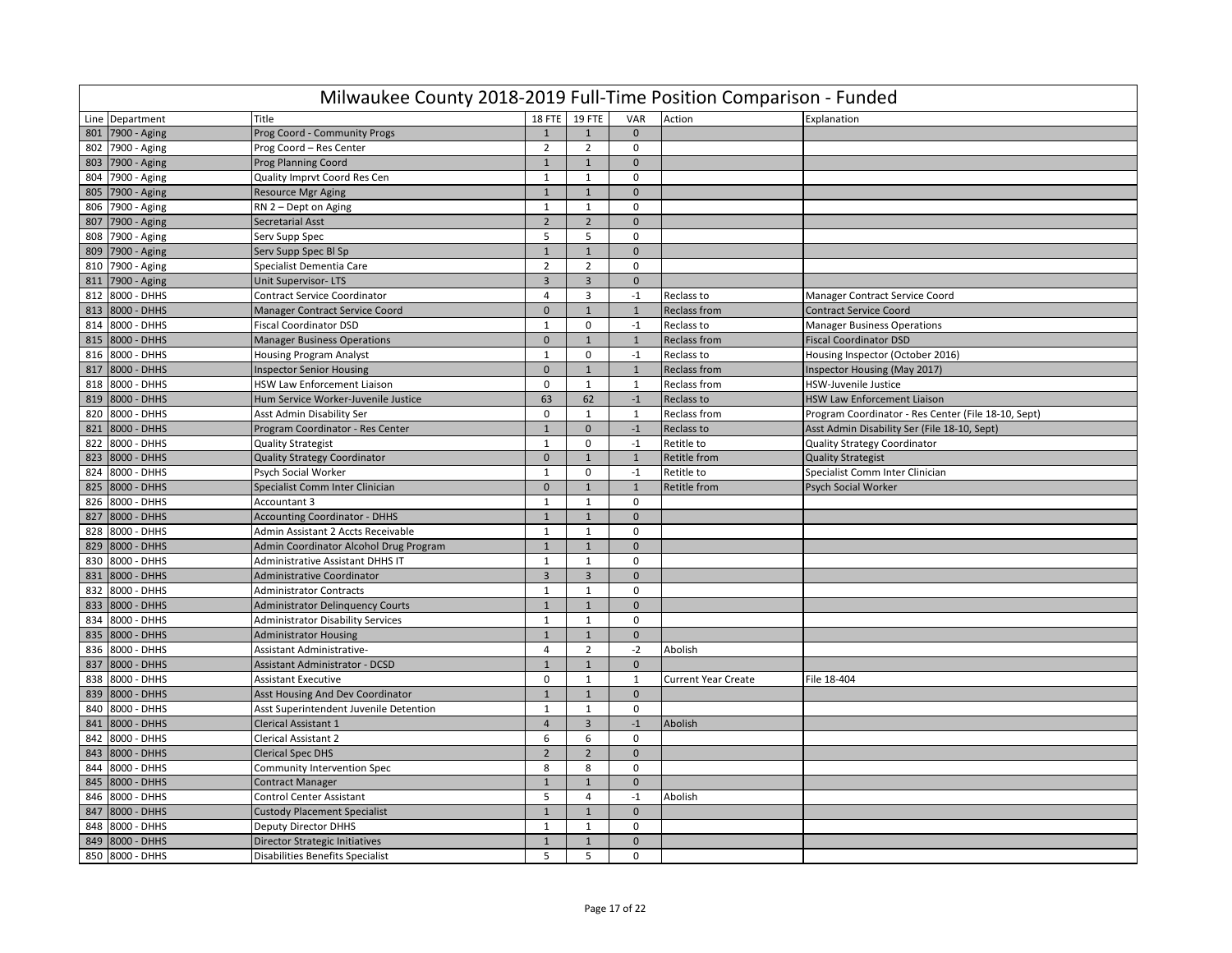|     | Milwaukee County 2018-2019 Full-Time Position Comparison - Funded |                                             |                         |                |                |              |                                                           |  |  |  |  |
|-----|-------------------------------------------------------------------|---------------------------------------------|-------------------------|----------------|----------------|--------------|-----------------------------------------------------------|--|--|--|--|
|     | Line Department                                                   | Title                                       | <b>18 FTE</b>           | <b>19 FTE</b>  | VAR            | Action       | Explanation                                               |  |  |  |  |
| 851 | 8000 - DHHS                                                       | Disabilities Services Coordinator           | 5                       | 5              | $\mathbf{0}$   |              |                                                           |  |  |  |  |
| 852 | 8000 - DHHS                                                       | <b>Energy Assistant Program Int</b>         | 1                       | 1              | $\mathbf 0$    |              |                                                           |  |  |  |  |
|     | 853 8000 - DHHS                                                   | <b>Energy Assistant Program Specialist</b>  | $\overline{2}$          | $\overline{2}$ | $\mathbf{0}$   |              |                                                           |  |  |  |  |
| 854 | 8000 - DHHS                                                       | <b>Evaluator Housing Program</b>            | $\mathbf{1}$            | $\mathbf{1}$   | $\mathbf 0$    |              |                                                           |  |  |  |  |
| 855 | 8000 - DHHS                                                       | Exec Dir Health Human Services              | $1\,$                   | $\mathbf{1}$   | $\mathbf{0}$   |              |                                                           |  |  |  |  |
| 856 | 8000 - DHHS                                                       | <b>Fiscal Assistant 2 NM</b>                | $\overline{2}$          | $\overline{2}$ | $\mathbf 0$    |              |                                                           |  |  |  |  |
| 857 | 8000 - DHHS                                                       | <b>Fiscal Management Analyst 3</b>          | $\mathbf{1}$            | $\mathbf{1}$   | $\mathbf{0}$   |              |                                                           |  |  |  |  |
| 858 | 8000 - DHHS                                                       | <b>Fiscal Specialist</b>                    | 1                       | 1              | $\mathbf 0$    |              |                                                           |  |  |  |  |
| 859 | 8000 - DHHS                                                       | <b>Housing Inspector</b>                    | $\mathbf{3}$            | 3.5            | 0.5            | Create       |                                                           |  |  |  |  |
| 860 | 8000 - DHHS                                                       | Housing Prog Assistant Rent Asst            | 5                       | 5              | $\mathbf 0$    |              |                                                           |  |  |  |  |
| 861 | 8000 - DHHS                                                       | Housing Program Asst Spec Needs             | $\overline{3}$          | $\overline{3}$ | $\mathbf{0}$   |              |                                                           |  |  |  |  |
| 862 | 8000 - DHHS                                                       | Housing Program Manager BH-                 | $\mathbf{1}$            | $\mathbf{1}$   | $\mathsf 0$    |              |                                                           |  |  |  |  |
| 863 | 8000 - DHHS                                                       | Housing Program-Manager-                    | $\overline{3}$          | $\overline{3}$ | $\mathbf{0}$   |              |                                                           |  |  |  |  |
| 864 | 8000 - DHHS                                                       | <b>Housing Stabilization Assistant</b>      | 1                       | $\mathbf{1}$   | $\mathbf 0$    |              |                                                           |  |  |  |  |
| 865 | 8000 - DHHS                                                       | Hum Service Worker-Juvenile Justice BL Span | $\overline{2}$          | $\overline{2}$ | $\mathbf 0$    |              |                                                           |  |  |  |  |
| 866 | 8000 - DHHS                                                       | Human Service Worker                        | 37                      | 36             | $-1$           | Abolish      |                                                           |  |  |  |  |
| 867 | 8000 - DHHS                                                       | Human Service Worker Bl Sp                  | $\bf 8$                 | 8              | $\mathbf{0}$   |              |                                                           |  |  |  |  |
| 868 | 8000 - DHHS                                                       | Human Services Supervisor                   | 8                       | 8              | $\pmb{0}$      |              |                                                           |  |  |  |  |
| 869 | 8000 - DHHS                                                       | Info System Applications Spec CC            | $\mathbf{1}$            | $\mathbf{1}$   | $\Omega$       |              |                                                           |  |  |  |  |
| 870 | 8000 - DHHS                                                       | <b>Juvenile Corrections Officer</b>         | 71                      | 71             | $\mathbf 0$    |              |                                                           |  |  |  |  |
| 871 | 8000 - DHHS                                                       | Juvenile Corrections Officer BIS            | $\overline{3}$          | $\overline{3}$ | $\mathbf 0$    |              |                                                           |  |  |  |  |
| 872 | 8000 - DHHS                                                       | <b>Management Assistant - DHHS</b>          | $\mathbf{1}$            | $\mathbf{0}$   | $-1$           | Abolish      |                                                           |  |  |  |  |
| 873 | 8000 - DHHS                                                       | Manager Outreach Services-                  | $\mathbf 1$             | $\mathbf{1}$   | $\mathbf 0$    |              |                                                           |  |  |  |  |
| 874 | 8000 - DHHS                                                       | Manager SAMHSA-Housing                      | $\mathbf{1}$            | $\mathbf{1}$   | $\mathsf 0$    |              |                                                           |  |  |  |  |
| 875 | 8000 - DHHS                                                       | <b>Office Support Assistant 2</b>           | 6                       | 6              | $\mathbf{0}$   |              |                                                           |  |  |  |  |
| 876 | 8000 - DHHS                                                       | Office Support Assistant 2 Bl               | 1                       | $\mathbf{1}$   | $\mathbf 0$    |              |                                                           |  |  |  |  |
| 877 | 8000 - DHHS                                                       | Program Coordinator - ASD                   | $\mathbf{1}$            | $1\,$          | $\mathbf{0}$   |              |                                                           |  |  |  |  |
| 878 | 8000 - DHHS                                                       | Program Manager Childrens' Services         | $\mathbf{1}$            | $\mathbf{1}$   | $\Omega$       |              |                                                           |  |  |  |  |
| 879 | 8000 - DHHS                                                       | <b>Quality Assurance Coord - DHHS</b>       | $\mathbf{1}$            | $\mathbf{1}$   | $\mathbf 0$    |              |                                                           |  |  |  |  |
| 880 | 8000 - DHHS                                                       | <b>Quality Assurance Spec DHHS</b>          | $\mathbf{1}$            | 1              | $\mathbf 0$    |              |                                                           |  |  |  |  |
| 881 | 8000 - DHHS                                                       | <b>Quality Assurance Specialist</b>         | $\overline{3}$          | 3              | $\mathbf{0}$   |              |                                                           |  |  |  |  |
| 882 | 8000 - DHHS                                                       | Real Estate Project Manager                 | $\mathbf{1}$            | $\mathbf{1}$   | $\mathsf 0$    |              |                                                           |  |  |  |  |
| 883 | 8000 - DHHS                                                       | Resource Center Manager - Disabilities      | $\mathbf{1}$            | $\mathbf{1}$   | $\mathbf{0}$   |              |                                                           |  |  |  |  |
| 884 | 8000 - DHHS                                                       | RN <sub>1</sub>                             | 3                       | $\overline{3}$ | $\mathbf 0$    |              |                                                           |  |  |  |  |
| 885 | 8000 - DHHS                                                       | <b>RN 2</b>                                 | $\mathbf 1$             | $1\,$          | $\mathbf 0$    |              |                                                           |  |  |  |  |
| 886 | 8000 - DHHS                                                       | RN 3 - DSD                                  | $\overline{2}$          | $\mathbf{1}$   | $-1$           | Abolish      |                                                           |  |  |  |  |
| 887 | 8000 - DHHS                                                       | <b>Section Manager</b>                      | $\overline{\mathbf{3}}$ | $\overline{3}$ | $\mathbf 0$    |              |                                                           |  |  |  |  |
| 888 | 8000 - DHHS                                                       | Senior Analyst Budget & Management          | $\mathbf{1}$            | $\mathbf{1}$   | $\mathbf 0$    |              |                                                           |  |  |  |  |
| 889 | 8000 - DHHS                                                       | Senior Assistant Executive                  | $\mathbf 1$             | $\mathbf{1}$   | $\mathbf{0}$   |              |                                                           |  |  |  |  |
| 890 | 8000 - DHHS                                                       | Service Support Specialist                  | $\overline{2}$          | $\overline{2}$ | $\mathbf 0$    |              |                                                           |  |  |  |  |
| 891 | 8000 - DHHS                                                       | <b>Specialist Housing Intake</b>            | $\mathbf 1$             | $\mathbf{1}$   | $\mathbf 0$    |              |                                                           |  |  |  |  |
| 892 | 8000 - DHHS                                                       | Stores And Distribution Asst 1              | $\mathbf{1}$            | $\mathbf{1}$   | $\mathbf 0$    |              |                                                           |  |  |  |  |
| 893 | 8000 - DHHS                                                       | Superintendent Juvenile Detent              | $\mathbf{1}$            | $\mathbf{1}$   | $\mathbf{0}$   |              |                                                           |  |  |  |  |
| 894 | 8000 - DHHS                                                       | Supervisor Juvenile Corr Officer            | $\overline{7}$          | $\overline{7}$ | $\pmb{0}$      |              |                                                           |  |  |  |  |
| 895 | 8000 - DHHS                                                       | <b>Supervisor Office Management</b>         | $\mathbf{1}$            | $\mathbf{1}$   | $\mathbf{0}$   |              |                                                           |  |  |  |  |
| 896 | 8000 - DHHS                                                       | Unit Supervisor - LTS                       | $\overline{3}$          | $\overline{3}$ | $\mathbf 0$    |              |                                                           |  |  |  |  |
| 897 | 9000 - Parks                                                      | <b>Engagement Manager</b>                   | $\mathbf 0$             | $\mathbf{1}$   | $\mathbf{1}$   | Reclass from | Volunteer Coordinator (File 18-10, Sept)                  |  |  |  |  |
| 898 | 9000 - Parks                                                      | Volunteer Coordinator                       | $\mathbf{1}$            | $\mathbf 0$    | $-1$           | Reclass to   | Engagement Manager (File 18-10, Sept)                     |  |  |  |  |
| 899 | 9000 - Parks                                                      | Park Ranger in Charge                       | $\overline{2}$          | $\mathbf{0}$   | $-2$           | Reclass to   | Safety Security & Training Coordinator (File 18-10, Sept) |  |  |  |  |
|     | 900 9000 - Parks                                                  | Safety Security & Training Coordinator      | $\mathbf 0$             | $\overline{2}$ | $\overline{2}$ | Reclass from | Park Ranger in Charge (File 18-10, Sept)                  |  |  |  |  |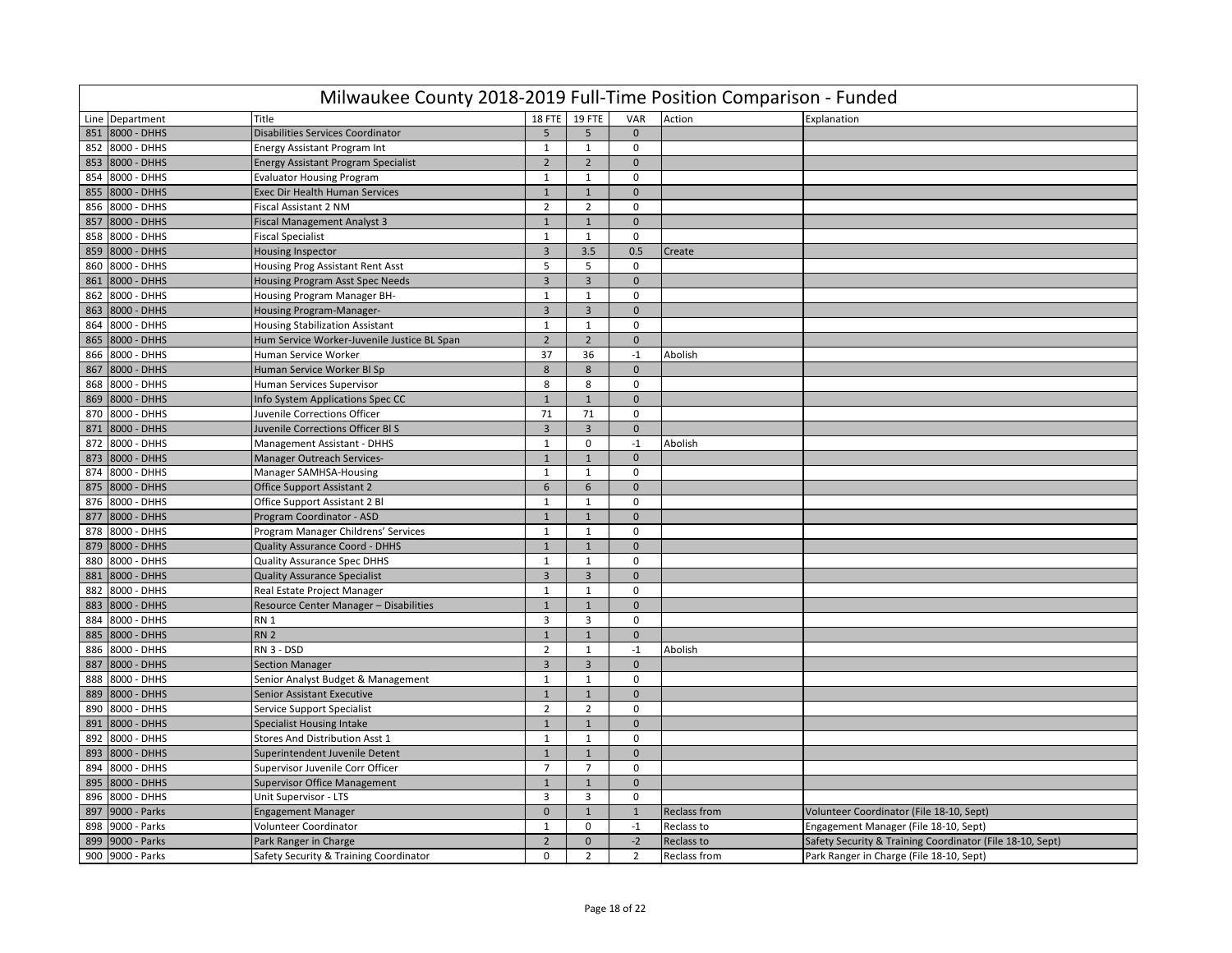|     | Milwaukee County 2018-2019 Full-Time Position Comparison - Funded |                                           |                |                         |                |                     |                                               |  |  |  |  |
|-----|-------------------------------------------------------------------|-------------------------------------------|----------------|-------------------------|----------------|---------------------|-----------------------------------------------|--|--|--|--|
|     | Line Department                                                   | Title                                     | 18 FTE         | <b>19 FTE</b>           | VAR            | Action              | Explanation                                   |  |  |  |  |
| 901 | 9000 - Parks                                                      | Park Operats Analyst 2                    | 5              | $\overline{4}$          | $-1$           | Reclass to          | Special Events Manager (File 18-10, Sept)     |  |  |  |  |
| 902 | 9000 - Parks                                                      | <b>Special Events Manager</b>             | $\mathbf 0$    | $\mathbf{1}$            | $\mathbf{1}$   | Reclass from        | Park Operats Analyst 2 (File 18-10, Sept)     |  |  |  |  |
| 903 | 9000 - Parks                                                      | <b>Construction Coordinator</b>           | $\mathbf{0}$   | $\mathbf{1}$            | 1              | <b>Reclass from</b> | Maintenance Services Coord (File 18-10, Sept) |  |  |  |  |
| 904 | 9000 - Parks                                                      | <b>Maintenance Services Coord</b>         | $\mathbf{1}$   | $\mathbf 0$             | $-1$           | Reclass to          | Construction Coordinator (File 18-10, Sept)   |  |  |  |  |
| 905 | 9000 - Parks                                                      | Nat Resources Tech IC - Parks             | 5              | $\mathbf 0$             | $-5$           | Retitle to          | Natural Resources Coordinator                 |  |  |  |  |
| 906 | 9000 - Parks                                                      | Natural Resources Coordinator             | $\mathbf 0$    | 5                       | 5              | Retitle from        | Nat Resources Tech IC - Parks                 |  |  |  |  |
| 907 | 9000 - Parks                                                      | <b>Heating and Ventilating Specialist</b> | $\mathbf 0$    | $\overline{3}$          | $\overline{3}$ | Retitle from        | Operating and Mtce Engnr                      |  |  |  |  |
| 908 | 9000 - Parks                                                      | Operating and Mtce Engnr                  | 3              | $\pmb{0}$               | $-3$           | Retitle to          | <b>Heating and Ventilating Specialist</b>     |  |  |  |  |
| 909 | 9000 - Parks                                                      | Adm Asst                                  | $\overline{2}$ | $\overline{2}$          | $\mathbf 0$    |                     |                                               |  |  |  |  |
| 910 | 9000 - Parks                                                      | Admin Sec-Graphic Designer                | $\mathbf 0$    | $\mathbf{1}$            | $\mathbf{1}$   | Create              | Seasonal to Full-Time Position                |  |  |  |  |
| 911 | 9000 - Parks                                                      | Asst Chief of Rec/Business Op             | $\overline{2}$ | $\overline{2}$          | $\mathbf 0$    |                     |                                               |  |  |  |  |
| 912 | 9000 - Parks                                                      | Asst Natural Areas Coordinator            | $\mathbf{1}$   | $\mathbf{1}$            | $\mathbf 0$    |                     |                                               |  |  |  |  |
| 913 | 9000 - Parks                                                      | <b>Botanical Gardens Dir</b>              | $\mathbf{1}$   | $\overline{1}$          | $\mathbf{0}$   |                     |                                               |  |  |  |  |
| 914 | 9000 - Parks                                                      | <b>Budget Mgr - Parks</b>                 | $\mathbf{1}$   | $\mathbf{1}$            | $\mathbf 0$    |                     |                                               |  |  |  |  |
| 915 | 9000 - Parks                                                      | Carpenter                                 | $\overline{3}$ | $\overline{3}$          | $\mathbf{0}$   |                     |                                               |  |  |  |  |
| 916 | 9000 - Parks                                                      | Carpenter Supv                            | $\mathbf{1}$   | $\mathbf{1}$            | $\mathbf 0$    |                     |                                               |  |  |  |  |
| 917 | 9000 - Parks                                                      | <b>Chief Planning and Develop</b>         | $\mathbf{1}$   | $1\,$                   | $\mathbf 0$    |                     |                                               |  |  |  |  |
| 918 | 9000 - Parks                                                      | <b>Clerical Spec Parks</b>                | $\mathbf{1}$   | $\mathbf{1}$            | $\mathbf 0$    |                     |                                               |  |  |  |  |
| 919 | 9000 - Parks                                                      | <b>Clubhouse Concessions Mgr</b>          | $1\,$          | $\overline{1}$          | $\mathbf{0}$   |                     |                                               |  |  |  |  |
| 920 | 9000 - Parks                                                      | Comm Center Mgr                           | $\overline{2}$ | $\overline{2}$          | $\mathbf 0$    |                     |                                               |  |  |  |  |
| 921 | 9000 - Parks                                                      | Comm Center Supv                          | $\overline{2}$ | $\overline{2}$          | $\mathbf{0}$   |                     |                                               |  |  |  |  |
| 922 | 9000 - Parks                                                      | <b>Communications Specialist</b>          | 0              | $\mathbf 0$             | $\mathbf 0$    |                     |                                               |  |  |  |  |
| 923 | 9000 - Parks                                                      | <b>Construction Technician-Parks</b>      | $\mathbf{1}$   | $\mathbf{1}$            | $\mathbf 0$    |                     |                                               |  |  |  |  |
| 924 | 9000 - Parks                                                      | <b>Contract Services Officer</b>          | $\mathbf{1}$   | $\mathbf{1}$            | $\mathbf 0$    |                     |                                               |  |  |  |  |
| 925 | 9000 - Parks                                                      | <b>Coordinator Marketing</b>              | $1\,$          | $1\,$                   | $\mathbf 0$    |                     |                                               |  |  |  |  |
| 926 | 9000 - Parks                                                      | <b>Coordinator Natural Areas</b>          | 1              | $\mathbf{1}$            | $\Omega$       |                     |                                               |  |  |  |  |
| 927 | 9000 - Parks                                                      | <b>Coordinator Trails Parks</b>           | $1\,$          | $\mathbf{1}$            | $\mathbf{0}$   |                     |                                               |  |  |  |  |
| 928 | 9000 - Parks                                                      | Dep Regional Operations Mgr               | $\overline{4}$ | $\overline{4}$          | $\mathbf 0$    |                     |                                               |  |  |  |  |
| 929 | 9000 - Parks                                                      | <b>Director Ext Affairs Parks</b>         | $\mathbf{1}$   | $\overline{1}$          | $\mathbf{0}$   |                     |                                               |  |  |  |  |
| 930 | 9000 - Parks                                                      | Director Operatio Rec Parks               | $\mathbf{1}$   | $\mathbf 1$             | $\mathbf 0$    |                     |                                               |  |  |  |  |
| 931 | 9000 - Parks                                                      | Director Ops Field Parks                  | $\mathbf{1}$   | $\overline{1}$          | $\Omega$       |                     |                                               |  |  |  |  |
| 932 | 9000 - Parks                                                      | <b>Electrical Mech</b>                    | $\mathbf{1}$   | $\mathbf{1}$            | $\Omega$       |                     |                                               |  |  |  |  |
| 933 | 9000 - Parks                                                      | <b>Electrical Mech Dot</b>                | $\overline{3}$ | $\overline{3}$          | $\mathbf{0}$   |                     |                                               |  |  |  |  |
| 934 | 9000 - Parks                                                      | <b>Electrical Mech Supv</b>               | $\mathbf{1}$   | $\mathbf{1}$            | $\mathbf 0$    |                     |                                               |  |  |  |  |
| 935 | 9000 - Parks                                                      | <b>ExecDirParksRecCulture</b>             | $\mathbf{1}$   | $\mathbf{1}$            | $\mathbf{0}$   |                     |                                               |  |  |  |  |
| 936 | 9000 - Parks                                                      | <b>Food Service Operator</b>              | $\mathbf{1}$   | 3                       | $\overline{2}$ | Create              | Seasonal to Full-Time Position                |  |  |  |  |
| 937 | 9000 - Parks                                                      | <b>Golf And Recreation Turf Mgr</b>       | $\mathbf{1}$   | $\mathbf{1}$            | $\pmb{0}$      |                     |                                               |  |  |  |  |
| 938 | 9000 - Parks                                                      | <b>Golf Services Mgr</b>                  | $\mathbf{1}$   | $\mathbf{1}$            | $\mathbf{0}$   |                     |                                               |  |  |  |  |
| 939 | 9000 - Parks                                                      | Golf Superintendent-PGA                   | $\mathbf{1}$   | $\mathbf{1}$            | $\mathbf 0$    |                     |                                               |  |  |  |  |
| 940 | 9000 - Parks                                                      | <b>Graphic Designer-</b>                  | $\mathbf 0$    | $\mathbf{1}$            | 1              | Create              | Seasonal to Full-Time Position                |  |  |  |  |
| 941 | 9000 - Parks                                                      | <b>Head Lifeguard</b>                     | $\overline{2}$ | $\overline{\mathbf{3}}$ | $\mathbf{1}$   | Create              | Seasonal to Full-Time Position                |  |  |  |  |
| 942 | 9000 - Parks                                                      | <b>Heating Equip Mech</b>                 | $\mathbf{1}$   | $\mathbf{1}$            | $\mathbf{0}$   |                     |                                               |  |  |  |  |
| 943 | 9000 - Parks                                                      | <b>Heating Equip Mech Supv</b>            | $\mathbf{1}$   | $\mathbf{1}$            | $\mathbf{0}$   |                     |                                               |  |  |  |  |
| 944 | 9000 - Parks                                                      | Horticultural-Director                    | $\mathbf{1}$   | $\mathbf{1}$            | $\mathbf 0$    |                     |                                               |  |  |  |  |
|     | 945 9000 - Parks                                                  | Horticultural-Supervisor                  | $\mathbf{1}$   | $\mathbf{1}$            | $\mathbf 0$    |                     |                                               |  |  |  |  |
| 946 | 9000 - Parks                                                      | Horticulturist 1 NM                       | 10             | 10                      | $\mathbf 0$    |                     |                                               |  |  |  |  |
| 947 | 9000 - Parks                                                      | Horticulturist 2 In Charge                | $\mathbf{1}$   | $\mathbf{1}$            | $\mathbf 0$    |                     |                                               |  |  |  |  |
| 948 | 9000 - Parks                                                      | Ironworker                                | $\mathbf{1}$   | $\mathbf{1}$            | $\mathbf 0$    |                     |                                               |  |  |  |  |
| 949 | 9000 - Parks                                                      | Ironworker Supervisor                     | $\mathbf{1}$   | $\mathbf{1}$            | $\mathbf{0}$   |                     |                                               |  |  |  |  |
|     | 950 9000 - Parks                                                  | Landscape Arch 3                          | $\overline{3}$ | $\overline{3}$          | $\mathbf 0$    |                     |                                               |  |  |  |  |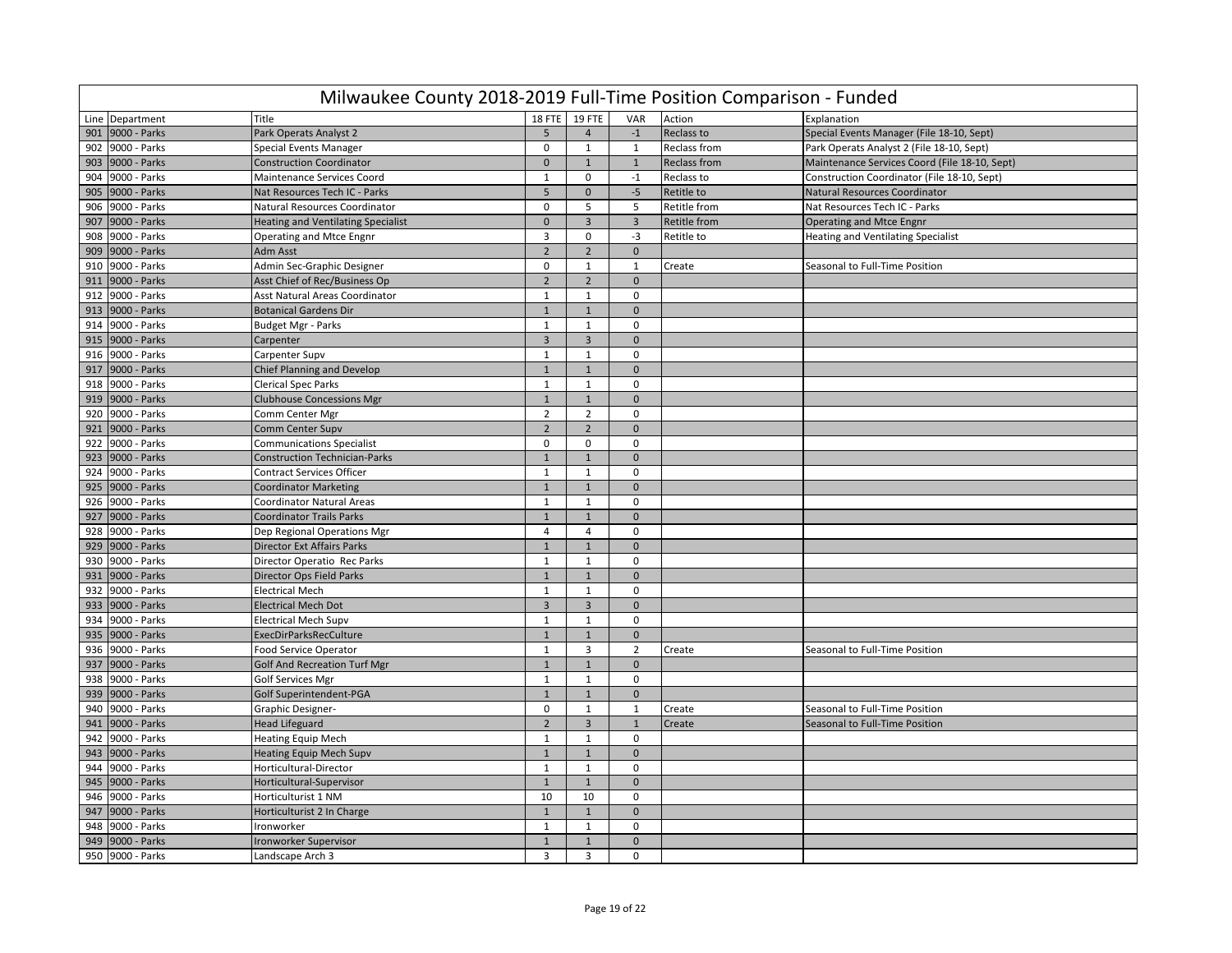| 18 FTE 19 FTE<br>VAR<br>Line Department<br>Title<br>Action<br>Explanation<br>9000 - Parks<br>951<br>Landscape-Const Region Super<br>$\overline{2}$<br>$\overline{2}$<br>$\mathbf{0}$<br>952 9000 - Parks<br>Manager Comm and Marketin U<br>$\mathbf{1}$<br>$\mathbf{1}$<br>$\mathbf 0$<br>9000 - Parks<br>Manager Planning Development-<br>$\mathbf{1}$<br>$\mathbf{1}$<br>$\mathbf 0$<br>953<br>954<br>9000 - Parks<br>Marina Manager<br>$\mathbf{1}$<br>$\mathbf{1}$<br>0<br>9000 - Parks<br>955<br>Market Coord Sponsorship<br>$\mathbf{1}$<br>$1\,$<br>$\mathbf 0$<br>9000 - Parks<br>$\mathbf{1}$<br>$\mathbf{1}$<br>$\mathbf 0$<br>956<br><b>Mechanical Service Manager</b><br>957<br>9000 - Parks<br><b>Natural Res Spec Parks</b><br>$\mathbf{1}$<br>$\mathbf 1$<br>$\mathbf 0$<br>958<br>9000 - Parks<br>Natural Res Tech - Parks NM<br>26<br>26<br>$\mathbf 0$<br>9000 - Parks<br>$\overline{2}$<br>$\overline{2}$<br>959<br>Office Asst 1<br>$\mathbf{0}$<br>9000 - Parks<br>Office Asst 3<br>6<br>8<br>$\overline{2}$<br>960<br>Seasonal to Full-Time Position<br>Create<br>9000 - Parks<br><b>Officer Development</b><br>961<br>$\mathbf{1}$<br>$\mathbf{1}$<br>$\mathbf{0}$<br>962<br>9000 - Parks<br>$\mathbf{1}$<br>$1\,$<br><b>Organized Sports Coordinator</b><br>$\mathbf 0$<br>$\overline{2}$<br>$\overline{2}$<br>963<br>9000 - Parks<br>Painter Bldgs<br>$\mathbf 0$<br>964<br>9000 - Parks<br>Painter Supv<br>$\mathbf{1}$<br>$\mathbf{1}$<br>$\Omega$<br>965<br>9000 - Parks<br>Park Artist NM<br>$\mathbf{1}$<br>$\mathbf{1}$<br>$\mathbf{0}$<br>966 9000 - Parks<br>Park Maint Wrkr 2 IC<br>45<br>45<br>$\mathbf 0$<br>9000 - Parks<br>$\overline{4}$<br>6<br>$\overline{2}$<br>967<br>Park Maint Wrkr Asst<br>Seasonal to Full-Time Position<br>Create<br>$\overline{3}$<br>3<br>968<br>9000 - Parks<br>Park Naturalist<br>$\mathbf 0$<br>969<br>9000 - Parks<br>Park Naturalist Interp Ed<br>$\mathbf 1$<br>$\mathbf{0}$<br>$\mathbf{1}$<br>970<br>9000 - Parks<br>Park Ranger<br>$\mathbf{1}$<br>$\overline{2}$<br>Create<br>1<br>Seasonal to Full-Time Position<br>$\bf 8$<br>8<br>971 9000 - Parks<br>Park Unit Coord 1<br>$\mathbf{0}$<br>9000 - Parks<br>Park Unit Coord 1 Conc<br>$\overline{2}$<br>$\overline{2}$<br>972<br>$\mathbf 0$<br>$\overline{2}$<br>$\overline{2}$<br>973<br>9000 - Parks<br>Park Unit Coord 1 Golf<br>$\mathbf{0}$<br>9000 - Parks<br>9<br>9<br>974<br>Park Unit Coord 2<br>$\mathbf 0$<br>$\overline{2}$<br>$\overline{2}$<br>9000 - Parks<br>975<br>Park Unit Coord 2 Conc<br>$\mathbf{0}$<br>976 9000 - Parks<br>Park Unit Coord 2 Golf<br>5<br>5<br>$\mathbf 0$<br>$11\,$<br>15<br>9000 - Parks<br>Parks Maintenance Worker NM<br>Seasonal to Full-Time Position<br>977<br>$\overline{4}$<br>Create<br>$\overline{4}$<br>$\overline{4}$<br>978<br>9000 - Parks<br>Plumber<br>$\mathbf 0$<br>$1\,$<br>979<br>9000 - Parks<br><b>Plumber Supv</b><br>$1\,$<br>$\mathbf 0$<br>9000 - Parks<br><b>Public Services Mgr</b><br>$\mathbf{1}$<br>$\mathbf{1}$<br>$\mathbf 0$<br>980<br>981<br>9000 - Parks<br>Receptionist-<br>$\mathbf{1}$<br>$\overline{1}$<br>$\mathbf{0}$<br>982<br>9000 - Parks<br>Recreation-Aquatic Prog Mgr<br>$\mathbf{1}$<br>$\mathbf{1}$<br>$\mathbf 0$<br>9000 - Parks<br>983<br><b>Restoration Ecologist</b><br>$\mathbf{1}$<br>$\mathbf{1}$<br>$\mathbf{0}$<br>984<br>9000 - Parks<br>Safety Security and Train Mgr<br>$\mathbf{1}$<br>$\mathbf{1}$<br>$\mathbf 0$<br>9000 - Parks<br><b>Specialist POS Parks-</b><br>$\mathbf{1}$<br>$\mathbf{1}$<br>$\Omega$<br>985<br>986<br>9000 - Parks<br>Sr Assistant Executive-<br>$\mathbf{1}$<br>$\mathbf{1}$<br>$\mathbf 0$<br>987<br>9000 - Parks<br>$\mathbf{1}$<br>$\mathbf{1}$<br>$\mathbf{0}$<br><b>Supervisor Aquatics-</b><br>988<br>9500 - Zoo<br>Locomotive Engr Zoo Lead<br>$\mathbf 0$<br>$\mathbf{1}$<br>Reclass to<br>Locomotive Engr Zoo (File 18-10, July)<br>1<br>$\overline{2}$<br>9500 - Zoo<br>$\mathbf{1}$<br>$-1$<br>989<br>Locomotive Engr Zoo Lead (File 18-10, July)<br>LocomotiveEngrZoo<br><b>Reclass from</b><br>990<br>9500 - Zoo<br>Accountant<br>$\mathbf{1}$<br>$\mathbf{1}$<br>$\mathbf 0$<br>991<br>9500 - Zoo<br>AdmissionsAndTranspSup<br>$\mathbf{1}$<br>$\mathbf{1}$<br>$\mathbf 0$<br>$\mathbf{1}$<br>$\mathbf{1}$<br>992<br>9500 - Zoo<br>AnimalDivisionCoord<br>$\mathbf 0$<br>993<br>9500 - Zoo<br>AssistantAccountingCash-<br>$\mathbf{1}$<br>$\mathbf 1$<br>$\mathbf 0$<br>994<br>9500 - Zoo<br>$\mathbf{1}$<br>1<br>AssistantSpecialEvents<br>$\mathbf 0$<br>995 9500 - Zoo<br>AssociateAccountant-<br>$\mathbf{1}$<br>$1\,$<br>$\mathbf 0$<br>9500 - Zoo<br>AsstGroupSalesCoord<br>$\mathbf{1}$<br>$\mathbf{1}$<br>$\mathbf 0$<br>996<br>997<br>9500 - Zoo<br>AudiovisualCoord-Zoo<br>$\mathbf{1}$<br>$1\,$<br>$\mathbf{0}$<br>998<br>9500 - Zoo<br>Clerical Asst 1 Nr<br>$\mathbf{1}$<br>$\mathbf{1}$<br>$\mathbf 0$<br>999<br>0.75<br>0.75<br>$\mathbf 0$<br>9500 - Zoo<br>ClericalSpecZoo<br>1000 9500 - Zoo | Milwaukee County 2018-2019 Full-Time Position Comparison - Funded |                             |              |              |             |  |  |  |  |  |  |
|------------------------------------------------------------------------------------------------------------------------------------------------------------------------------------------------------------------------------------------------------------------------------------------------------------------------------------------------------------------------------------------------------------------------------------------------------------------------------------------------------------------------------------------------------------------------------------------------------------------------------------------------------------------------------------------------------------------------------------------------------------------------------------------------------------------------------------------------------------------------------------------------------------------------------------------------------------------------------------------------------------------------------------------------------------------------------------------------------------------------------------------------------------------------------------------------------------------------------------------------------------------------------------------------------------------------------------------------------------------------------------------------------------------------------------------------------------------------------------------------------------------------------------------------------------------------------------------------------------------------------------------------------------------------------------------------------------------------------------------------------------------------------------------------------------------------------------------------------------------------------------------------------------------------------------------------------------------------------------------------------------------------------------------------------------------------------------------------------------------------------------------------------------------------------------------------------------------------------------------------------------------------------------------------------------------------------------------------------------------------------------------------------------------------------------------------------------------------------------------------------------------------------------------------------------------------------------------------------------------------------------------------------------------------------------------------------------------------------------------------------------------------------------------------------------------------------------------------------------------------------------------------------------------------------------------------------------------------------------------------------------------------------------------------------------------------------------------------------------------------------------------------------------------------------------------------------------------------------------------------------------------------------------------------------------------------------------------------------------------------------------------------------------------------------------------------------------------------------------------------------------------------------------------------------------------------------------------------------------------------------------------------------------------------------------------------------------------------------------------------------------------------------------------------------------------------------------------------------------------------------------------------------------------------------------------------------------------------------------------------------------------------------------------------------------------------------------------------------------------------------------------------------------------------------------------------------------------------------------------------------------------------------------------------------------------------------------------------------------------------------------------------------------------------------------------------------------------------------------------------------------------------------------------------------------------------------------------------------------------------------------------------------------------------------------------------------------------------------------------------------------------------------------------------------------------------------------------------------------------------------------------------------------------------------------------------------------------------------------------------|-------------------------------------------------------------------|-----------------------------|--------------|--------------|-------------|--|--|--|--|--|--|
|                                                                                                                                                                                                                                                                                                                                                                                                                                                                                                                                                                                                                                                                                                                                                                                                                                                                                                                                                                                                                                                                                                                                                                                                                                                                                                                                                                                                                                                                                                                                                                                                                                                                                                                                                                                                                                                                                                                                                                                                                                                                                                                                                                                                                                                                                                                                                                                                                                                                                                                                                                                                                                                                                                                                                                                                                                                                                                                                                                                                                                                                                                                                                                                                                                                                                                                                                                                                                                                                                                                                                                                                                                                                                                                                                                                                                                                                                                                                                                                                                                                                                                                                                                                                                                                                                                                                                                                                                                                                                                                                                                                                                                                                                                                                                                                                                                                                                                                                                                                                |                                                                   |                             |              |              |             |  |  |  |  |  |  |
|                                                                                                                                                                                                                                                                                                                                                                                                                                                                                                                                                                                                                                                                                                                                                                                                                                                                                                                                                                                                                                                                                                                                                                                                                                                                                                                                                                                                                                                                                                                                                                                                                                                                                                                                                                                                                                                                                                                                                                                                                                                                                                                                                                                                                                                                                                                                                                                                                                                                                                                                                                                                                                                                                                                                                                                                                                                                                                                                                                                                                                                                                                                                                                                                                                                                                                                                                                                                                                                                                                                                                                                                                                                                                                                                                                                                                                                                                                                                                                                                                                                                                                                                                                                                                                                                                                                                                                                                                                                                                                                                                                                                                                                                                                                                                                                                                                                                                                                                                                                                |                                                                   |                             |              |              |             |  |  |  |  |  |  |
|                                                                                                                                                                                                                                                                                                                                                                                                                                                                                                                                                                                                                                                                                                                                                                                                                                                                                                                                                                                                                                                                                                                                                                                                                                                                                                                                                                                                                                                                                                                                                                                                                                                                                                                                                                                                                                                                                                                                                                                                                                                                                                                                                                                                                                                                                                                                                                                                                                                                                                                                                                                                                                                                                                                                                                                                                                                                                                                                                                                                                                                                                                                                                                                                                                                                                                                                                                                                                                                                                                                                                                                                                                                                                                                                                                                                                                                                                                                                                                                                                                                                                                                                                                                                                                                                                                                                                                                                                                                                                                                                                                                                                                                                                                                                                                                                                                                                                                                                                                                                |                                                                   |                             |              |              |             |  |  |  |  |  |  |
|                                                                                                                                                                                                                                                                                                                                                                                                                                                                                                                                                                                                                                                                                                                                                                                                                                                                                                                                                                                                                                                                                                                                                                                                                                                                                                                                                                                                                                                                                                                                                                                                                                                                                                                                                                                                                                                                                                                                                                                                                                                                                                                                                                                                                                                                                                                                                                                                                                                                                                                                                                                                                                                                                                                                                                                                                                                                                                                                                                                                                                                                                                                                                                                                                                                                                                                                                                                                                                                                                                                                                                                                                                                                                                                                                                                                                                                                                                                                                                                                                                                                                                                                                                                                                                                                                                                                                                                                                                                                                                                                                                                                                                                                                                                                                                                                                                                                                                                                                                                                |                                                                   |                             |              |              |             |  |  |  |  |  |  |
|                                                                                                                                                                                                                                                                                                                                                                                                                                                                                                                                                                                                                                                                                                                                                                                                                                                                                                                                                                                                                                                                                                                                                                                                                                                                                                                                                                                                                                                                                                                                                                                                                                                                                                                                                                                                                                                                                                                                                                                                                                                                                                                                                                                                                                                                                                                                                                                                                                                                                                                                                                                                                                                                                                                                                                                                                                                                                                                                                                                                                                                                                                                                                                                                                                                                                                                                                                                                                                                                                                                                                                                                                                                                                                                                                                                                                                                                                                                                                                                                                                                                                                                                                                                                                                                                                                                                                                                                                                                                                                                                                                                                                                                                                                                                                                                                                                                                                                                                                                                                |                                                                   |                             |              |              |             |  |  |  |  |  |  |
|                                                                                                                                                                                                                                                                                                                                                                                                                                                                                                                                                                                                                                                                                                                                                                                                                                                                                                                                                                                                                                                                                                                                                                                                                                                                                                                                                                                                                                                                                                                                                                                                                                                                                                                                                                                                                                                                                                                                                                                                                                                                                                                                                                                                                                                                                                                                                                                                                                                                                                                                                                                                                                                                                                                                                                                                                                                                                                                                                                                                                                                                                                                                                                                                                                                                                                                                                                                                                                                                                                                                                                                                                                                                                                                                                                                                                                                                                                                                                                                                                                                                                                                                                                                                                                                                                                                                                                                                                                                                                                                                                                                                                                                                                                                                                                                                                                                                                                                                                                                                |                                                                   |                             |              |              |             |  |  |  |  |  |  |
|                                                                                                                                                                                                                                                                                                                                                                                                                                                                                                                                                                                                                                                                                                                                                                                                                                                                                                                                                                                                                                                                                                                                                                                                                                                                                                                                                                                                                                                                                                                                                                                                                                                                                                                                                                                                                                                                                                                                                                                                                                                                                                                                                                                                                                                                                                                                                                                                                                                                                                                                                                                                                                                                                                                                                                                                                                                                                                                                                                                                                                                                                                                                                                                                                                                                                                                                                                                                                                                                                                                                                                                                                                                                                                                                                                                                                                                                                                                                                                                                                                                                                                                                                                                                                                                                                                                                                                                                                                                                                                                                                                                                                                                                                                                                                                                                                                                                                                                                                                                                |                                                                   |                             |              |              |             |  |  |  |  |  |  |
|                                                                                                                                                                                                                                                                                                                                                                                                                                                                                                                                                                                                                                                                                                                                                                                                                                                                                                                                                                                                                                                                                                                                                                                                                                                                                                                                                                                                                                                                                                                                                                                                                                                                                                                                                                                                                                                                                                                                                                                                                                                                                                                                                                                                                                                                                                                                                                                                                                                                                                                                                                                                                                                                                                                                                                                                                                                                                                                                                                                                                                                                                                                                                                                                                                                                                                                                                                                                                                                                                                                                                                                                                                                                                                                                                                                                                                                                                                                                                                                                                                                                                                                                                                                                                                                                                                                                                                                                                                                                                                                                                                                                                                                                                                                                                                                                                                                                                                                                                                                                |                                                                   |                             |              |              |             |  |  |  |  |  |  |
|                                                                                                                                                                                                                                                                                                                                                                                                                                                                                                                                                                                                                                                                                                                                                                                                                                                                                                                                                                                                                                                                                                                                                                                                                                                                                                                                                                                                                                                                                                                                                                                                                                                                                                                                                                                                                                                                                                                                                                                                                                                                                                                                                                                                                                                                                                                                                                                                                                                                                                                                                                                                                                                                                                                                                                                                                                                                                                                                                                                                                                                                                                                                                                                                                                                                                                                                                                                                                                                                                                                                                                                                                                                                                                                                                                                                                                                                                                                                                                                                                                                                                                                                                                                                                                                                                                                                                                                                                                                                                                                                                                                                                                                                                                                                                                                                                                                                                                                                                                                                |                                                                   |                             |              |              |             |  |  |  |  |  |  |
|                                                                                                                                                                                                                                                                                                                                                                                                                                                                                                                                                                                                                                                                                                                                                                                                                                                                                                                                                                                                                                                                                                                                                                                                                                                                                                                                                                                                                                                                                                                                                                                                                                                                                                                                                                                                                                                                                                                                                                                                                                                                                                                                                                                                                                                                                                                                                                                                                                                                                                                                                                                                                                                                                                                                                                                                                                                                                                                                                                                                                                                                                                                                                                                                                                                                                                                                                                                                                                                                                                                                                                                                                                                                                                                                                                                                                                                                                                                                                                                                                                                                                                                                                                                                                                                                                                                                                                                                                                                                                                                                                                                                                                                                                                                                                                                                                                                                                                                                                                                                |                                                                   |                             |              |              |             |  |  |  |  |  |  |
|                                                                                                                                                                                                                                                                                                                                                                                                                                                                                                                                                                                                                                                                                                                                                                                                                                                                                                                                                                                                                                                                                                                                                                                                                                                                                                                                                                                                                                                                                                                                                                                                                                                                                                                                                                                                                                                                                                                                                                                                                                                                                                                                                                                                                                                                                                                                                                                                                                                                                                                                                                                                                                                                                                                                                                                                                                                                                                                                                                                                                                                                                                                                                                                                                                                                                                                                                                                                                                                                                                                                                                                                                                                                                                                                                                                                                                                                                                                                                                                                                                                                                                                                                                                                                                                                                                                                                                                                                                                                                                                                                                                                                                                                                                                                                                                                                                                                                                                                                                                                |                                                                   |                             |              |              |             |  |  |  |  |  |  |
|                                                                                                                                                                                                                                                                                                                                                                                                                                                                                                                                                                                                                                                                                                                                                                                                                                                                                                                                                                                                                                                                                                                                                                                                                                                                                                                                                                                                                                                                                                                                                                                                                                                                                                                                                                                                                                                                                                                                                                                                                                                                                                                                                                                                                                                                                                                                                                                                                                                                                                                                                                                                                                                                                                                                                                                                                                                                                                                                                                                                                                                                                                                                                                                                                                                                                                                                                                                                                                                                                                                                                                                                                                                                                                                                                                                                                                                                                                                                                                                                                                                                                                                                                                                                                                                                                                                                                                                                                                                                                                                                                                                                                                                                                                                                                                                                                                                                                                                                                                                                |                                                                   |                             |              |              |             |  |  |  |  |  |  |
|                                                                                                                                                                                                                                                                                                                                                                                                                                                                                                                                                                                                                                                                                                                                                                                                                                                                                                                                                                                                                                                                                                                                                                                                                                                                                                                                                                                                                                                                                                                                                                                                                                                                                                                                                                                                                                                                                                                                                                                                                                                                                                                                                                                                                                                                                                                                                                                                                                                                                                                                                                                                                                                                                                                                                                                                                                                                                                                                                                                                                                                                                                                                                                                                                                                                                                                                                                                                                                                                                                                                                                                                                                                                                                                                                                                                                                                                                                                                                                                                                                                                                                                                                                                                                                                                                                                                                                                                                                                                                                                                                                                                                                                                                                                                                                                                                                                                                                                                                                                                |                                                                   |                             |              |              |             |  |  |  |  |  |  |
|                                                                                                                                                                                                                                                                                                                                                                                                                                                                                                                                                                                                                                                                                                                                                                                                                                                                                                                                                                                                                                                                                                                                                                                                                                                                                                                                                                                                                                                                                                                                                                                                                                                                                                                                                                                                                                                                                                                                                                                                                                                                                                                                                                                                                                                                                                                                                                                                                                                                                                                                                                                                                                                                                                                                                                                                                                                                                                                                                                                                                                                                                                                                                                                                                                                                                                                                                                                                                                                                                                                                                                                                                                                                                                                                                                                                                                                                                                                                                                                                                                                                                                                                                                                                                                                                                                                                                                                                                                                                                                                                                                                                                                                                                                                                                                                                                                                                                                                                                                                                |                                                                   |                             |              |              |             |  |  |  |  |  |  |
|                                                                                                                                                                                                                                                                                                                                                                                                                                                                                                                                                                                                                                                                                                                                                                                                                                                                                                                                                                                                                                                                                                                                                                                                                                                                                                                                                                                                                                                                                                                                                                                                                                                                                                                                                                                                                                                                                                                                                                                                                                                                                                                                                                                                                                                                                                                                                                                                                                                                                                                                                                                                                                                                                                                                                                                                                                                                                                                                                                                                                                                                                                                                                                                                                                                                                                                                                                                                                                                                                                                                                                                                                                                                                                                                                                                                                                                                                                                                                                                                                                                                                                                                                                                                                                                                                                                                                                                                                                                                                                                                                                                                                                                                                                                                                                                                                                                                                                                                                                                                |                                                                   |                             |              |              |             |  |  |  |  |  |  |
|                                                                                                                                                                                                                                                                                                                                                                                                                                                                                                                                                                                                                                                                                                                                                                                                                                                                                                                                                                                                                                                                                                                                                                                                                                                                                                                                                                                                                                                                                                                                                                                                                                                                                                                                                                                                                                                                                                                                                                                                                                                                                                                                                                                                                                                                                                                                                                                                                                                                                                                                                                                                                                                                                                                                                                                                                                                                                                                                                                                                                                                                                                                                                                                                                                                                                                                                                                                                                                                                                                                                                                                                                                                                                                                                                                                                                                                                                                                                                                                                                                                                                                                                                                                                                                                                                                                                                                                                                                                                                                                                                                                                                                                                                                                                                                                                                                                                                                                                                                                                |                                                                   |                             |              |              |             |  |  |  |  |  |  |
|                                                                                                                                                                                                                                                                                                                                                                                                                                                                                                                                                                                                                                                                                                                                                                                                                                                                                                                                                                                                                                                                                                                                                                                                                                                                                                                                                                                                                                                                                                                                                                                                                                                                                                                                                                                                                                                                                                                                                                                                                                                                                                                                                                                                                                                                                                                                                                                                                                                                                                                                                                                                                                                                                                                                                                                                                                                                                                                                                                                                                                                                                                                                                                                                                                                                                                                                                                                                                                                                                                                                                                                                                                                                                                                                                                                                                                                                                                                                                                                                                                                                                                                                                                                                                                                                                                                                                                                                                                                                                                                                                                                                                                                                                                                                                                                                                                                                                                                                                                                                |                                                                   |                             |              |              |             |  |  |  |  |  |  |
|                                                                                                                                                                                                                                                                                                                                                                                                                                                                                                                                                                                                                                                                                                                                                                                                                                                                                                                                                                                                                                                                                                                                                                                                                                                                                                                                                                                                                                                                                                                                                                                                                                                                                                                                                                                                                                                                                                                                                                                                                                                                                                                                                                                                                                                                                                                                                                                                                                                                                                                                                                                                                                                                                                                                                                                                                                                                                                                                                                                                                                                                                                                                                                                                                                                                                                                                                                                                                                                                                                                                                                                                                                                                                                                                                                                                                                                                                                                                                                                                                                                                                                                                                                                                                                                                                                                                                                                                                                                                                                                                                                                                                                                                                                                                                                                                                                                                                                                                                                                                |                                                                   |                             |              |              |             |  |  |  |  |  |  |
|                                                                                                                                                                                                                                                                                                                                                                                                                                                                                                                                                                                                                                                                                                                                                                                                                                                                                                                                                                                                                                                                                                                                                                                                                                                                                                                                                                                                                                                                                                                                                                                                                                                                                                                                                                                                                                                                                                                                                                                                                                                                                                                                                                                                                                                                                                                                                                                                                                                                                                                                                                                                                                                                                                                                                                                                                                                                                                                                                                                                                                                                                                                                                                                                                                                                                                                                                                                                                                                                                                                                                                                                                                                                                                                                                                                                                                                                                                                                                                                                                                                                                                                                                                                                                                                                                                                                                                                                                                                                                                                                                                                                                                                                                                                                                                                                                                                                                                                                                                                                |                                                                   |                             |              |              |             |  |  |  |  |  |  |
|                                                                                                                                                                                                                                                                                                                                                                                                                                                                                                                                                                                                                                                                                                                                                                                                                                                                                                                                                                                                                                                                                                                                                                                                                                                                                                                                                                                                                                                                                                                                                                                                                                                                                                                                                                                                                                                                                                                                                                                                                                                                                                                                                                                                                                                                                                                                                                                                                                                                                                                                                                                                                                                                                                                                                                                                                                                                                                                                                                                                                                                                                                                                                                                                                                                                                                                                                                                                                                                                                                                                                                                                                                                                                                                                                                                                                                                                                                                                                                                                                                                                                                                                                                                                                                                                                                                                                                                                                                                                                                                                                                                                                                                                                                                                                                                                                                                                                                                                                                                                |                                                                   |                             |              |              |             |  |  |  |  |  |  |
|                                                                                                                                                                                                                                                                                                                                                                                                                                                                                                                                                                                                                                                                                                                                                                                                                                                                                                                                                                                                                                                                                                                                                                                                                                                                                                                                                                                                                                                                                                                                                                                                                                                                                                                                                                                                                                                                                                                                                                                                                                                                                                                                                                                                                                                                                                                                                                                                                                                                                                                                                                                                                                                                                                                                                                                                                                                                                                                                                                                                                                                                                                                                                                                                                                                                                                                                                                                                                                                                                                                                                                                                                                                                                                                                                                                                                                                                                                                                                                                                                                                                                                                                                                                                                                                                                                                                                                                                                                                                                                                                                                                                                                                                                                                                                                                                                                                                                                                                                                                                |                                                                   |                             |              |              |             |  |  |  |  |  |  |
|                                                                                                                                                                                                                                                                                                                                                                                                                                                                                                                                                                                                                                                                                                                                                                                                                                                                                                                                                                                                                                                                                                                                                                                                                                                                                                                                                                                                                                                                                                                                                                                                                                                                                                                                                                                                                                                                                                                                                                                                                                                                                                                                                                                                                                                                                                                                                                                                                                                                                                                                                                                                                                                                                                                                                                                                                                                                                                                                                                                                                                                                                                                                                                                                                                                                                                                                                                                                                                                                                                                                                                                                                                                                                                                                                                                                                                                                                                                                                                                                                                                                                                                                                                                                                                                                                                                                                                                                                                                                                                                                                                                                                                                                                                                                                                                                                                                                                                                                                                                                |                                                                   |                             |              |              |             |  |  |  |  |  |  |
|                                                                                                                                                                                                                                                                                                                                                                                                                                                                                                                                                                                                                                                                                                                                                                                                                                                                                                                                                                                                                                                                                                                                                                                                                                                                                                                                                                                                                                                                                                                                                                                                                                                                                                                                                                                                                                                                                                                                                                                                                                                                                                                                                                                                                                                                                                                                                                                                                                                                                                                                                                                                                                                                                                                                                                                                                                                                                                                                                                                                                                                                                                                                                                                                                                                                                                                                                                                                                                                                                                                                                                                                                                                                                                                                                                                                                                                                                                                                                                                                                                                                                                                                                                                                                                                                                                                                                                                                                                                                                                                                                                                                                                                                                                                                                                                                                                                                                                                                                                                                |                                                                   |                             |              |              |             |  |  |  |  |  |  |
|                                                                                                                                                                                                                                                                                                                                                                                                                                                                                                                                                                                                                                                                                                                                                                                                                                                                                                                                                                                                                                                                                                                                                                                                                                                                                                                                                                                                                                                                                                                                                                                                                                                                                                                                                                                                                                                                                                                                                                                                                                                                                                                                                                                                                                                                                                                                                                                                                                                                                                                                                                                                                                                                                                                                                                                                                                                                                                                                                                                                                                                                                                                                                                                                                                                                                                                                                                                                                                                                                                                                                                                                                                                                                                                                                                                                                                                                                                                                                                                                                                                                                                                                                                                                                                                                                                                                                                                                                                                                                                                                                                                                                                                                                                                                                                                                                                                                                                                                                                                                |                                                                   |                             |              |              |             |  |  |  |  |  |  |
|                                                                                                                                                                                                                                                                                                                                                                                                                                                                                                                                                                                                                                                                                                                                                                                                                                                                                                                                                                                                                                                                                                                                                                                                                                                                                                                                                                                                                                                                                                                                                                                                                                                                                                                                                                                                                                                                                                                                                                                                                                                                                                                                                                                                                                                                                                                                                                                                                                                                                                                                                                                                                                                                                                                                                                                                                                                                                                                                                                                                                                                                                                                                                                                                                                                                                                                                                                                                                                                                                                                                                                                                                                                                                                                                                                                                                                                                                                                                                                                                                                                                                                                                                                                                                                                                                                                                                                                                                                                                                                                                                                                                                                                                                                                                                                                                                                                                                                                                                                                                |                                                                   |                             |              |              |             |  |  |  |  |  |  |
|                                                                                                                                                                                                                                                                                                                                                                                                                                                                                                                                                                                                                                                                                                                                                                                                                                                                                                                                                                                                                                                                                                                                                                                                                                                                                                                                                                                                                                                                                                                                                                                                                                                                                                                                                                                                                                                                                                                                                                                                                                                                                                                                                                                                                                                                                                                                                                                                                                                                                                                                                                                                                                                                                                                                                                                                                                                                                                                                                                                                                                                                                                                                                                                                                                                                                                                                                                                                                                                                                                                                                                                                                                                                                                                                                                                                                                                                                                                                                                                                                                                                                                                                                                                                                                                                                                                                                                                                                                                                                                                                                                                                                                                                                                                                                                                                                                                                                                                                                                                                |                                                                   |                             |              |              |             |  |  |  |  |  |  |
|                                                                                                                                                                                                                                                                                                                                                                                                                                                                                                                                                                                                                                                                                                                                                                                                                                                                                                                                                                                                                                                                                                                                                                                                                                                                                                                                                                                                                                                                                                                                                                                                                                                                                                                                                                                                                                                                                                                                                                                                                                                                                                                                                                                                                                                                                                                                                                                                                                                                                                                                                                                                                                                                                                                                                                                                                                                                                                                                                                                                                                                                                                                                                                                                                                                                                                                                                                                                                                                                                                                                                                                                                                                                                                                                                                                                                                                                                                                                                                                                                                                                                                                                                                                                                                                                                                                                                                                                                                                                                                                                                                                                                                                                                                                                                                                                                                                                                                                                                                                                |                                                                   |                             |              |              |             |  |  |  |  |  |  |
|                                                                                                                                                                                                                                                                                                                                                                                                                                                                                                                                                                                                                                                                                                                                                                                                                                                                                                                                                                                                                                                                                                                                                                                                                                                                                                                                                                                                                                                                                                                                                                                                                                                                                                                                                                                                                                                                                                                                                                                                                                                                                                                                                                                                                                                                                                                                                                                                                                                                                                                                                                                                                                                                                                                                                                                                                                                                                                                                                                                                                                                                                                                                                                                                                                                                                                                                                                                                                                                                                                                                                                                                                                                                                                                                                                                                                                                                                                                                                                                                                                                                                                                                                                                                                                                                                                                                                                                                                                                                                                                                                                                                                                                                                                                                                                                                                                                                                                                                                                                                |                                                                   |                             |              |              |             |  |  |  |  |  |  |
|                                                                                                                                                                                                                                                                                                                                                                                                                                                                                                                                                                                                                                                                                                                                                                                                                                                                                                                                                                                                                                                                                                                                                                                                                                                                                                                                                                                                                                                                                                                                                                                                                                                                                                                                                                                                                                                                                                                                                                                                                                                                                                                                                                                                                                                                                                                                                                                                                                                                                                                                                                                                                                                                                                                                                                                                                                                                                                                                                                                                                                                                                                                                                                                                                                                                                                                                                                                                                                                                                                                                                                                                                                                                                                                                                                                                                                                                                                                                                                                                                                                                                                                                                                                                                                                                                                                                                                                                                                                                                                                                                                                                                                                                                                                                                                                                                                                                                                                                                                                                |                                                                   |                             |              |              |             |  |  |  |  |  |  |
|                                                                                                                                                                                                                                                                                                                                                                                                                                                                                                                                                                                                                                                                                                                                                                                                                                                                                                                                                                                                                                                                                                                                                                                                                                                                                                                                                                                                                                                                                                                                                                                                                                                                                                                                                                                                                                                                                                                                                                                                                                                                                                                                                                                                                                                                                                                                                                                                                                                                                                                                                                                                                                                                                                                                                                                                                                                                                                                                                                                                                                                                                                                                                                                                                                                                                                                                                                                                                                                                                                                                                                                                                                                                                                                                                                                                                                                                                                                                                                                                                                                                                                                                                                                                                                                                                                                                                                                                                                                                                                                                                                                                                                                                                                                                                                                                                                                                                                                                                                                                |                                                                   |                             |              |              |             |  |  |  |  |  |  |
|                                                                                                                                                                                                                                                                                                                                                                                                                                                                                                                                                                                                                                                                                                                                                                                                                                                                                                                                                                                                                                                                                                                                                                                                                                                                                                                                                                                                                                                                                                                                                                                                                                                                                                                                                                                                                                                                                                                                                                                                                                                                                                                                                                                                                                                                                                                                                                                                                                                                                                                                                                                                                                                                                                                                                                                                                                                                                                                                                                                                                                                                                                                                                                                                                                                                                                                                                                                                                                                                                                                                                                                                                                                                                                                                                                                                                                                                                                                                                                                                                                                                                                                                                                                                                                                                                                                                                                                                                                                                                                                                                                                                                                                                                                                                                                                                                                                                                                                                                                                                |                                                                   |                             |              |              |             |  |  |  |  |  |  |
|                                                                                                                                                                                                                                                                                                                                                                                                                                                                                                                                                                                                                                                                                                                                                                                                                                                                                                                                                                                                                                                                                                                                                                                                                                                                                                                                                                                                                                                                                                                                                                                                                                                                                                                                                                                                                                                                                                                                                                                                                                                                                                                                                                                                                                                                                                                                                                                                                                                                                                                                                                                                                                                                                                                                                                                                                                                                                                                                                                                                                                                                                                                                                                                                                                                                                                                                                                                                                                                                                                                                                                                                                                                                                                                                                                                                                                                                                                                                                                                                                                                                                                                                                                                                                                                                                                                                                                                                                                                                                                                                                                                                                                                                                                                                                                                                                                                                                                                                                                                                |                                                                   |                             |              |              |             |  |  |  |  |  |  |
|                                                                                                                                                                                                                                                                                                                                                                                                                                                                                                                                                                                                                                                                                                                                                                                                                                                                                                                                                                                                                                                                                                                                                                                                                                                                                                                                                                                                                                                                                                                                                                                                                                                                                                                                                                                                                                                                                                                                                                                                                                                                                                                                                                                                                                                                                                                                                                                                                                                                                                                                                                                                                                                                                                                                                                                                                                                                                                                                                                                                                                                                                                                                                                                                                                                                                                                                                                                                                                                                                                                                                                                                                                                                                                                                                                                                                                                                                                                                                                                                                                                                                                                                                                                                                                                                                                                                                                                                                                                                                                                                                                                                                                                                                                                                                                                                                                                                                                                                                                                                |                                                                   |                             |              |              |             |  |  |  |  |  |  |
|                                                                                                                                                                                                                                                                                                                                                                                                                                                                                                                                                                                                                                                                                                                                                                                                                                                                                                                                                                                                                                                                                                                                                                                                                                                                                                                                                                                                                                                                                                                                                                                                                                                                                                                                                                                                                                                                                                                                                                                                                                                                                                                                                                                                                                                                                                                                                                                                                                                                                                                                                                                                                                                                                                                                                                                                                                                                                                                                                                                                                                                                                                                                                                                                                                                                                                                                                                                                                                                                                                                                                                                                                                                                                                                                                                                                                                                                                                                                                                                                                                                                                                                                                                                                                                                                                                                                                                                                                                                                                                                                                                                                                                                                                                                                                                                                                                                                                                                                                                                                |                                                                   |                             |              |              |             |  |  |  |  |  |  |
|                                                                                                                                                                                                                                                                                                                                                                                                                                                                                                                                                                                                                                                                                                                                                                                                                                                                                                                                                                                                                                                                                                                                                                                                                                                                                                                                                                                                                                                                                                                                                                                                                                                                                                                                                                                                                                                                                                                                                                                                                                                                                                                                                                                                                                                                                                                                                                                                                                                                                                                                                                                                                                                                                                                                                                                                                                                                                                                                                                                                                                                                                                                                                                                                                                                                                                                                                                                                                                                                                                                                                                                                                                                                                                                                                                                                                                                                                                                                                                                                                                                                                                                                                                                                                                                                                                                                                                                                                                                                                                                                                                                                                                                                                                                                                                                                                                                                                                                                                                                                |                                                                   |                             |              |              |             |  |  |  |  |  |  |
|                                                                                                                                                                                                                                                                                                                                                                                                                                                                                                                                                                                                                                                                                                                                                                                                                                                                                                                                                                                                                                                                                                                                                                                                                                                                                                                                                                                                                                                                                                                                                                                                                                                                                                                                                                                                                                                                                                                                                                                                                                                                                                                                                                                                                                                                                                                                                                                                                                                                                                                                                                                                                                                                                                                                                                                                                                                                                                                                                                                                                                                                                                                                                                                                                                                                                                                                                                                                                                                                                                                                                                                                                                                                                                                                                                                                                                                                                                                                                                                                                                                                                                                                                                                                                                                                                                                                                                                                                                                                                                                                                                                                                                                                                                                                                                                                                                                                                                                                                                                                |                                                                   |                             |              |              |             |  |  |  |  |  |  |
|                                                                                                                                                                                                                                                                                                                                                                                                                                                                                                                                                                                                                                                                                                                                                                                                                                                                                                                                                                                                                                                                                                                                                                                                                                                                                                                                                                                                                                                                                                                                                                                                                                                                                                                                                                                                                                                                                                                                                                                                                                                                                                                                                                                                                                                                                                                                                                                                                                                                                                                                                                                                                                                                                                                                                                                                                                                                                                                                                                                                                                                                                                                                                                                                                                                                                                                                                                                                                                                                                                                                                                                                                                                                                                                                                                                                                                                                                                                                                                                                                                                                                                                                                                                                                                                                                                                                                                                                                                                                                                                                                                                                                                                                                                                                                                                                                                                                                                                                                                                                |                                                                   |                             |              |              |             |  |  |  |  |  |  |
|                                                                                                                                                                                                                                                                                                                                                                                                                                                                                                                                                                                                                                                                                                                                                                                                                                                                                                                                                                                                                                                                                                                                                                                                                                                                                                                                                                                                                                                                                                                                                                                                                                                                                                                                                                                                                                                                                                                                                                                                                                                                                                                                                                                                                                                                                                                                                                                                                                                                                                                                                                                                                                                                                                                                                                                                                                                                                                                                                                                                                                                                                                                                                                                                                                                                                                                                                                                                                                                                                                                                                                                                                                                                                                                                                                                                                                                                                                                                                                                                                                                                                                                                                                                                                                                                                                                                                                                                                                                                                                                                                                                                                                                                                                                                                                                                                                                                                                                                                                                                |                                                                   |                             |              |              |             |  |  |  |  |  |  |
|                                                                                                                                                                                                                                                                                                                                                                                                                                                                                                                                                                                                                                                                                                                                                                                                                                                                                                                                                                                                                                                                                                                                                                                                                                                                                                                                                                                                                                                                                                                                                                                                                                                                                                                                                                                                                                                                                                                                                                                                                                                                                                                                                                                                                                                                                                                                                                                                                                                                                                                                                                                                                                                                                                                                                                                                                                                                                                                                                                                                                                                                                                                                                                                                                                                                                                                                                                                                                                                                                                                                                                                                                                                                                                                                                                                                                                                                                                                                                                                                                                                                                                                                                                                                                                                                                                                                                                                                                                                                                                                                                                                                                                                                                                                                                                                                                                                                                                                                                                                                |                                                                   |                             |              |              |             |  |  |  |  |  |  |
|                                                                                                                                                                                                                                                                                                                                                                                                                                                                                                                                                                                                                                                                                                                                                                                                                                                                                                                                                                                                                                                                                                                                                                                                                                                                                                                                                                                                                                                                                                                                                                                                                                                                                                                                                                                                                                                                                                                                                                                                                                                                                                                                                                                                                                                                                                                                                                                                                                                                                                                                                                                                                                                                                                                                                                                                                                                                                                                                                                                                                                                                                                                                                                                                                                                                                                                                                                                                                                                                                                                                                                                                                                                                                                                                                                                                                                                                                                                                                                                                                                                                                                                                                                                                                                                                                                                                                                                                                                                                                                                                                                                                                                                                                                                                                                                                                                                                                                                                                                                                |                                                                   |                             |              |              |             |  |  |  |  |  |  |
|                                                                                                                                                                                                                                                                                                                                                                                                                                                                                                                                                                                                                                                                                                                                                                                                                                                                                                                                                                                                                                                                                                                                                                                                                                                                                                                                                                                                                                                                                                                                                                                                                                                                                                                                                                                                                                                                                                                                                                                                                                                                                                                                                                                                                                                                                                                                                                                                                                                                                                                                                                                                                                                                                                                                                                                                                                                                                                                                                                                                                                                                                                                                                                                                                                                                                                                                                                                                                                                                                                                                                                                                                                                                                                                                                                                                                                                                                                                                                                                                                                                                                                                                                                                                                                                                                                                                                                                                                                                                                                                                                                                                                                                                                                                                                                                                                                                                                                                                                                                                |                                                                   |                             |              |              |             |  |  |  |  |  |  |
|                                                                                                                                                                                                                                                                                                                                                                                                                                                                                                                                                                                                                                                                                                                                                                                                                                                                                                                                                                                                                                                                                                                                                                                                                                                                                                                                                                                                                                                                                                                                                                                                                                                                                                                                                                                                                                                                                                                                                                                                                                                                                                                                                                                                                                                                                                                                                                                                                                                                                                                                                                                                                                                                                                                                                                                                                                                                                                                                                                                                                                                                                                                                                                                                                                                                                                                                                                                                                                                                                                                                                                                                                                                                                                                                                                                                                                                                                                                                                                                                                                                                                                                                                                                                                                                                                                                                                                                                                                                                                                                                                                                                                                                                                                                                                                                                                                                                                                                                                                                                |                                                                   |                             |              |              |             |  |  |  |  |  |  |
|                                                                                                                                                                                                                                                                                                                                                                                                                                                                                                                                                                                                                                                                                                                                                                                                                                                                                                                                                                                                                                                                                                                                                                                                                                                                                                                                                                                                                                                                                                                                                                                                                                                                                                                                                                                                                                                                                                                                                                                                                                                                                                                                                                                                                                                                                                                                                                                                                                                                                                                                                                                                                                                                                                                                                                                                                                                                                                                                                                                                                                                                                                                                                                                                                                                                                                                                                                                                                                                                                                                                                                                                                                                                                                                                                                                                                                                                                                                                                                                                                                                                                                                                                                                                                                                                                                                                                                                                                                                                                                                                                                                                                                                                                                                                                                                                                                                                                                                                                                                                |                                                                   |                             |              |              |             |  |  |  |  |  |  |
|                                                                                                                                                                                                                                                                                                                                                                                                                                                                                                                                                                                                                                                                                                                                                                                                                                                                                                                                                                                                                                                                                                                                                                                                                                                                                                                                                                                                                                                                                                                                                                                                                                                                                                                                                                                                                                                                                                                                                                                                                                                                                                                                                                                                                                                                                                                                                                                                                                                                                                                                                                                                                                                                                                                                                                                                                                                                                                                                                                                                                                                                                                                                                                                                                                                                                                                                                                                                                                                                                                                                                                                                                                                                                                                                                                                                                                                                                                                                                                                                                                                                                                                                                                                                                                                                                                                                                                                                                                                                                                                                                                                                                                                                                                                                                                                                                                                                                                                                                                                                |                                                                   |                             |              |              |             |  |  |  |  |  |  |
|                                                                                                                                                                                                                                                                                                                                                                                                                                                                                                                                                                                                                                                                                                                                                                                                                                                                                                                                                                                                                                                                                                                                                                                                                                                                                                                                                                                                                                                                                                                                                                                                                                                                                                                                                                                                                                                                                                                                                                                                                                                                                                                                                                                                                                                                                                                                                                                                                                                                                                                                                                                                                                                                                                                                                                                                                                                                                                                                                                                                                                                                                                                                                                                                                                                                                                                                                                                                                                                                                                                                                                                                                                                                                                                                                                                                                                                                                                                                                                                                                                                                                                                                                                                                                                                                                                                                                                                                                                                                                                                                                                                                                                                                                                                                                                                                                                                                                                                                                                                                |                                                                   |                             |              |              |             |  |  |  |  |  |  |
|                                                                                                                                                                                                                                                                                                                                                                                                                                                                                                                                                                                                                                                                                                                                                                                                                                                                                                                                                                                                                                                                                                                                                                                                                                                                                                                                                                                                                                                                                                                                                                                                                                                                                                                                                                                                                                                                                                                                                                                                                                                                                                                                                                                                                                                                                                                                                                                                                                                                                                                                                                                                                                                                                                                                                                                                                                                                                                                                                                                                                                                                                                                                                                                                                                                                                                                                                                                                                                                                                                                                                                                                                                                                                                                                                                                                                                                                                                                                                                                                                                                                                                                                                                                                                                                                                                                                                                                                                                                                                                                                                                                                                                                                                                                                                                                                                                                                                                                                                                                                |                                                                   |                             |              |              |             |  |  |  |  |  |  |
|                                                                                                                                                                                                                                                                                                                                                                                                                                                                                                                                                                                                                                                                                                                                                                                                                                                                                                                                                                                                                                                                                                                                                                                                                                                                                                                                                                                                                                                                                                                                                                                                                                                                                                                                                                                                                                                                                                                                                                                                                                                                                                                                                                                                                                                                                                                                                                                                                                                                                                                                                                                                                                                                                                                                                                                                                                                                                                                                                                                                                                                                                                                                                                                                                                                                                                                                                                                                                                                                                                                                                                                                                                                                                                                                                                                                                                                                                                                                                                                                                                                                                                                                                                                                                                                                                                                                                                                                                                                                                                                                                                                                                                                                                                                                                                                                                                                                                                                                                                                                |                                                                   |                             |              |              |             |  |  |  |  |  |  |
|                                                                                                                                                                                                                                                                                                                                                                                                                                                                                                                                                                                                                                                                                                                                                                                                                                                                                                                                                                                                                                                                                                                                                                                                                                                                                                                                                                                                                                                                                                                                                                                                                                                                                                                                                                                                                                                                                                                                                                                                                                                                                                                                                                                                                                                                                                                                                                                                                                                                                                                                                                                                                                                                                                                                                                                                                                                                                                                                                                                                                                                                                                                                                                                                                                                                                                                                                                                                                                                                                                                                                                                                                                                                                                                                                                                                                                                                                                                                                                                                                                                                                                                                                                                                                                                                                                                                                                                                                                                                                                                                                                                                                                                                                                                                                                                                                                                                                                                                                                                                |                                                                   |                             |              |              |             |  |  |  |  |  |  |
|                                                                                                                                                                                                                                                                                                                                                                                                                                                                                                                                                                                                                                                                                                                                                                                                                                                                                                                                                                                                                                                                                                                                                                                                                                                                                                                                                                                                                                                                                                                                                                                                                                                                                                                                                                                                                                                                                                                                                                                                                                                                                                                                                                                                                                                                                                                                                                                                                                                                                                                                                                                                                                                                                                                                                                                                                                                                                                                                                                                                                                                                                                                                                                                                                                                                                                                                                                                                                                                                                                                                                                                                                                                                                                                                                                                                                                                                                                                                                                                                                                                                                                                                                                                                                                                                                                                                                                                                                                                                                                                                                                                                                                                                                                                                                                                                                                                                                                                                                                                                |                                                                   |                             |              |              |             |  |  |  |  |  |  |
|                                                                                                                                                                                                                                                                                                                                                                                                                                                                                                                                                                                                                                                                                                                                                                                                                                                                                                                                                                                                                                                                                                                                                                                                                                                                                                                                                                                                                                                                                                                                                                                                                                                                                                                                                                                                                                                                                                                                                                                                                                                                                                                                                                                                                                                                                                                                                                                                                                                                                                                                                                                                                                                                                                                                                                                                                                                                                                                                                                                                                                                                                                                                                                                                                                                                                                                                                                                                                                                                                                                                                                                                                                                                                                                                                                                                                                                                                                                                                                                                                                                                                                                                                                                                                                                                                                                                                                                                                                                                                                                                                                                                                                                                                                                                                                                                                                                                                                                                                                                                |                                                                   | CoordConservResearchSustain | $\mathbf{1}$ | $\mathbf{1}$ | $\mathbf 0$ |  |  |  |  |  |  |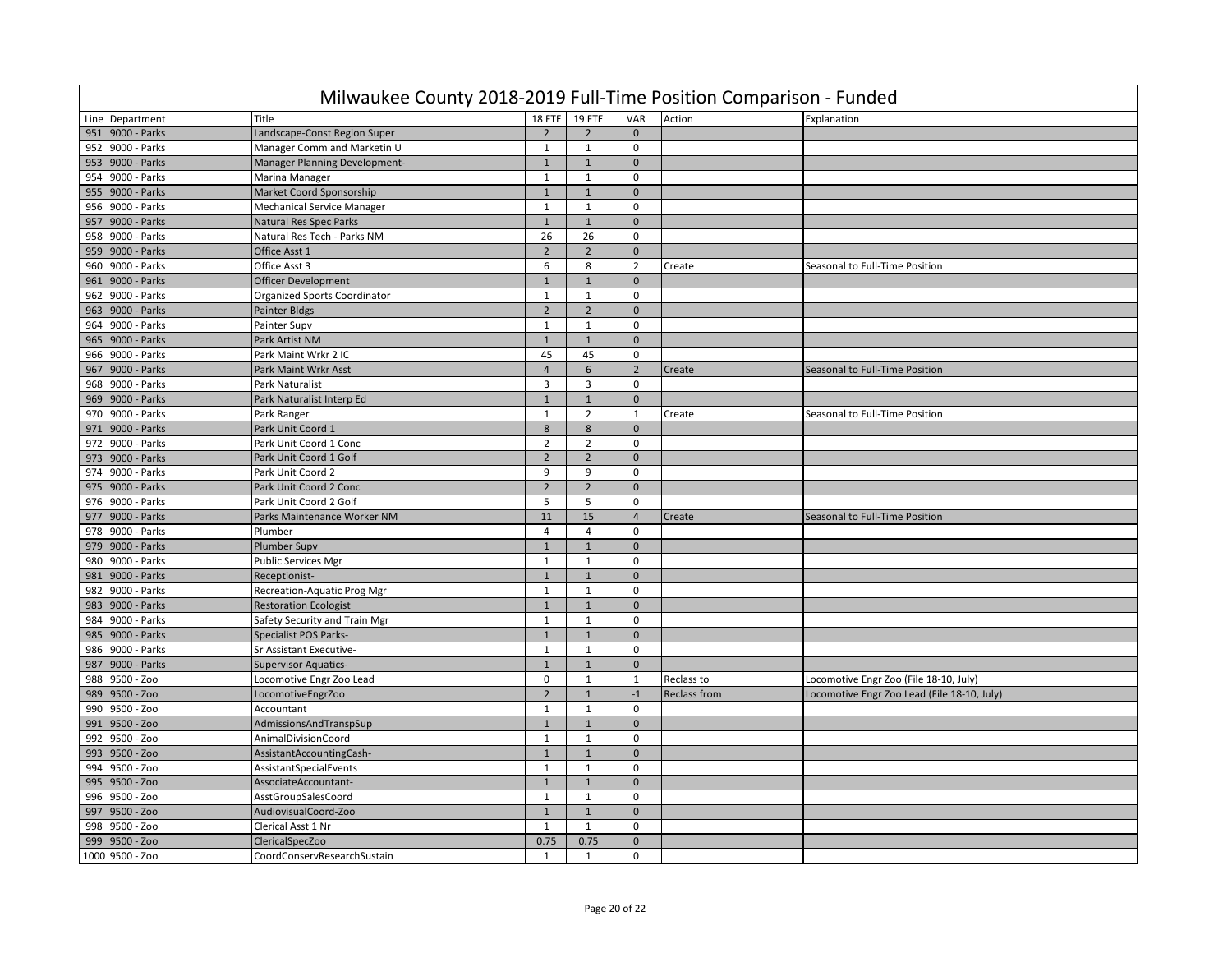| Milwaukee County 2018-2019 Full-Time Position Comparison - Funded |                                    |                |                |                |        |                                      |  |  |  |  |
|-------------------------------------------------------------------|------------------------------------|----------------|----------------|----------------|--------|--------------------------------------|--|--|--|--|
| Line Department                                                   | Title                              | 18 FTE         | 19 FTE         | VAR            | Action | Explanation                          |  |  |  |  |
| 1001 9500 - Zoo                                                   | CoordinatorAdminServices-          | $\mathbf{1}$   | $1\,$          | $\mathbf{0}$   |        |                                      |  |  |  |  |
| 1002 9500 - Zoo                                                   | CoordinatorElephantCare            | $\mathbf{1}$   | 1              | 0              |        |                                      |  |  |  |  |
| 1003 9500 - Zoo                                                   | CoordMarketingSpecEvents           | $\mathbf{1}$   | $\mathbf{1}$   | $\mathbf 0$    |        |                                      |  |  |  |  |
| 1004 9500 - Zoo                                                   | CuratorofBirds                     | $\mathbf{1}$   | $\mathbf{1}$   | $\mathbf 0$    |        |                                      |  |  |  |  |
| 1005 9500 - Zoo                                                   | CuratorofLargeMammals              | $\mathbf{1}$   | $\mathbf{1}$   | $\mathbf{0}$   |        |                                      |  |  |  |  |
| 1006 9500 - Zoo                                                   | <b>CuratorPrimSmMammals</b>        | $\mathbf{1}$   | $\mathbf{1}$   | $\mathbf 0$    |        |                                      |  |  |  |  |
| 1007 9500 - Zoo                                                   | CuratorReptandAquar                | $1\,$          | $\mathbf 1$    | $\mathbf 0$    |        |                                      |  |  |  |  |
| 1008 9500 - Zoo                                                   | CustodialWrkr2                     | 6              | 9              | $\overline{3}$ | Create | Seasonal to Full-Time Position       |  |  |  |  |
| 1009 9500 - Zoo                                                   | CustodialWrkrAsstSup               | $\overline{2}$ | $\overline{2}$ | $\mathbf{0}$   |        |                                      |  |  |  |  |
| 1010 9500 - Zoo                                                   | DeputyChiefAdmOfficerZoo           | $\mathbf{1}$   | $\mathbf{1}$   | $\mathbf 0$    |        |                                      |  |  |  |  |
| 1011 9500 - Zoo                                                   | DirectorAnimalMgmtHealth           | $\mathbf{1}$   | $\mathbf{1}$   | $\mathbf{0}$   |        |                                      |  |  |  |  |
| 1012 9500 - Zoo                                                   | DirectorGroundsMaintenanceU        | $\mathbf{1}$   | $\mathbf{1}$   | $\mathbf 0$    |        |                                      |  |  |  |  |
| 1013 9500 - Zoo                                                   | <b>ElectricalMechPermits</b>       | $\mathbf{1}$   | $1\,$          | $\mathbf{0}$   |        |                                      |  |  |  |  |
| 1014 9500 - Zoo                                                   | <b>ExecDirZoo</b>                  | 1              | $\mathbf{1}$   | $\mathbf 0$    |        |                                      |  |  |  |  |
| 1015 9500 - Zoo                                                   | ExecutiveAssistantZooNM            | $\mathbf{1}$   | $\mathbf{1}$   | $\mathbf{0}$   |        |                                      |  |  |  |  |
| 1016 9500 - Zoo                                                   | ExhibitsRegistrar-                 | $\mathbf{1}$   | $\mathbf{1}$   | $\Omega$       |        |                                      |  |  |  |  |
| 1017 9500 - Zoo                                                   | <b>Facilities Supv</b>             | $\mathbf{1}$   | $\mathbf{1}$   | $\mathbf{0}$   |        |                                      |  |  |  |  |
| 1018 9500 - Zoo                                                   | ForestryWorker(Zoo)                | $\mathbf{1}$   | $\mathbf{1}$   | $\mathbf 0$    |        |                                      |  |  |  |  |
| 1019 9500 - Zoo                                                   | Grounds Worker                     | $\mathbf 0$    | 8              | 8              | Create | Seasonal to Full-Time Position       |  |  |  |  |
| 1020 9500 - Zoo                                                   | GroupSalesCoord                    | $\mathbf{1}$   | $\mathbf{1}$   | $\mathbf 0$    |        |                                      |  |  |  |  |
| 1021 9500 - Zoo                                                   | GroupSalesSpecialist               | $\mathbf{1}$   | $\mathbf 1$    | $\mathbf{0}$   |        |                                      |  |  |  |  |
| 1022 9500 - Zoo                                                   | GuestServicesSupvNM                | $\mathbf{1}$   | $\mathbf{1}$   | $\mathbf 0$    |        |                                      |  |  |  |  |
| 1023 9500 - Zoo                                                   | Heating And Vent Mech 2            | $\mathbf{1}$   | $\mathbf{1}$   | $\mathbf{0}$   |        |                                      |  |  |  |  |
| 1024 9500 - Zoo                                                   | HeritageFarmAttdtNM                | $\overline{3}$ | 5              | $\overline{2}$ | Create | Seasonal to Full-Time Position       |  |  |  |  |
| 1025 9500 - Zoo                                                   | HeritageFarmSupv                   | $\mathbf{1}$   | $\mathbf{1}$   | $\mathbf{0}$   |        |                                      |  |  |  |  |
| 1026 9500 - Zoo                                                   | Horticulturist                     | $\overline{2}$ | $\overline{2}$ | $\mathbf 0$    |        |                                      |  |  |  |  |
| 1027 9500 - Zoo                                                   | Horticulturist Assistant           | $\mathbf 0$    | $\overline{4}$ | $\overline{4}$ | Create | Seasonal to Full-Time Position       |  |  |  |  |
| 1028 9500 - Zoo                                                   | Life Support Technician            | $\mathbf 0$    | 1              | $\mathbf{1}$   | Create | Position funded for 7 months in 2019 |  |  |  |  |
| 1029 9500 - Zoo                                                   | Mach Operator Engineer Welder      | $\mathbf{1}$   | $1\,$          | $\mathbf{0}$   |        |                                      |  |  |  |  |
| 1030 9500 - Zoo                                                   | Maintenance Manager                | $\mathbf{1}$   | $\mathbf{1}$   | $\mathbf 0$    |        |                                      |  |  |  |  |
| 1031 9500 - Zoo                                                   | Manager Contractor and Compli-     | $\mathbf{1}$   | $\mathbf{1}$   | $\mathbf{0}$   |        |                                      |  |  |  |  |
| 1032 9500 - Zoo                                                   | ManagerAccounting-                 | $\mathbf 1$    | $\mathbf{1}$   | $\mathbf 0$    |        |                                      |  |  |  |  |
| 1033 9500 - Zoo                                                   | ManagerBusinessOperations-         | $\mathbf{1}$   | $\mathbf 1$    | $\mathbf{0}$   |        |                                      |  |  |  |  |
| 1034 9500 - Zoo                                                   | ManagerGroundsMaintenance-         | $\mathbf{1}$   | $1\,$          | $\mathbf 0$    |        |                                      |  |  |  |  |
| 1035 9500 - Zoo                                                   | Office Supp Asst 1                 | $1\,$          | $\mathbf{1}$   | $\mathbf{0}$   |        |                                      |  |  |  |  |
| 1036 9500 - Zoo                                                   | PlumberPermits                     | $\mathbf{1}$   | $\mathbf{1}$   | $\mathbf 0$    |        |                                      |  |  |  |  |
| 1037 9500 - Zoo                                                   | ProgramAudienceEvalSpec            | $\mathbf{1}$   | $\mathbf{1}$   | $\mathbf{0}$   |        |                                      |  |  |  |  |
| 1038 9500 - Zoo                                                   | PublicAffairsServsDi               | $\mathbf{1}$   | $\mathbf{1}$   | $\mathbf 0$    |        |                                      |  |  |  |  |
| 1039 9500 - Zoo                                                   | PublicRelatsCoord                  | $\mathbf{1}$   | $\mathbf{1}$   | $\mathbf 0$    |        |                                      |  |  |  |  |
| 1040 9500 - Zoo                                                   | SecretarialAsstNM                  | 0.75           | 0.75           | $\mathbf 0$    |        |                                      |  |  |  |  |
| 1041 9500 - Zoo                                                   | <b>Security Coordinator</b>        | $\pmb{0}$      | $\mathbf{1}$   | $\mathbf{1}$   | Create |                                      |  |  |  |  |
| 1042 9500 - Zoo                                                   | SeniorStaffVeterinarian            | $\mathbf{1}$   | $\mathbf{1}$   | $\mathbf 0$    |        |                                      |  |  |  |  |
| 1043 9500 - Zoo                                                   | Social Media Specialist            | 0.5            | $\mathbf{1}$   | 0.5            | Fund   |                                      |  |  |  |  |
| 1044 9500 - Zoo                                                   | SpecialistOfficeServices-          | $\mathbf{1}$   | $\mathbf{1}$   | $\mathbf 0$    |        |                                      |  |  |  |  |
| 1045 9500 - Zoo                                                   | SpecialProgramsCoord               | $1\,$          | $1\,$          | $\mathbf{0}$   |        |                                      |  |  |  |  |
| 1046 9500 - Zoo                                                   | SrAssistantAccountingCash-         | $\mathbf{1}$   | $\mathbf{1}$   | $\mathbf 0$    |        |                                      |  |  |  |  |
| 1047 9500 - Zoo                                                   | StaffVeterinarian-                 | $1\,$          | $\mathbf 1$    | $\mathbf 0$    |        |                                      |  |  |  |  |
| 1048 9500 - Zoo                                                   | <b>Steamfitter Temp Contrl</b>     | $\mathbf{1}$   | $\mathbf{1}$   | $\mathbf 0$    |        |                                      |  |  |  |  |
| 1049 9500 - Zoo                                                   | <b>Systems Control Coordinator</b> | $\mathbf{1}$   | $\mathbf{1}$   | $\mathbf{0}$   |        |                                      |  |  |  |  |
| 1050 9500 - Zoo                                                   | <b>Veterinary Tech Lead</b>        | $\mathbf{1}$   | $\mathbf 1$    | $\mathbf 0$    |        |                                      |  |  |  |  |